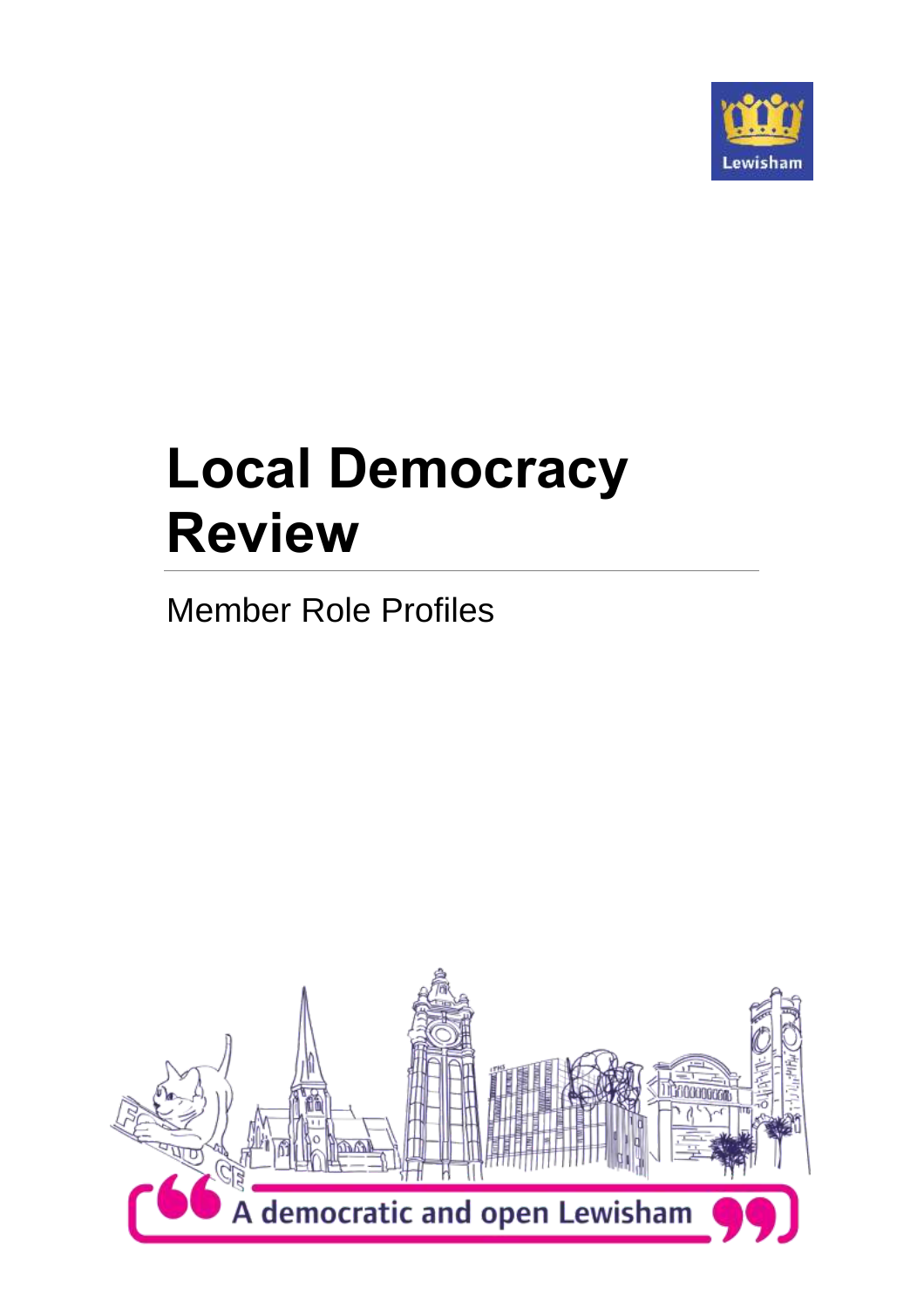# **CONTENTS**

# To note:

All elected members receive a basic allowance (£10,680 in 2022/23). In addition, a special responsibility allowance is also attached to some roles (see individual role profiles).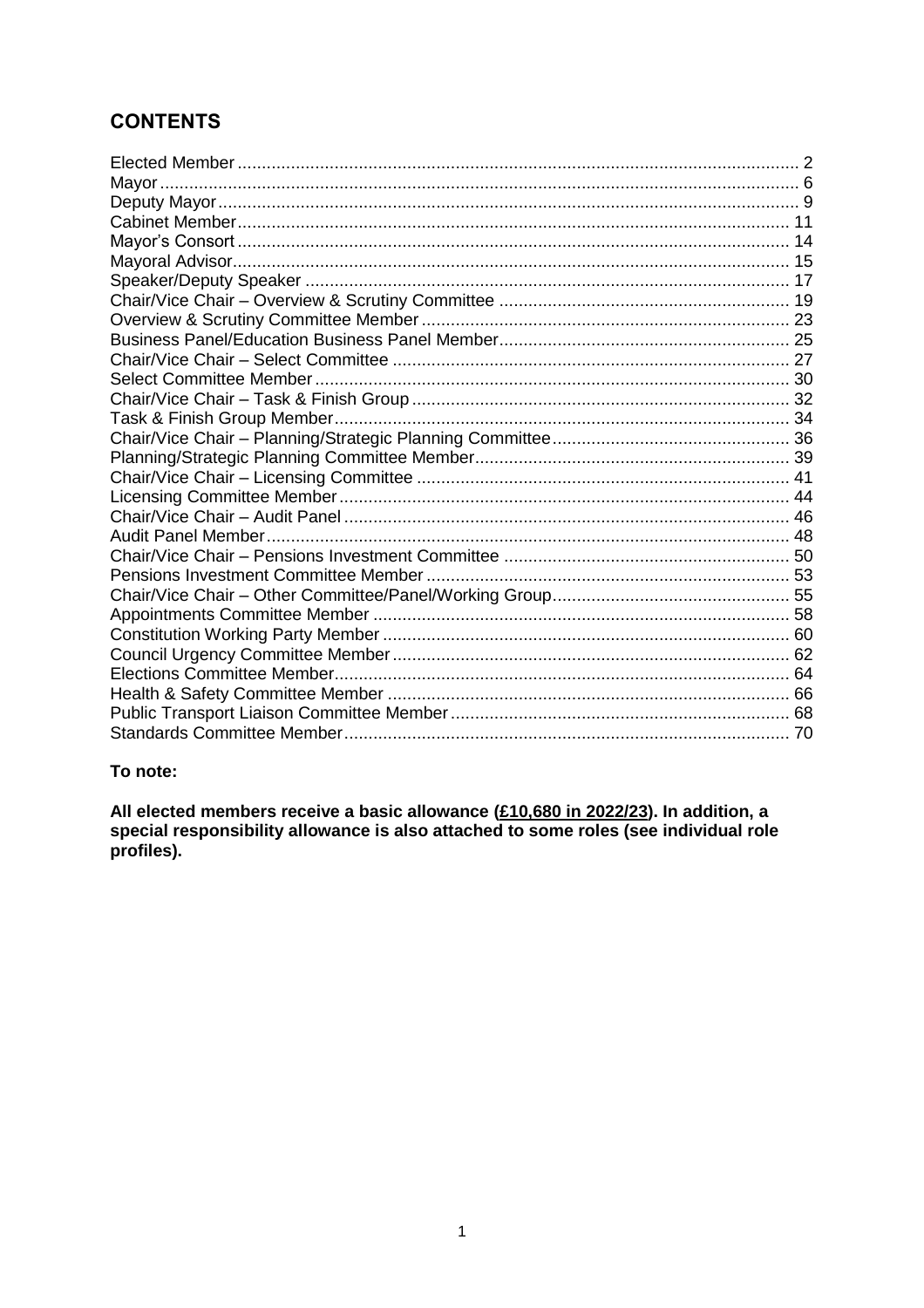# **ELECTED MEMBER**

#### <span id="page-2-0"></span>**ROLE DESCRIPTION Purpose**

Lewisham Council currently has 54 ward councillors (two or three for each of the 19 wards within the borough)<sup>1</sup> who are elected for a term of four years.

As outlined in the Council's Constitution, councillors have five main areas of responsibility:

- Deciding on overall Council policy and giving the authority political leadership
- Making decisions within overall Council policy
- Monitoring and reviewing performance in implementing policy and delivering services
- Representing the area and the Council externally
- Acting as advocates on behalf of constituents

# **Duties & Responsibilities**

Deciding on overall Council policy and giving the authority political leadership

- To participate in Full Council meetings, making informed and balanced decisions in relation to the overall budget and policy framework, amendments to the Constitution and other reserved matters
- To contribute to the formation of the Council's strategies, policies, budget and service delivery
- To develop good working relationships with relevant officers of the Council
- To adhere to the various codes of conduct and protocols relating to election as a councillor (as set out in the Council's Constitution)
- To participate in compulsory training provided for members and attend further training & development sessions as required

Making decisions within overall Council policy

- To participate in member-level meetings, making informed and balanced decisions based on professional advice
- To develop and maintain a working knowledge of the Council's services, management arrangements, powers/duties and constraints

Monitoring and reviewing performance in implementing policy and delivering services

- To contribute to the scrutiny of decision-making and review of Council policies/services **(not applicable when this role profile is combined with executive roles)**
- To refer any 'intractable issues' to the Overview & Scrutiny Committee through the Councillor Call for Action process **(not applicable when this role profile is combined with executive roles)**
- To promote and ensure efficiency and effectiveness in the provision of Council and other public services

<sup>&</sup>lt;sup>1</sup> Following their electoral review of Lewisham, the Local Government Boundary Commission for [England \(LGBCE\) recommended changes to the majority of ward boundaries in the borough and the](https://www.lgbce.org.uk/all-reviews/greater-london/greater-london/lewisham)  [number of councillors in some wards \(although there will still be 54 councillors in total\).](https://www.lgbce.org.uk/all-reviews/greater-london/greater-london/lewisham) These changes will be used for all local elections from May 2022 onwards.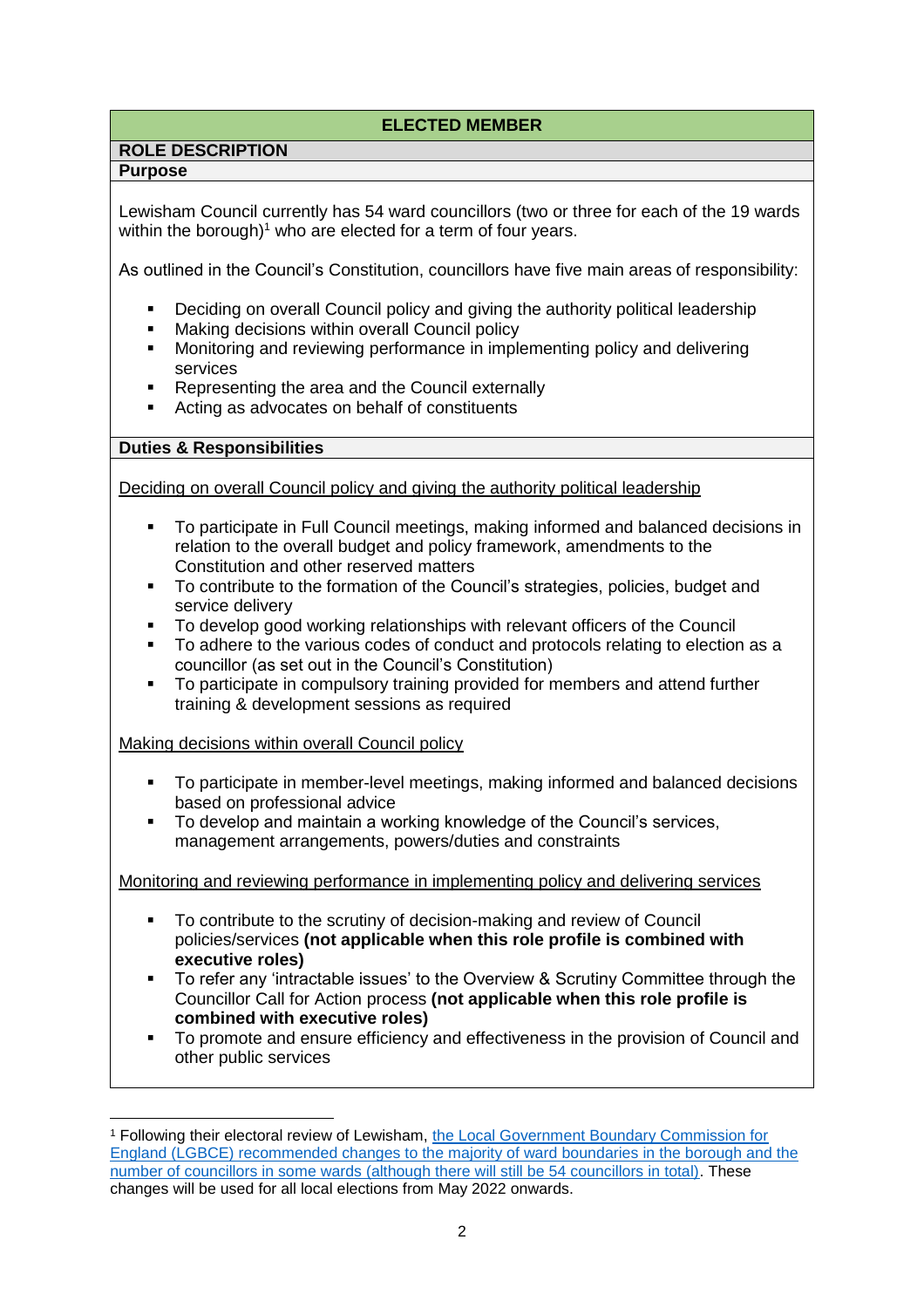Representing the area and the Council externally

- To lead and champion the interests of the local community by engaging with the Mayor and Cabinet Members, other councillors, officers, partners (e.g. police and health authorities) and other stakeholders (e.g. residents associations, local businesses and community organisations)
- To meet and liaise regularly with local interested parties, involving and consulting them on key Council decisions
- To develop and maintain local partnerships to ensure resources are used to meet the needs of the ward
- To use influence as a councillor to develop links between groups and communities in the ward and local area
- To be a channel of communication to the community, particularly in relation to decisions that affect them (including how and why the decisions were taken)
- To act as Chair of the relevant Local Assembly (with other members in the ward)
- To represent the Council on various outside bodies, providing two-way communication between the organisation and the Council (as appointed by the Mayor, subject to approval from Full Council or by Full Council)

Acting as advocates on behalf of constituents

- To represent individual constituents and local organisations by holding regular surgeries and undertaking casework and enquiries on their behalf
- To act as a corporate parent for looked after children and care leavers

Councillors will also be expected to participate in the activities of any political group of which they are a member.

#### **Time Requirements**

The role of elected member requires a significant amount of work and is undertaken in addition to the councillor's 'day job' and/or other responsibilities. In recognition of this commitment to public service, all elected members receive a basic allowance (£10,680 in 2022/23).

The [Independent Panel On The Remuneration Of Councillors In London](https://www.londoncouncils.gov.uk/node/3760) suggest that the first 20 hours per month of a councillor's time should be voluntary public service, so the basic allowance should reflect no more than 40 hours work per month (based on their assumption that councillors work approximately **60 hours each month or 15 hours per week**).

However, according to the most recent Census of Local Authority Councillors (2018), councillors across England spend an average of **22 hours per week** on Council business (i.e. excluding group/party business). The table below provides a breakdown of this average weekly time requirement by activity as well as the figures for councillors in the Greater London region:

| <b>Activity</b>                                                                 | <b>England</b> | <b>Greater London</b> |
|---------------------------------------------------------------------------------|----------------|-----------------------|
| Attendance at council meetings,<br>committees etc                               | 8.1            |                       |
| Engaging with constituents, surgeries,<br>constituent enquires etc <sup>2</sup> | 6.2            |                       |
| Working with community groups                                                   | 4.1            |                       |

<sup>2</sup> This includes email enquiries and casework.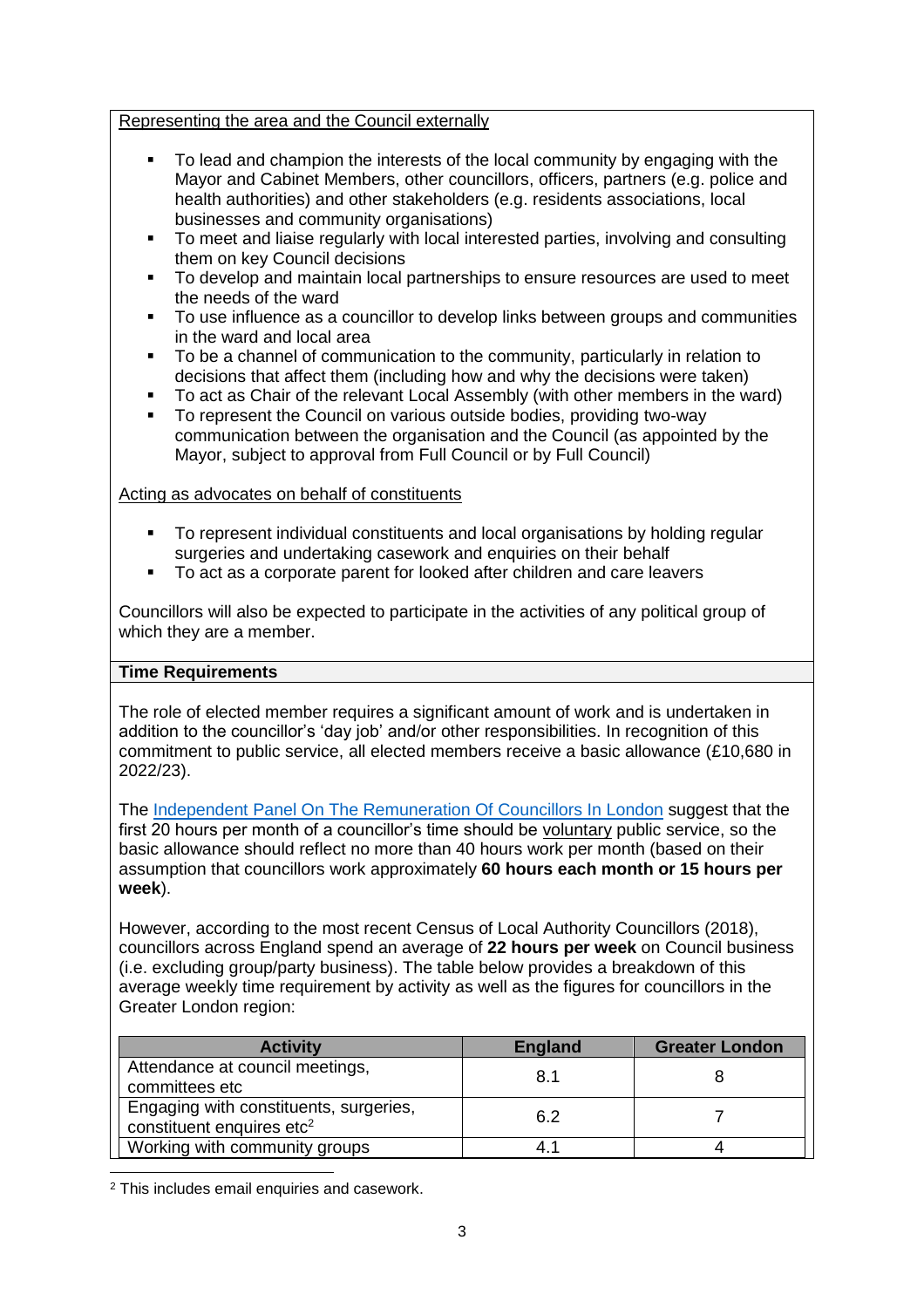| Other (e.g. external meetings, seminars,<br>training, travel related to Council etc) | 3.6  |    |
|--------------------------------------------------------------------------------------|------|----|
| Total                                                                                | 22   | າາ |
| <b>Group/Party Business</b>                                                          | 4.3  |    |
| <b>GRAND TOTAL</b>                                                                   | 26.3 |    |

Although the total time requirements for councillors in Greater London are broadly in line with the average across England, it should be noted that Greater London had the highest number of councillors in full-time/part-time/self-employment (66%) and the lowest number of retired councillors (23%). London councillors also have higher living and travel costs.

# **N.B. Elected members do not receive a pension.**

# **Key Officer Contacts**

Elected members will engage with a wide range of officers as part of their role, but their key contacts are likely to be:

- Head of Overview & Scrutiny/Member Development Manager
- Head of Committee Business
- Corporate Complaints & Casework Team
- Local Assemblies Team

#### **PERSON SPECIFICATION Essential Knowledge/Skills**

All councillors should have:

#### Knowledge

- Understanding of national policies and their impact on the ward
- Detailed knowledge of the issues within the ward and the wider locality
- Understanding of the Council's Constitution, Code of Conduct, the Corporate Strategy, budget and audit processes and key internal policies
- Knowledge of Council services and the role of local partners (in the context of the ward)
- Knowledge of the Council's standards of customer care and complaints procedure
- Understanding of the various codes of conduct and protocols to which councillors must adhere
- Understanding of the Corporate Parenting responsibilities of councillors
- Awareness of and a commitment to the principles of equality and diversity

#### Skills

- Ability to lead and champion the interests of the local community
- Ability to chair meetings in the community and facilitate discussions
- Ability to manage casework (including the use of iCasework to support the process)
- Ability to interpret Council budgets and accounts
- Ability to develop relationships with key Council officers and representatives from partner agencies
- Ability to build effective relationships with all sections of the community (in order to be able to represent their needs to the Council)
- Ability to communicate with a range of audiences, including partners
- Listening and questioning skills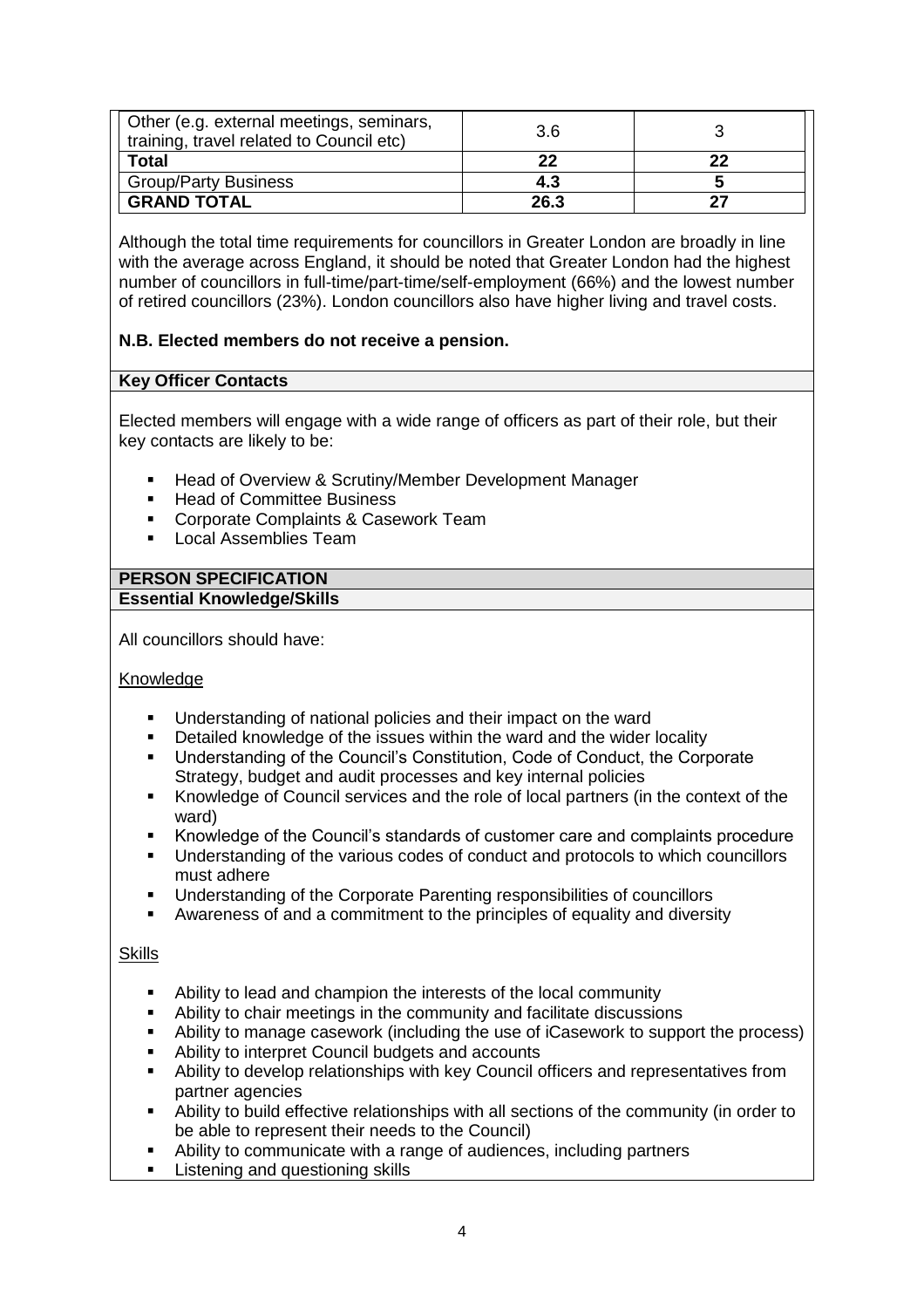- Presentation skills
- Public speaking skills (including an ability to concisely articulate views, in line with the Council's expectation that speeches last no longer than three minutes and meetings last no longer than two hours)
- Influencing, persuading and negotiation skills
- Managing conflict and mediation skills
- **Strong commitment to public service and local democracy**
- Commitment to personal development in the role

In addition, all councillors should demonstrate the seven principles of public life, also known as the 'Nolan Principles' (selflessness, integrity, objectivity, accountability, openness, honesty and leadership)

The skills outlined above (and in other role profiles) reflect the six core skills for councillors identified by the LGA in their [Political Skills Framework](https://www.local.gov.uk/sites/default/files/documents/read-revised-version-poli-243.pdf) – local leadership, partnership working, communication, political understanding, scrutiny and challenge and regulating and monitoring.

#### **Learning Requirements/Training Provided**

#### **Member induction**

The member induction programme for newly elected councillors includes:

- Mandatory training sessions on governance, children's and adult safeguarding and equalities delivered at the Member Welcome Day, followed by specific sessions for Licensing and Planning Members
- **IT** support
- Further development sessions (e.g. Personal Safety, Community Leadership, Decision Making, Chairing Skills, Scrutiny/Health Scrutiny, Local Government Finance, Pensions and Audit

Newly elected councillors can also take part in a number of frontline experience sessions (e.g. going on a refuse/recycling collection round, shadowing officers from the Housing Options service or going on patrol with the police).

#### Ongoing learning and development

Additional training sessions and All-Member Briefings are held throughout the year and the Council also provides an [e-learning package](http://lewisham.learningpool.com/) for councillors. All members are also entitled to a 1:1 session with the Head of Overview & Scrutiny/Member Development Manager to review their development needs and plan relevant learning (through the development of a Personal Development Plan).

#### Other support

The Local Government Association (LGA) publishes a series of [workbooks](https://www.local.gov.uk/our-support/highlighting-political-leadership/community-leadership/councillor-workbooks) and [guides](https://lewishamcouncil.sharepoint.com/:b:/r/sites/MembersInfo/Shared%20Documents/LGA%20Guide%2018-19.pdf?csf=1) relevant to the role of a councillor as well as providing an [e-learning offer](http://lms.learningnexus.co.uk/LGA/) for councillors and a range of [political leadership development programmes.](https://www.local.gov.uk/highlighting-political-leadership-lga-development-offer)

Councillors may also be able to access learning and development opportunities via any political group of which they are a member.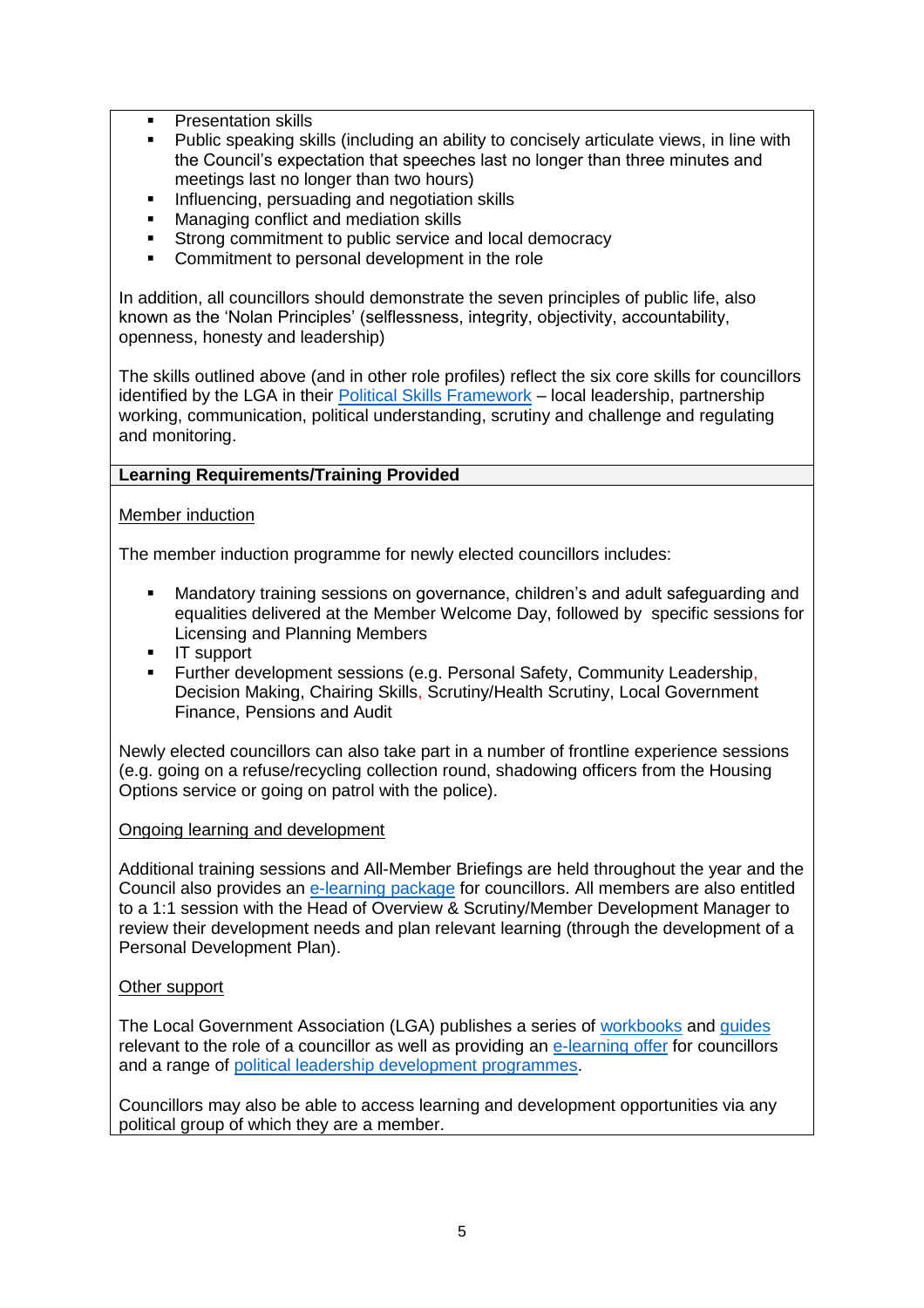# **MAYOR**

# <span id="page-6-0"></span>**ROLE DESCRIPTION Purpose**

The Mayor is directly elected by residents of Lewisham to lead the Council and represent the borough for a period of four years. They provide political leadership and strategic direction for the entire Council, appoint councillors to the position of Cabinet Member, subject to approval from Full Council (together they form the Executive, otherwise known as Mayor & Cabinet), chair meetings of the Executive and the Health & Wellbeing Board and are responsible for all decisions which are not reserved to Full Council or any of its committees.

# **Duties & Responsibilities**

Giving overall political leadership and strategic direction to the Council

- To provide political direction to the Council, including proposing and directing its overall budget and policy framework
- To be the principal spokesperson for the Council on all issues
- To take, or delegate responsibility for, all executive decisions in accordance with the Council's Constitution (the current Mayor has decided that all executive decisions will be taken by Mayor & Cabinet collectively)
- To hold regular meetings with the Chief Executive and other appropriate senior officers in order to discuss strategic direction, policy and performance across the authority
- To facilitate good communication so that people within and outside the Council are able to contribute constructively to decision-making processes

#### Managing and leading the work of the Executive

- To appoint between two and nine councillors as Cabinet Members, subject to approval from Full Council (these positions can be shared between two councillors so the actual number of appointees may be higher)
- To designate appropriate portfolios (giving due consideration to the Council's strategic functions) and appoint Cabinet Members to each portfolio, subject to approval from Full Council (the current Mayor also has their own portfolio, which covers Planning, Regeneration and Emergencies)
- To oversee the work programme of the Executive, ensuring it is delivered in accordance with the Council's constitution and with due regard for any statutory provisions set out in legislation
- To chair regular formal and informal meetings of the Executive and take responsibility for its performance, individually and collectively
- To maintain effective liaison with the Speaker and the Chair of the Overview & Scrutiny Committee

Representing and acting as ambassador for the Council

- To represent the Council, and be accountable for, discussions and negotiations with central government, other local authorities and local, regional (e.g. London Councils, Greater London Authority) and national bodies (e.g. Local Government Association)
- To positively promote the Council in the media and to the wider public

Leading partnerships and community leadership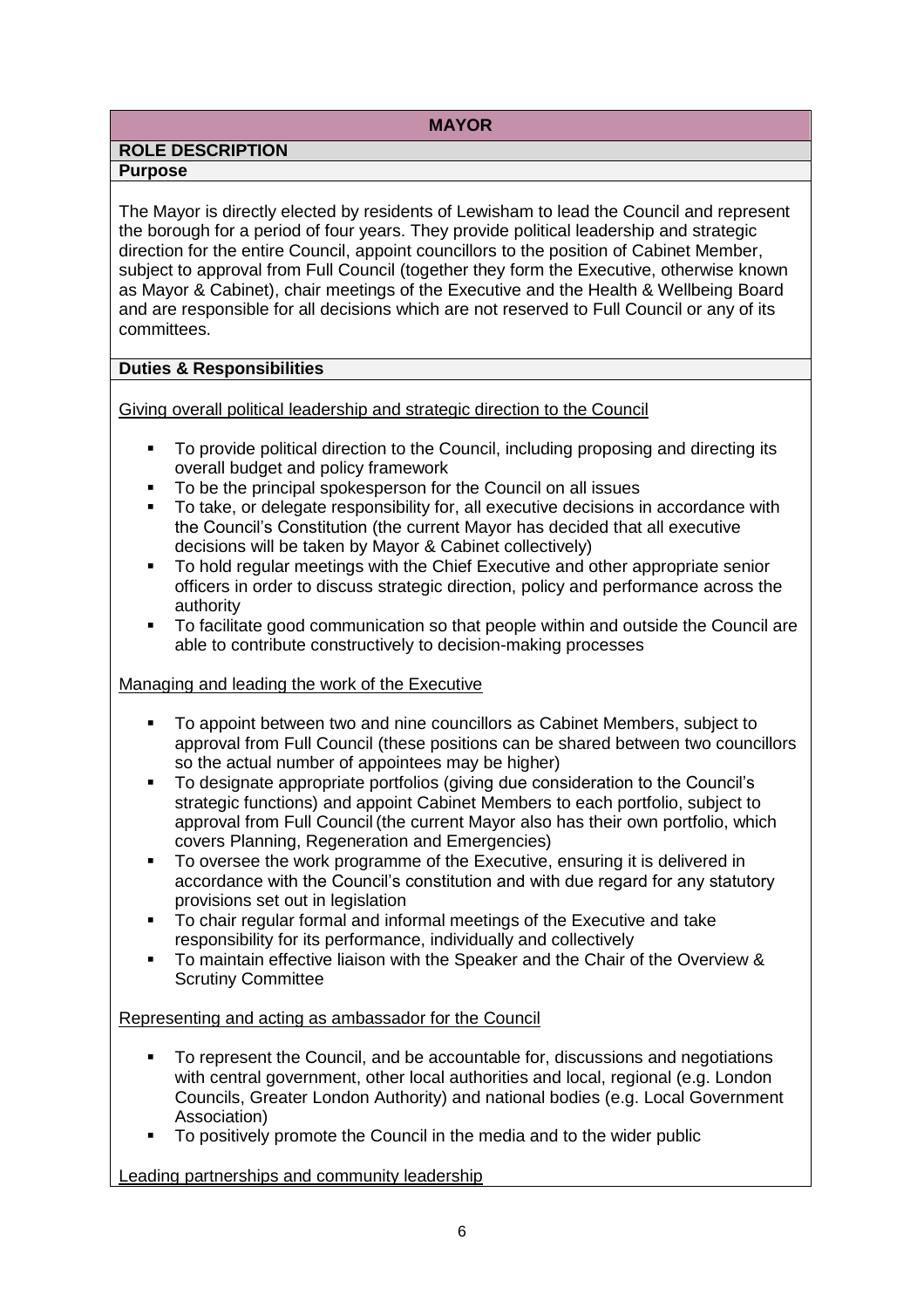- To undertake the role of 'community leader', building a vision for the area and leading the Council and its partners towards that vision
- To represent the Council and provide leadership of the key local partnerships (including as Chair of the Health & Wellbeing Board)
- To make Mayoral appointments to outside bodies and appoint Councillor Champions, subject to approval from Full Council
- To represent individual constituents and local organisations by undertaking casework and enquiries on their behalf
- To attend civic and ceremonial events as appropriate (which includes working closely with and promoting their chosen charity) $3$

#### **Time Requirements**

The role of directly-elected Mayor is full-time. They receive an allowance of £77,722 to perform this full-time role. As the Mayor is not an elected member, they do not receive a basic allowance or any additional special responsibility allowance.

# **N.B. The Mayor, like elected members, does not receive a pension.**

# **Key Officer Contacts**

- Chief Executive
- Chief officers and other senior managers
- Mayor & Cabinet Office

# **PERSON SPECIFICATION**

# **Essential Knowledge/Skills**

The Mayor should have:

#### Knowledge

 $\overline{a}$ 

- Detailed understanding of the strategic role of the Mayor
- Understanding of the relationship between national politics and local political leadership
- Detailed understanding of the legally defined role of the Chief Executive and other senior officers
- Detailed knowledge of the work of national and regional bodies, particularly the role of the Mayor and Council within them
- Detailed knowledge of the challenges facing local government and how they might impact the Council
- Detailed understanding of the Council's Constitution, Code of Conduct, the Corporate Strategy, budget and audit processes and key internal policies
- Detailed knowledge of Council services and the role of local partners, including the services they deliver
- Detailed knowledge of community needs and their priorities for action<br>
Detailed understanding of the principles and importance of making sort
- Detailed understanding of the principles and importance of making sound, evidenced-based decisions
- Awareness of and a commitment to the principles of equality and diversity

<sup>3</sup> Approximately 350-400 invitations are received throughout the year. Most of these are sent to the Mayor's Office, although some are sent directly to the Speaker. If the Mayor is unavailable, then they may request that the Speaker or Deputy Mayor attend on their behalf.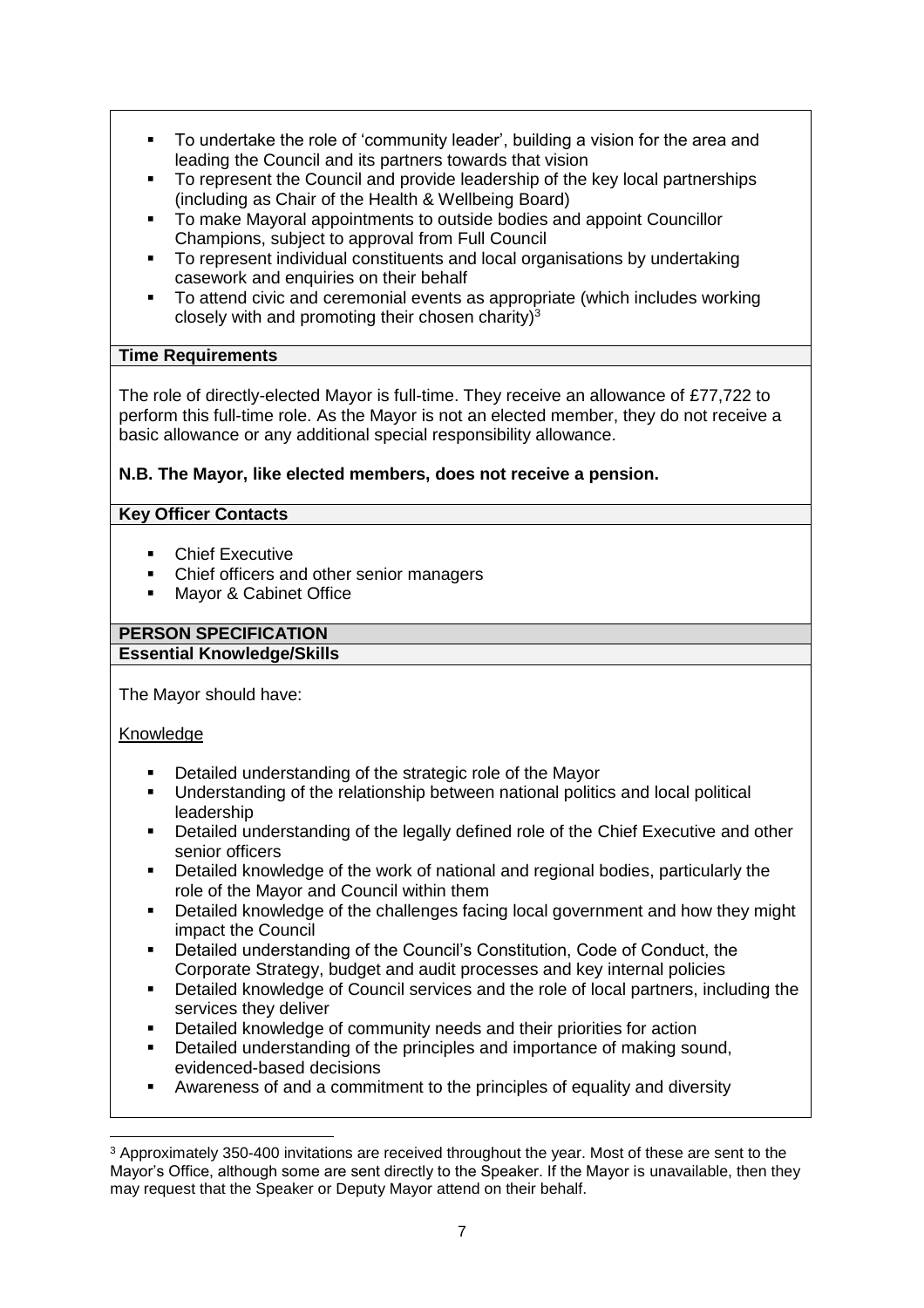| <b>Skills</b> |                                                                                                                                                               |
|---------------|---------------------------------------------------------------------------------------------------------------------------------------------------------------|
| $\mathbf{r}$  | Advanced leadership skills, with an ability to exercise strategic awareness and<br>judgement                                                                  |
| $\mathbf{m}$  | Ability to develop a vision for Lewisham and drive the Council and its partners<br>towards achieving that vision                                              |
| п.            | Ability to set the budget and policy framework and prioritise the business of<br>Council, Mayor & Cabinet and committees (having regard to the key challenges |

- blicy framework and prioritise the business of committees (having regard to the key challenges facing the Council)
- Advanced 'ambassadorial' skills (to be able to represent the Council both internally and externally, particularly at the local, regional and national level)
- Advanced chairing skills
- Ability to facilitate effective communication within and across the Council and to ensure the community are able to engage in decision-making processes
- Ability to work constructively with officers, councillors and partners
- Ability to build effective relationships with other parts of the political management structure e.g. Full Council, Overview & Scrutiny and other political groups
- Advanced skills in working with the media to ensure the Council is positively represented, including an ability to identify when additional support is required
- Ability to assimilate and analyse complex information
- Advanced listening and questioning skills
- Advanced presentation skills
- **Advanced public speaking skills**
- Advanced influencing, persuading and negotiation skills
- Advanced managing conflict and mediation skills
- Commitment to personal development in the role and to the ongoing development of others

#### **Learning Requirements/Training Provided**

 Training and development support for the Mayor is overseen by the Director of Law, Governance and Elections.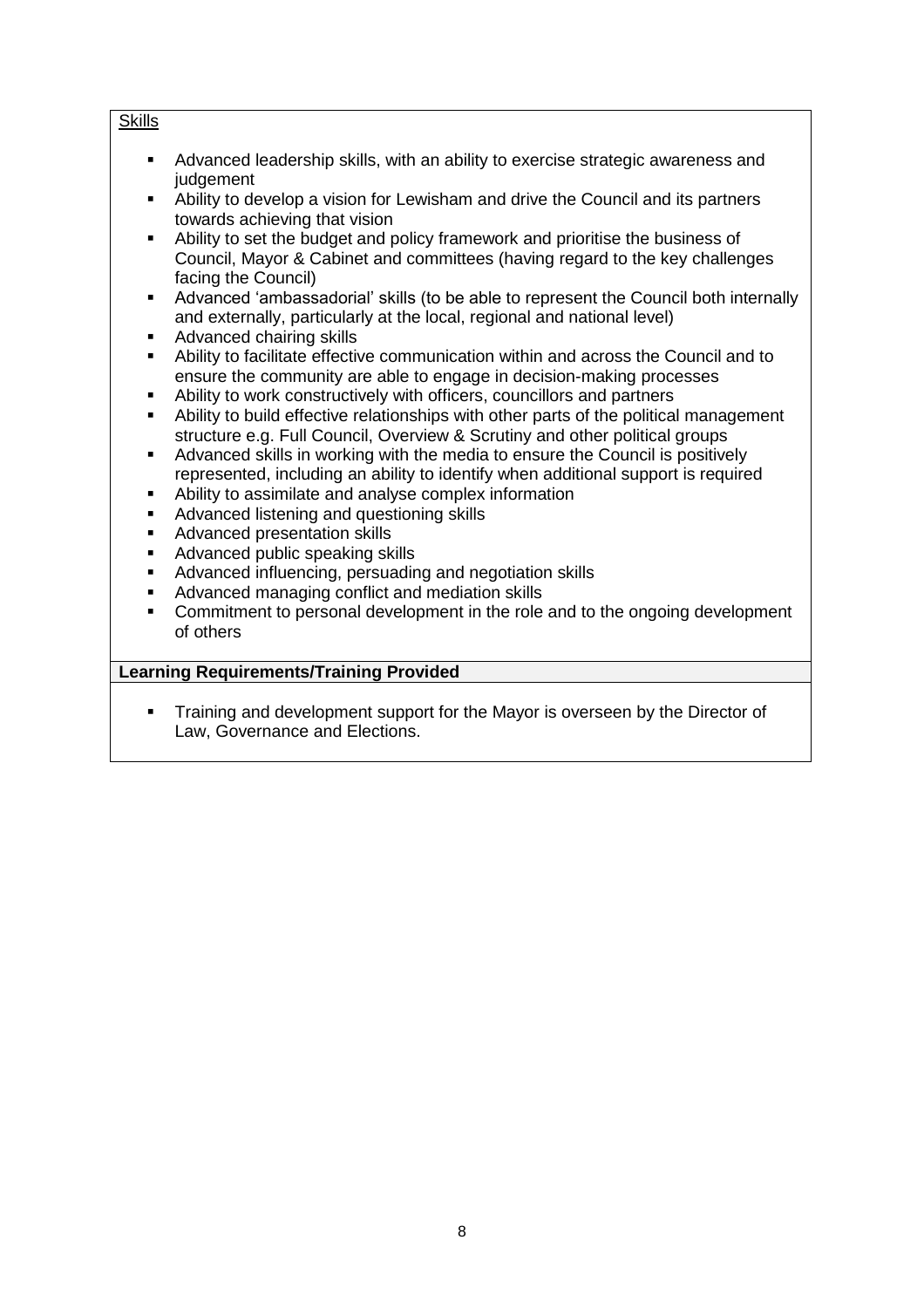# <span id="page-9-0"></span>**DEPUTY MAYOR**

#### **ROLE DESCRIPTION Purpose**

At the first meeting of the Council after their election, the Mayor appoints one of the Cabinet Members as Deputy Mayor, subject to approval from Full Council. The Deputy Mayor holds office until the end of the Mayor's term of office unless they resign as Deputy Mayor, are no longer a member of the Council, are no longer a member of the Cabinet or are removed from the office of Deputy Mayor by the Mayor.

#### **Duties & Responsibilities**

- To assist the Mayor in the formal processes and matters of leadership of the authority
- To work with the Mayor on the budget and policy development
- To lead on the planning and development of the Council's programme of civic and ceremonial events for the Mayor (including the Mayor's charity)
- To deputise for the Mayor in their absence (including chairing Cabinet meetings), as instructed by the Mayor and in line with the statutory and constitutional framework of the Council
- To carry out other such duties as delegated by the Mayor

#### **Time Requirements**

The Deputy Mayor is expected to spend two days per week undertaking their Cabinet Member role, plus additional time undertaking their Deputy Mayor portfolio, which includes deputising for the Mayor, whose role is full-time.

A special responsibility allowance of £40,600 per year is attached to the role of Deputy Mayor.

#### **Key Officer Contacts**

- **•** Chief Executive
- Chief officers and other senior managers
- Director of Culture, Learning & Libraries and Cultural Development Manager (in relation to civic and ceremonial events)
- Mayor & Cabinet Office

# **PERSON SPECIFICATION**

#### **Essential Knowledge/Skills**

In addition to the key skills for all councillors, the Deputy Mayor should have:

#### Knowledge

- Detailed understanding of the strategic role of the Mayor
- Understanding of the relationship between national politics and local political leadership
- Detailed understanding of the legally defined role of the Chief Executive and other senior officers
- Detailed knowledge of the work of national and regional bodies, particularly the role of the Mayor and Council within them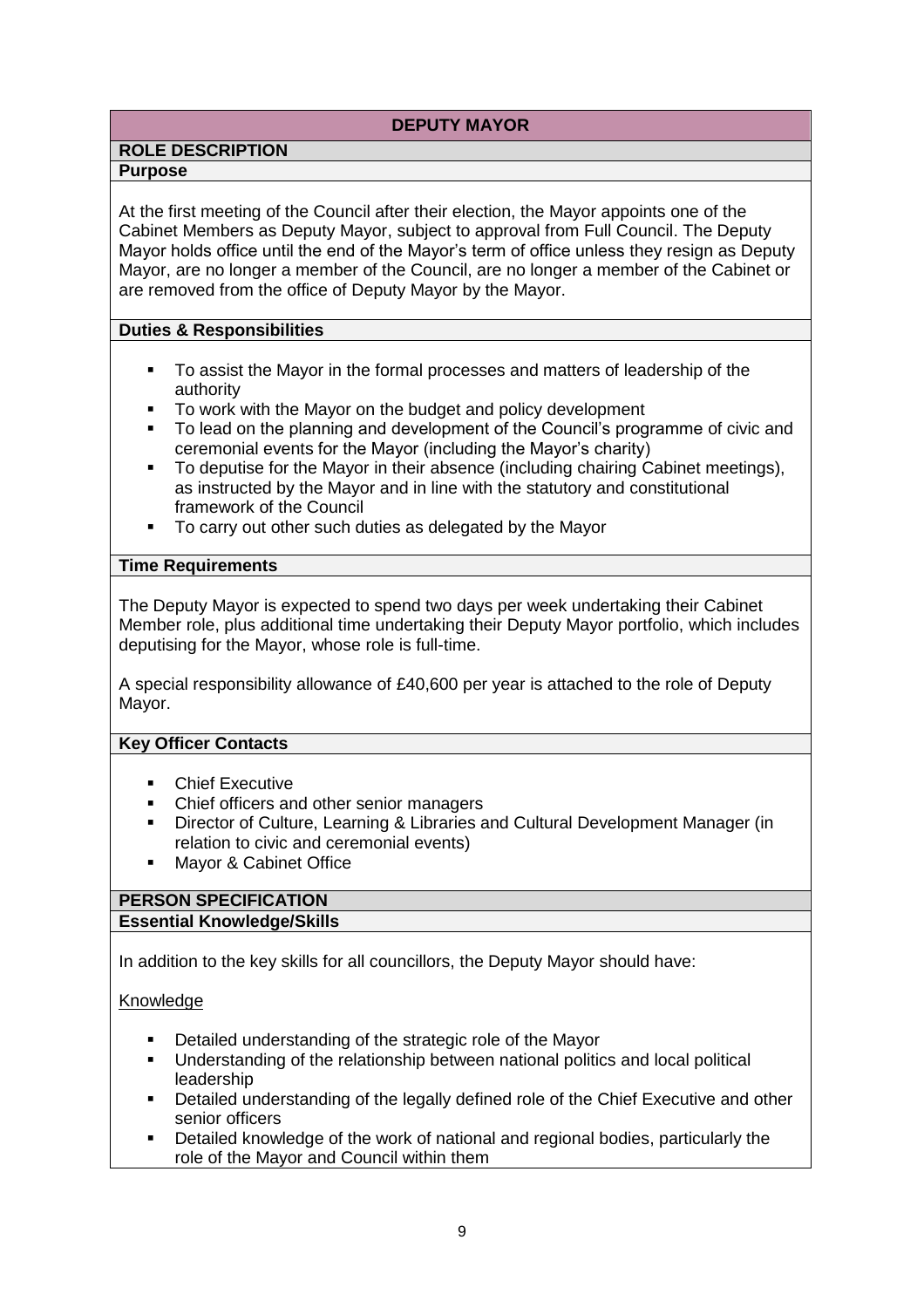- Detailed knowledge of the challenges facing local government and how they might impact the Council
- Detailed understanding of the Council's Constitution, Code of Conduct, the Corporate Strategy, budget and audit processes and key internal policies
- Detailed knowledge of Council services and the role of local partners, including the services they deliver
- Detailed knowledge of community needs and their priorities for action
- Detailed understanding of the principles and importance of making sound, evidenced-based decisions
- Awareness of and a commitment to the principles of equality and diversity

# **Skills**

- Advanced leadership skills, with an ability to exercise strategic awareness and judgement
- Ability to develop a vision for Lewisham and drive the Council and its partners towards achieving that vision
- Ability to set the budget and policy framework and prioritise the business of Council, Mayor & Cabinet and committees (having regard to the key challenges facing the Council)
- Advanced 'ambassadorial' skills (to be able to represent the Council both internally and externally, particularly at the local, regional and national level)
- Advanced chairing skills
- Ability to facilitate effective communication within and across the Council and to ensure the community are able to engage in decision-making processes
- Ability to work constructively with officers, councillors and partners
- Ability to build effective relationships with other parts of the political management structure e.g. Full Council, Overview & Scrutiny and other political groups
- Advanced skills in working with the media to ensure the Council is positively represented, including an ability to identify when additional support is required
- Ability to assimilate and analyse complex information
- **Advanced listening and questioning skills**
- Advanced presentation skills
- Advanced public speaking skills
- Advanced influencing, persuading and negotiation skills
- Advanced managing conflict and mediation skills
- Commitment to personal development in the role and to the ongoing development of others

#### **Learning Requirements/Training Provided**

 Training and development support for the Deputy Mayor is overseen by the Director of Law, Governance and Elections.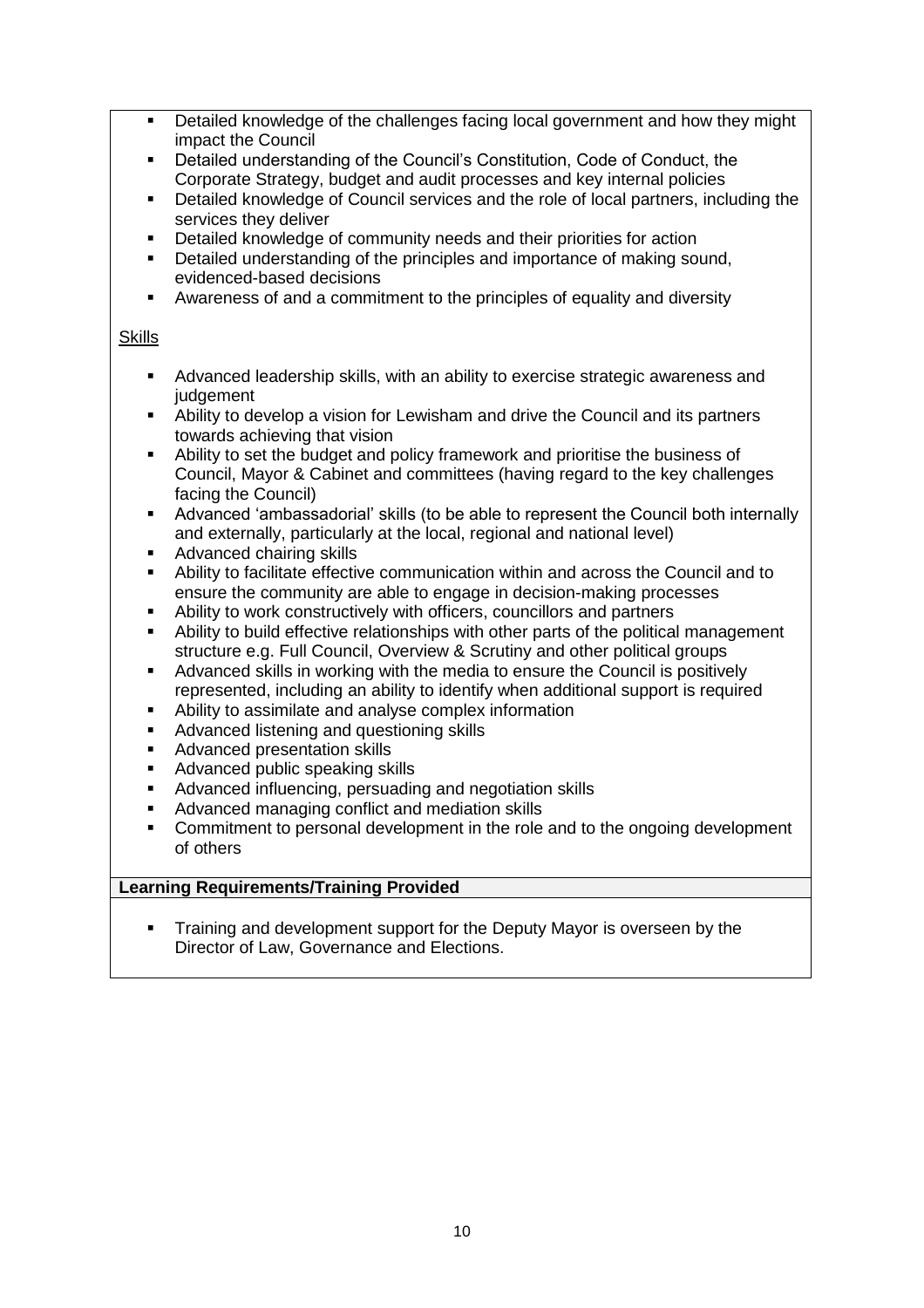# **CABINET MEMBER**

# <span id="page-11-0"></span>**ROLE DESCRIPTION Purpose**

The Mayor appoints between two and nine councillors to the position of Cabinet Member, subject to approval from Full Council (these positions can be shared between two councillors so the actual number of appointees may be higher) and together they form the Executive, otherwise known as Mayor & Cabinet. Councillors perform the role of Cabinet Member in addition to their responsibilities as Elected Members.

Cabinet Members remain a member of the Executive until they either resign, cease to be a member of the Council, the term of the Mayor ends or the Mayor decides to remove them from office.

Cabinet Members have two sets of duties and responsibilities, one exercised collectively as a group and the other individually as a portfolio holder. The current Cabinet portfolios are:

- **EXEC** Cabinet Member for Health & Adult Social Care
- Cabinet Member for Democracy, Refugees & Accountability<br>• Cabinet Member for Children's Services & School Performan
- Cabinet Member for Children's Services & School Performance
- Cabinet Member for Housing & Planning
- **EXEC** Cabinet Member for Safer Communities
- Cabinet Member for Environment & Transport
- Cabinet Member for Finance & Resources
- Cabinet Member for the Community Sector
- Cabinet Member for Culture, Jobs & Skills (job-share)

#### **Duties & Responsibilities**

#### Collective responsibilities (as the Executive)

- To be a member of, and attend, formal and informal Cabinet meetings
- To collectively devise policy, take decisions and monitor performance in accordance with the Council's priorities and vision
- To consider reports from officers in relation to executive decisions
- To consider matters referred to the Executive (whether by the Overview & Scrutiny Committee, Select Committees, Business Panel or Full Council) for reconsideration or response by the Executive in accordance with the rules relating to call-in or the Councillor Call for Action process
- To consider reports from Select Committees, Task and Finish Groups, or Business Panel
- To consider reports from Local Assemblies and the Positive Ageing Council
- To consult with members and other stakeholders as part of the decision-making process, ensuring community interests are properly represented
- To show an interest in and support for the portfolios of others, recognising and contributing to cross-cutting issues
- To act as a representative of the Cabinet to other members, briefing on matters of policy change, answering enquiries and dealing with concerns where appropriate

#### Individual responsibilities (as a portfolio holder)

 To have strategic responsibility for, and provide a lead on, a named portfolio (as appointed by the Mayor, subject to approval from Full Council)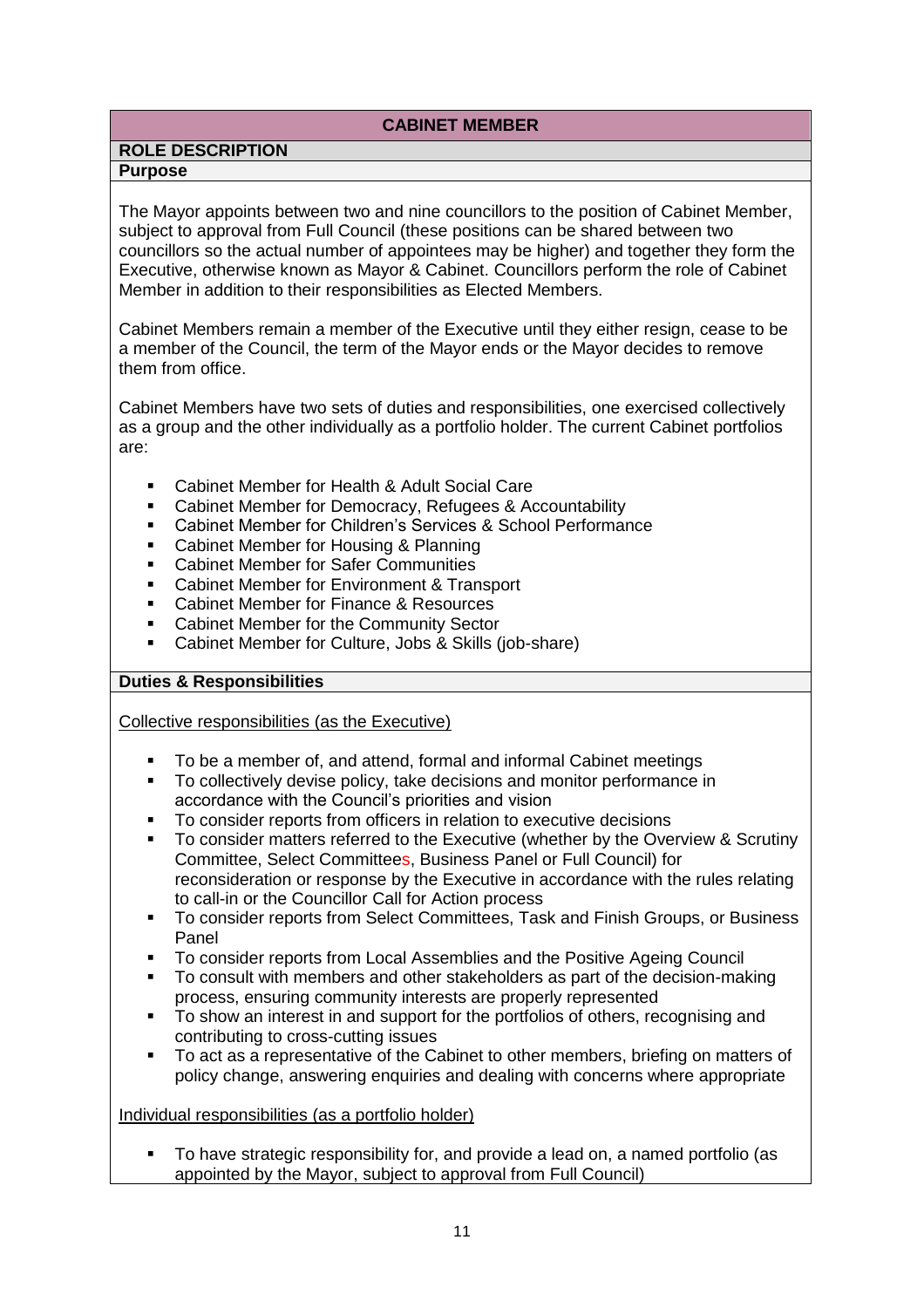- To develop and maintain a detailed understanding of the portfolio, including the scope and range of services, budget/expenditure and performance
- To be fully aware of any direct legal responsibilities, statutory frameworks or central government guidance relating to their role as portfolio holder (e.g. the Cabinet Member for Children's Services & School Performance is defined as the 'Lead Member for Children's Services' and is required by law to hold political accountability for all of Lewisham's children's services)
- To maintain close relationships with senior officers working within the portfolio
- To contribute to the setting of the strategic priorities and work programme for the portfolio (in line with the Council's Corporate Strategy), providing support to officers responsible for implementation
- To liaise with the appropriate Select Committee Chair on a regular basis and report on progress against portfolio priorities to Mayor & Cabinet, Full Council and the Overview & Scrutiny Committee as appropriate
- To keep up to date with policy developments at local, regional and national levels in relation to the portfolio
- To act as spokesperson or advocate within and outside the Council on services and functions within the portfolio
- To engage and work in partnership with local stakeholders on issues relevant to the portfolio
- To represent the Council on outside bodies relevant to the portfolio (as appointed by the Mayor, subject to approval from Full Council, or by Full Council)

#### **Time Requirements**

Cabinet Members typically spend an average of two days per week undertaking their role (one day for those who job-share), but are expected to be flexible and responsive (in relation to both the needs of the Executive and their responsibilities as a portfolio holder). This suggested time requirement of two days per week is in addition to the work undertaken in their role as an Elected Member.

A special responsibility allowance of £15,298 per year is attached to the role of Cabinet Member.

#### **Key Officer Contacts**

- Chief officers and other senior managers
- Mayor & Cabinet Office

#### **PERSON SPECIFICATION Essential Knowledge/Skills**

In addition to the key skills for all councillors, Cabinet Members should have:

#### Knowledge

- **•** Detailed understanding of the strategic role of Cabinet within the Council
- Understanding of the legally defined role of certain senior officers
- Knowledge of the work of national and regional bodies, particularly the role of the Council within them
- Knowledge of the challenges facing local government and how they might impact the Council
- Detailed understanding of the Council's Constitution, Code of Conduct, the Corporate Strategy, budget and audit processes and key internal policies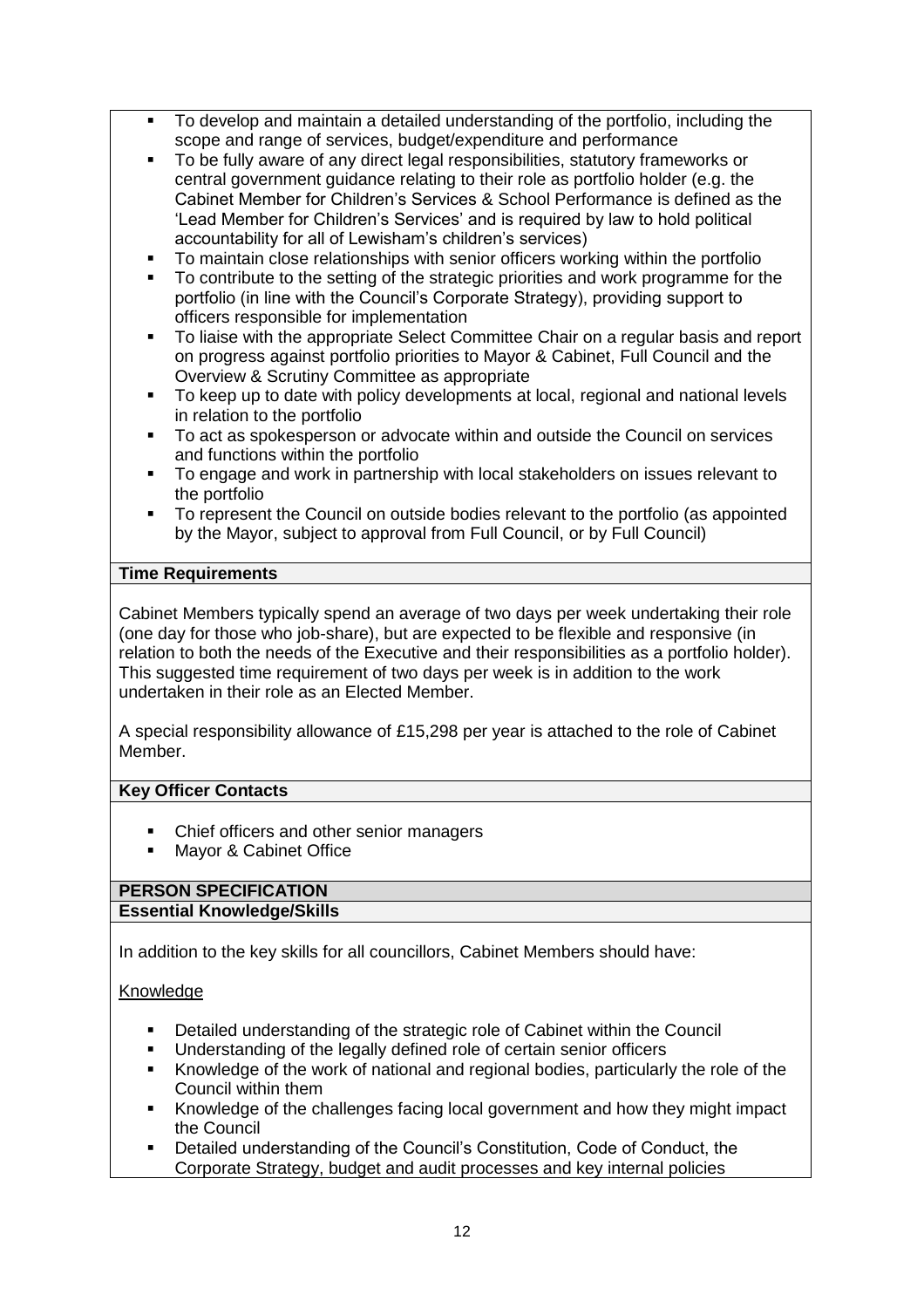- Knowledge of Council services and the role of local partners, including the services they deliver
- Detailed knowledge of the key areas relating to their portfolio and its relationship with other portfolios
- Detailed knowledge of any direct legal responsibilities, statutory frameworks or central government guidance relating to their role as portfolio holder
- Knowledge of community needs and their priorities for action.
- Understanding of the principles and importance of making sound, evidencedbased decisions
- Awareness of and a commitment to the principles of equality and diversity

# **Skills**

- Advanced leadership skills in relation to areas of individual responsibility
- Ability to work with the Mayor and Deputy Mayor as an executive team
- 'Ambassadorial' skills (to be able to represent the Council both internally and externally, particularly at the local, regional and national level)
- Chairing skills (to be able to chair meetings relating to their portfolio)
- Ability to work constructively with officers, councillors and partners
- Ability to build effective relationships with other parts of the political management structure (e.g. Full Council, Overview & Scrutiny)
- Advanced skills in working with the media, including an ability to identify when additional support is required, to ensure the Council is positively represented
- Ability to assimilate and analyse complex information
- Advanced listening and questioning skills
- **Advanced presentation skills**
- Advanced public speaking skills
- Advanced influencing, persuading and negotiation skills
- Advanced managing conflict and mediation skills
- **Commitment to personal development in the role and to the ongoing development** of others

# **Learning Requirements/Training Provided**

 Training and development support for Cabinet Members is overseen by the Director of Law, Governance and Elections.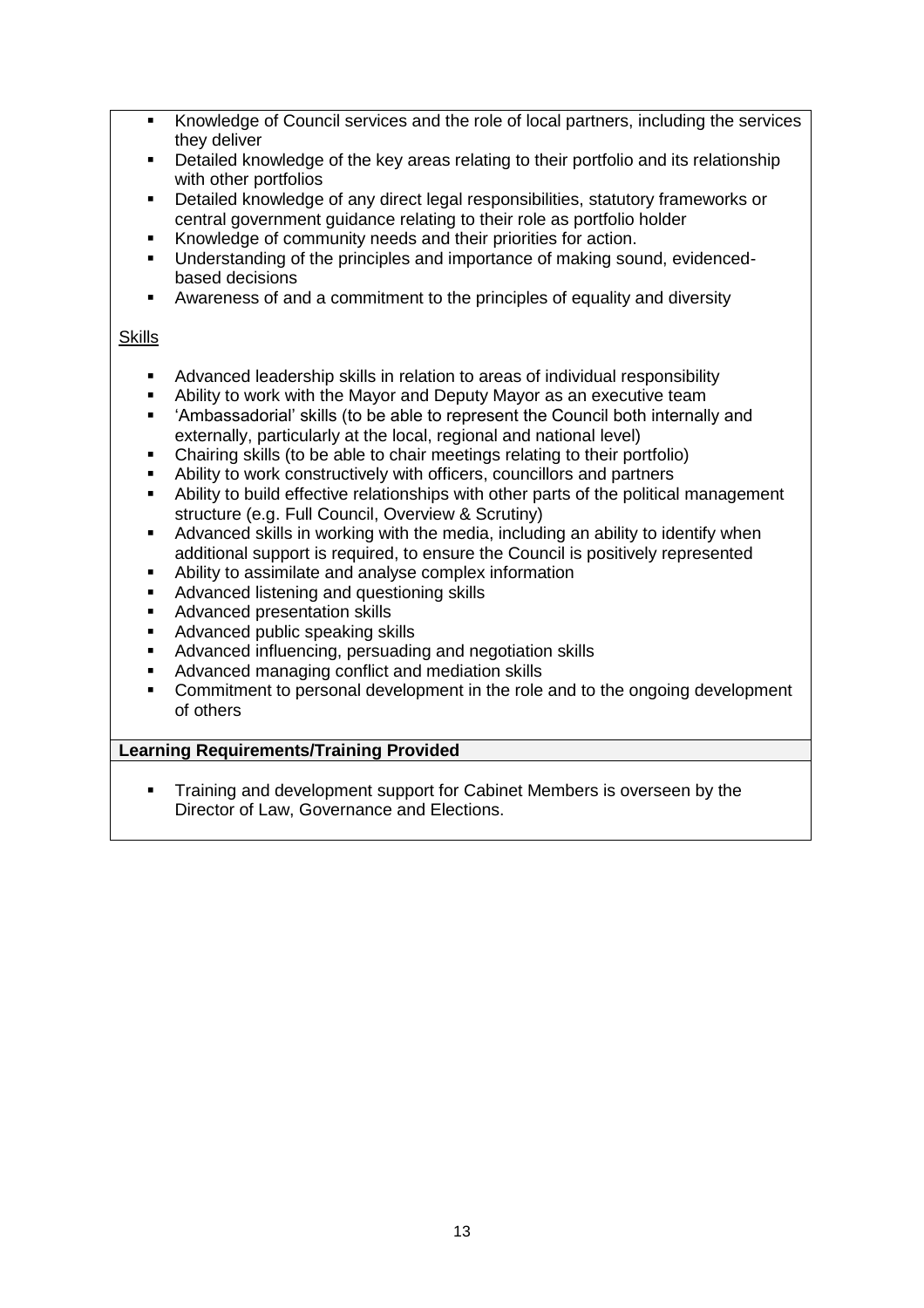# **MAYOR'S CONSORT**

#### <span id="page-14-0"></span>**ROLE DESCRIPTION Purpose**

The Mayor may choose to appoint a Mayor's Consort $^{\rm 4}$  (usually designated as Mayoress), subject to approval from Full Council. This is a voluntary appointment and is a non-political position with no decision-making powers.

# **Duties & Responsibilities**

- To represent the Mayor (or support them) at civic and ceremonial events within the borough and externally
- To organise and host (or support the Mayor in organising and hosting) civic events for local, regional and national attendees
- To perform (or support the Mayor when they perform) official openings or presentations across the borough

# **Key Officer Contacts**

- **Navor & Cabinet Office**
- Director of Culture, Learning & Libraries and Cultural Development Manager (in relation to civic and ceremonial events)

# **PERSON SPECIFICATION**

**Essential Knowledge/Skills**

The Mayor's Consort should have:

- 'Ambassadorial' skills (to be able to represent the Mayor, particularly at the local level)
- Ability to work with the media to ensure the Mayor is positively represented
- **Presentation skills**

# **Learning Requirements/Training Provided**

 $N/A$ 

 $\overline{a}$ 

<sup>4</sup> The current Mayor appointed three Mayoresses/Mayor's Consorts at the Annual General Meeting in July 2020.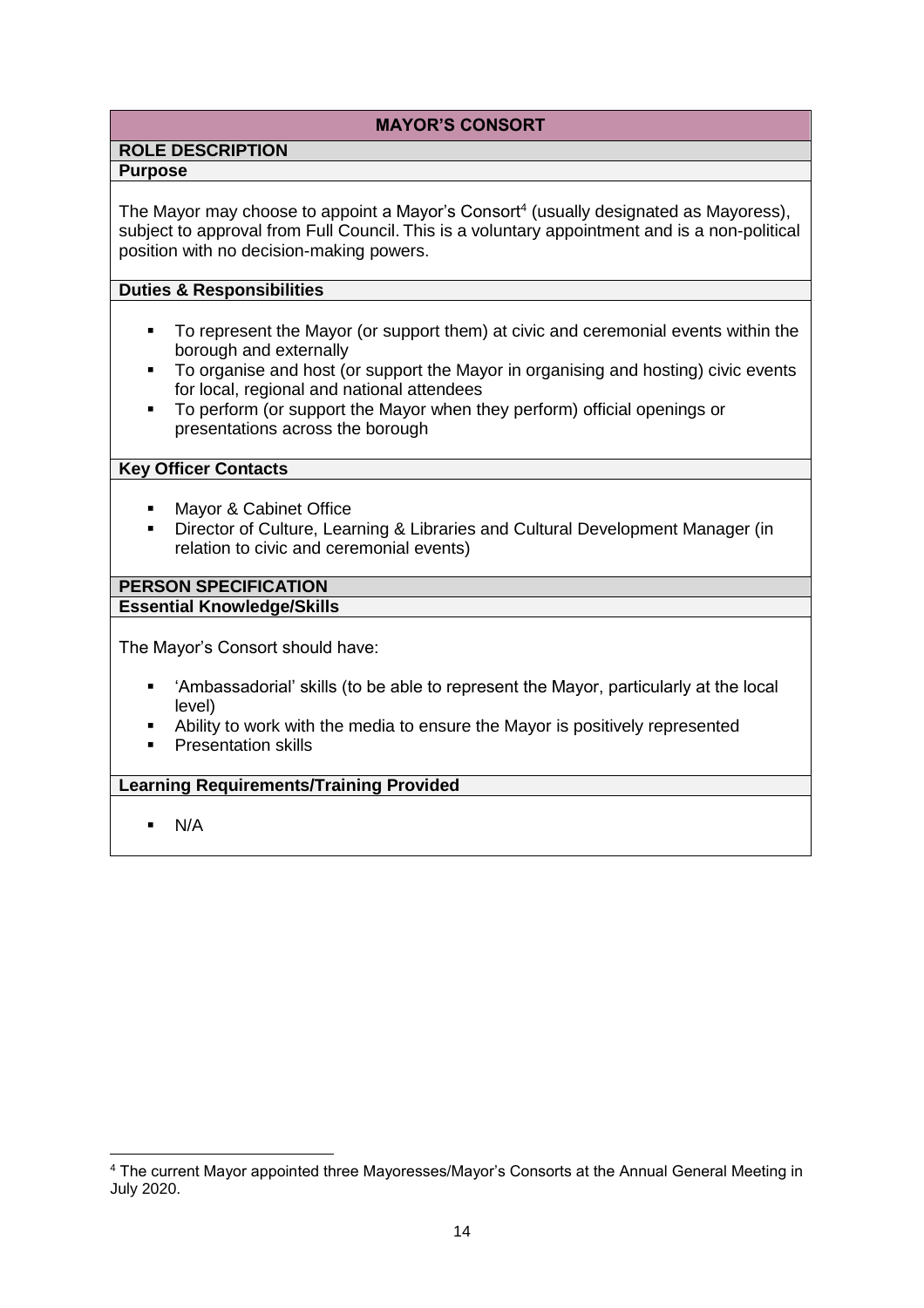# **MAYORAL ADVISOR**

#### <span id="page-15-0"></span>**ROLE DESCRIPTION Purpose**

During their term of office, the Mayor may choose to appoint (subject to approval from Full Council) one or more Mayoral Advisors to provide them with strategic (rather than operational) advice and support on a specific issue or policy area.<sup>5</sup>

# **N.B. This is not an officer role.**

#### **Duties & Responsibilities**

Mayoral Advisors are appointed as freelance consultants and are subject to the Council's [Code of Practice for Contractors, Suppliers and Service Providers](https://lewisham.gov.uk/-/media/files/imported/codeofpracticecontractors.ashx) as well as the Member Code of Conduct.

Prior to their appointment, contractual terms should be agreed, including a specification or project brief for the services that they will provide to the Mayor (this sets out their specific duties and responsibilities)

During the duration of their appointment, Mayoral Advisors are expected to positively promote the Council in the media and to the wider public.

#### **Time Requirements**

 The weekly/monthly time commitments will be set out in each Mayoral Advisor's contract

#### **Key Officer Contacts**

Mayor & Cabinet Office

# **PERSON SPECIFICATION**

# **Essential Knowledge/Skills**

Mayoral Advisors should have:

#### Knowledge

- Detailed knowledge of the specific issue or policy area on which they have been appointed to advise and support the Mayor
- Significant experience of working with local communities
- Knowledge of the challenges facing local government and how they might impact the Council
- Awareness of and a commitment to the principles of equality and diversity

**Skills** 

- Ability to exercise strategic awareness and judgement
- Ability to work constructively with the Mayor and Cabinet, councillors, officers and partners
- **Advanced analytical and problem-solving skills**

<sup>5</sup> The current Mayor has chosen to appoint two Mayoral Advisors.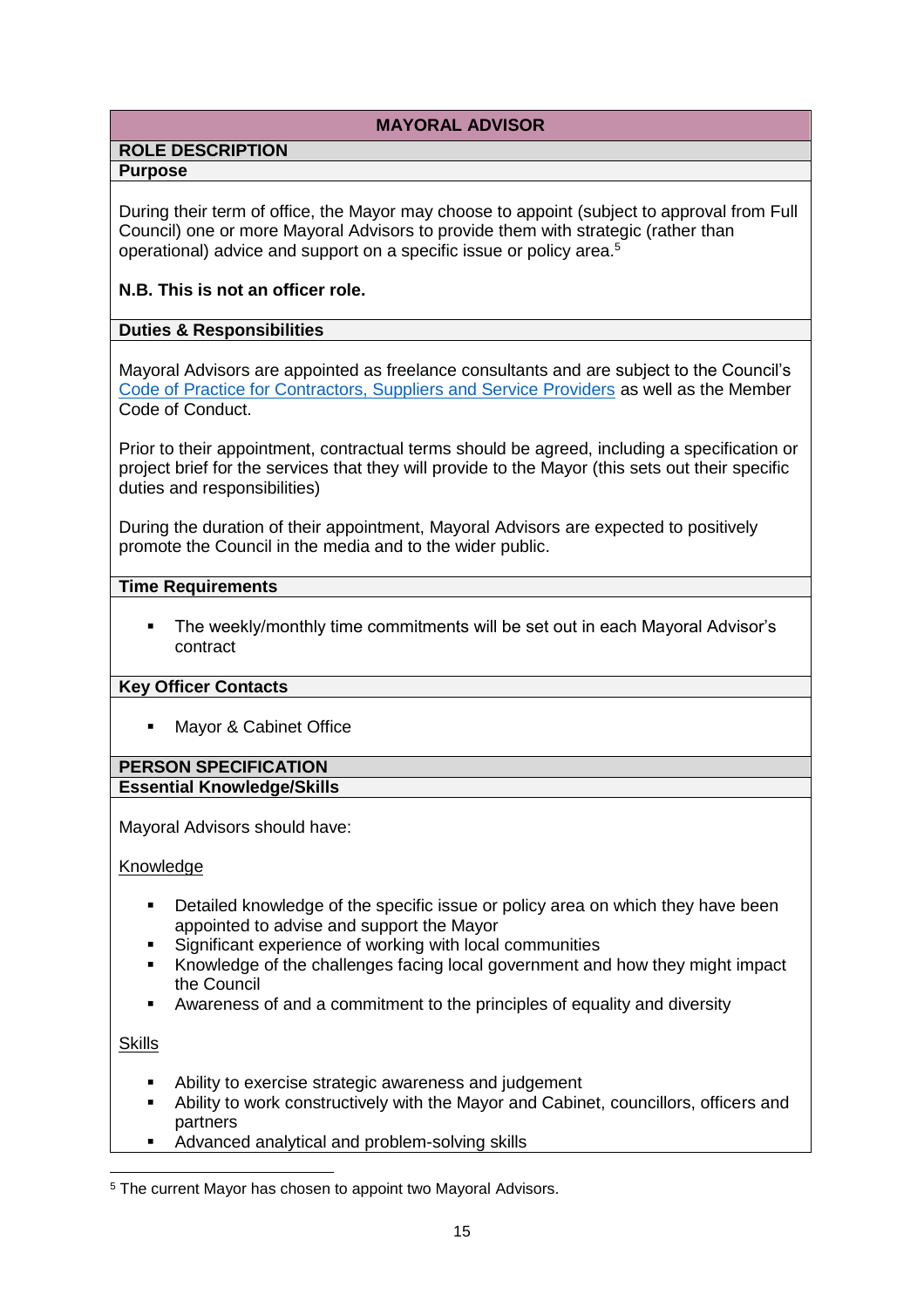- Advanced influencing, persuading and negotiation skills
- **Presentation skills**
- **Managing conflict and mediation skills**

# **Learning Requirements/Training Provided**

 $N/A$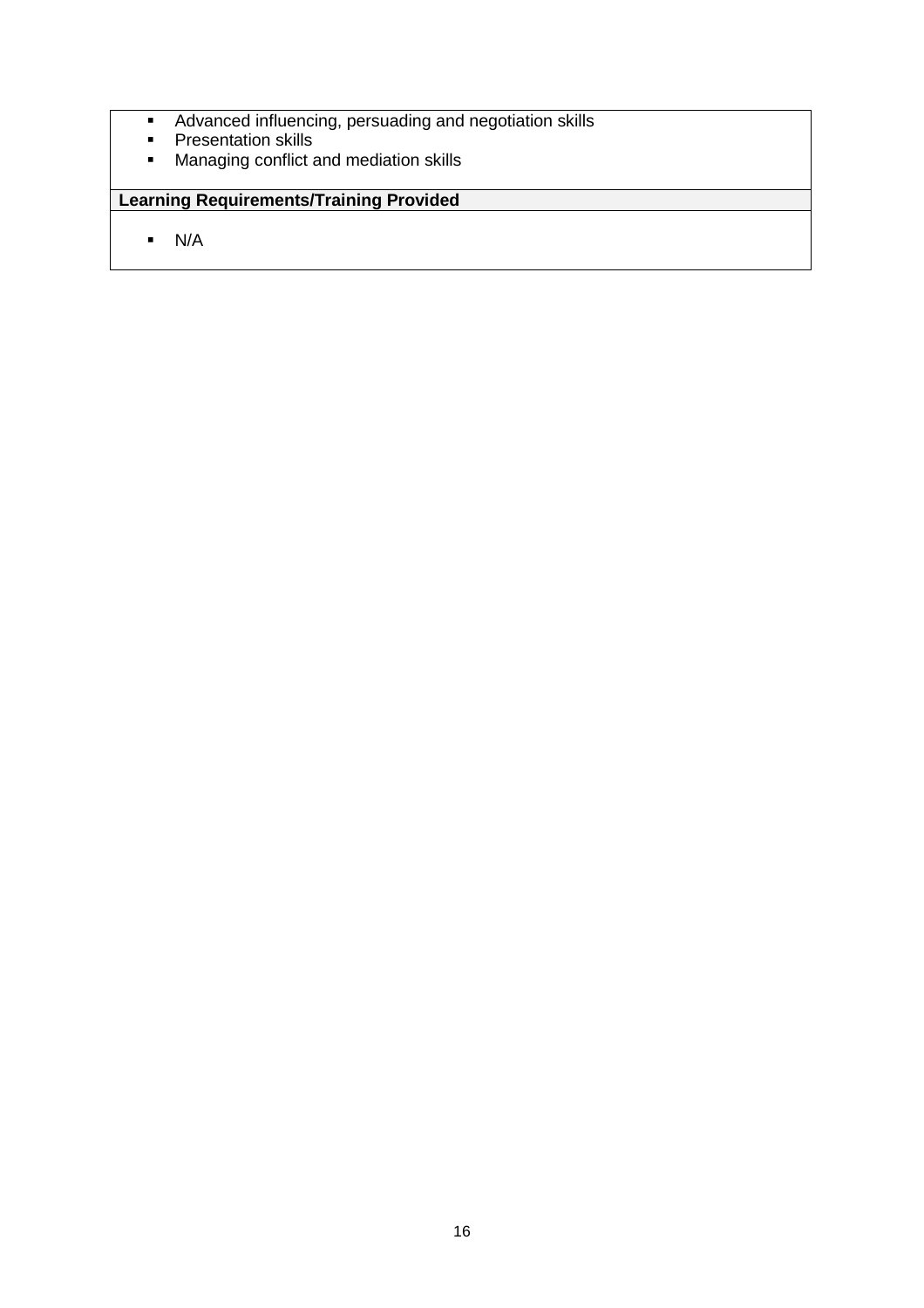# **SPEAKER/DEPUTY SPEAKER**

#### <span id="page-17-0"></span>**ROLE DESCRIPTION Purpose**

The Speaker is responsible for presiding at Full Council meetings and is also the civic head of the Council. Both the Speaker and Deputy Speaker are appointed annually at the Council's Annual General Meeting. Neither may be a member of the Council's Executive, nor chair the Council's main Overview & Scrutiny Committee, Select Committees or Business Panels.

#### **Duties & Responsibilities**

#### Constitutional responsibilities

- To uphold and promote the Council's Constitution
- To ensure the Constitution is adhered to and, if necessary, to rule on its interpretation
- To preside over meetings of the Council, so that its business can be carried out efficiently
- To ensure the Council conducts its meetings in line with standing orders
- To prepare and manage an annual work programme for the Council to meet its legal obligations (e.g. setting the budget and Council Tax, making appointments)

#### Civic and ceremonial events

- To represent the Council at civic and ceremonial events within the borough and externally (including on behalf of the Mayor)
- To organise and host civic events for local, regional and national attendees (including on behalf of the Mayor)
- To perform official openings or presentations across the borough (including on behalf of the Mayor)
- To promote community engagement and encourage active citizenship within Lewisham

The Deputy Speaker is responsible for fulfilling the duties of the Speaker in their absence and assisting them in specific duties as required (including attendance at civic and ceremonial events).

#### **Time Requirements**

- Attending Full Council meetings (approximately 8 meetings per year)
- **Attending civic and ceremonial events**

A special responsibility allowance of £6,130 per year is attached to the role of Speaker.

# **Key Officer Contacts**

- Mayor & Cabinet Office
- Director of Culture, Learning & Libraries and Cultural Development Manager (in relation to civic and ceremonial events)

# **PERSON SPECIFICATION**

**Essential Knowledge/Skills**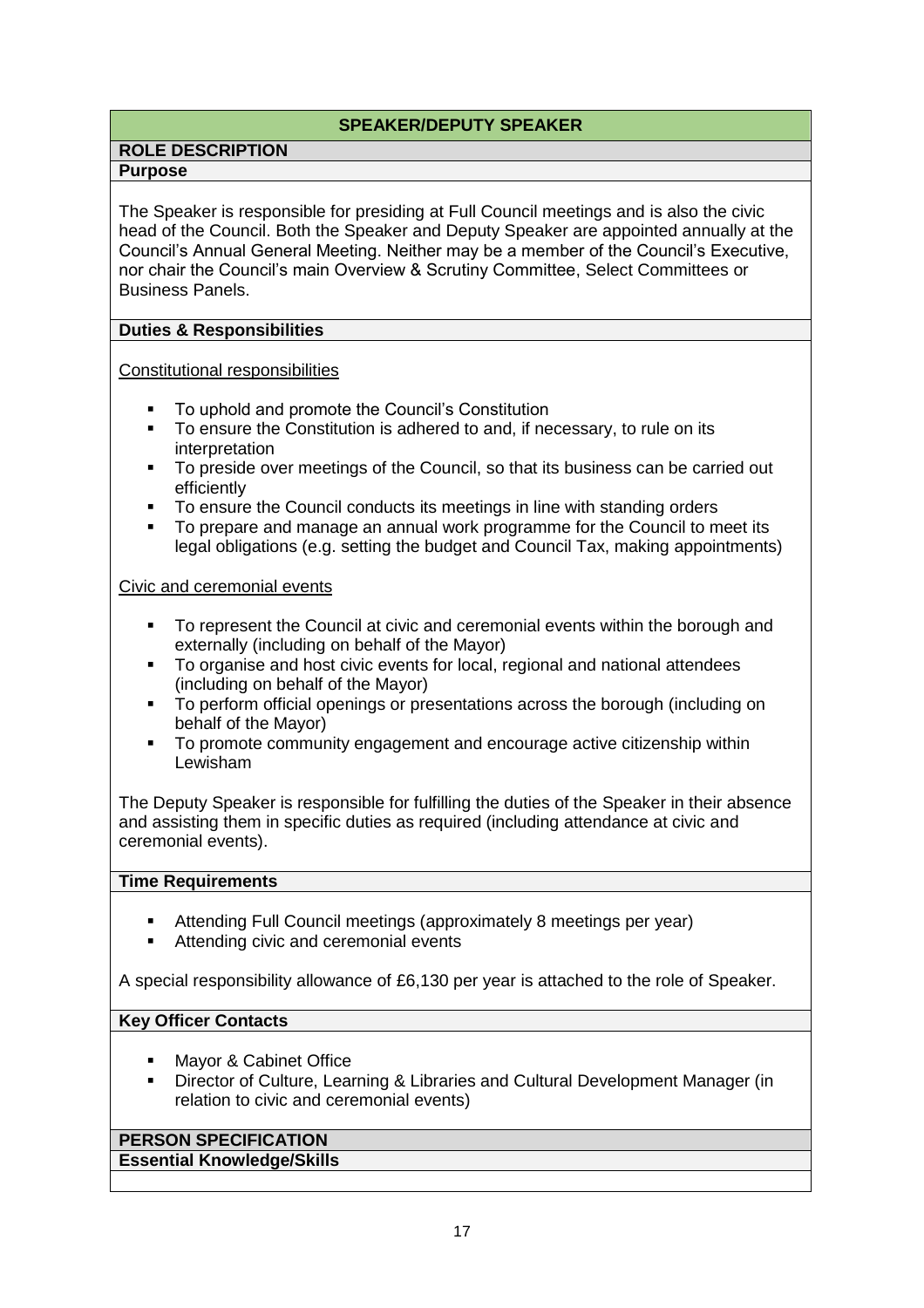In addition to the key skills for all councillors, the Speaker/Deputy Speaker should have:

# Knowledge

- Detailed understanding of the role of Speaker, including the application of meeting protocols, codes of conduct, standing orders and other constitutional requirements
- Detailed understanding of the Council's Constitution (including an awareness of when to seek the advice of the Monitoring Officer)
- Understanding of the Council's Corporate Strategy, budget and audit processes and key internal policies
- Detailed knowledge of community needs and their priorities for action
- Detailed understanding of the principles and importance of making sound, evidenced-based decisions
- Awareness of and a commitment to the principles of equality and diversity

# **Skills**

- Advanced 'ambassadorial' skills (to be able to represent the Council both internally and externally, particularly at the local, regional and national level)
- Advanced chairing skills
- Ability to plan and manage work programmes
- Ability to work constructively with officers, councillors and partners
- Ability to build effective relationships with other parts of the political management structure e.g. Mayor & Cabinet, Overview & Scrutiny and other political groups
- Advanced skills in working with the media to ensure the Council is positively represented, including an ability to identify when additional support is required
- Advanced presentation skills
- Advanced public speaking skills
- Good influencing, persuading and negotiation skills
- Good managing conflict and mediation skills
- Commitment to personal development in the role and to the ongoing development of others

#### **Learning Requirements/Training Provided**

See relevant section in the Elected Member role profile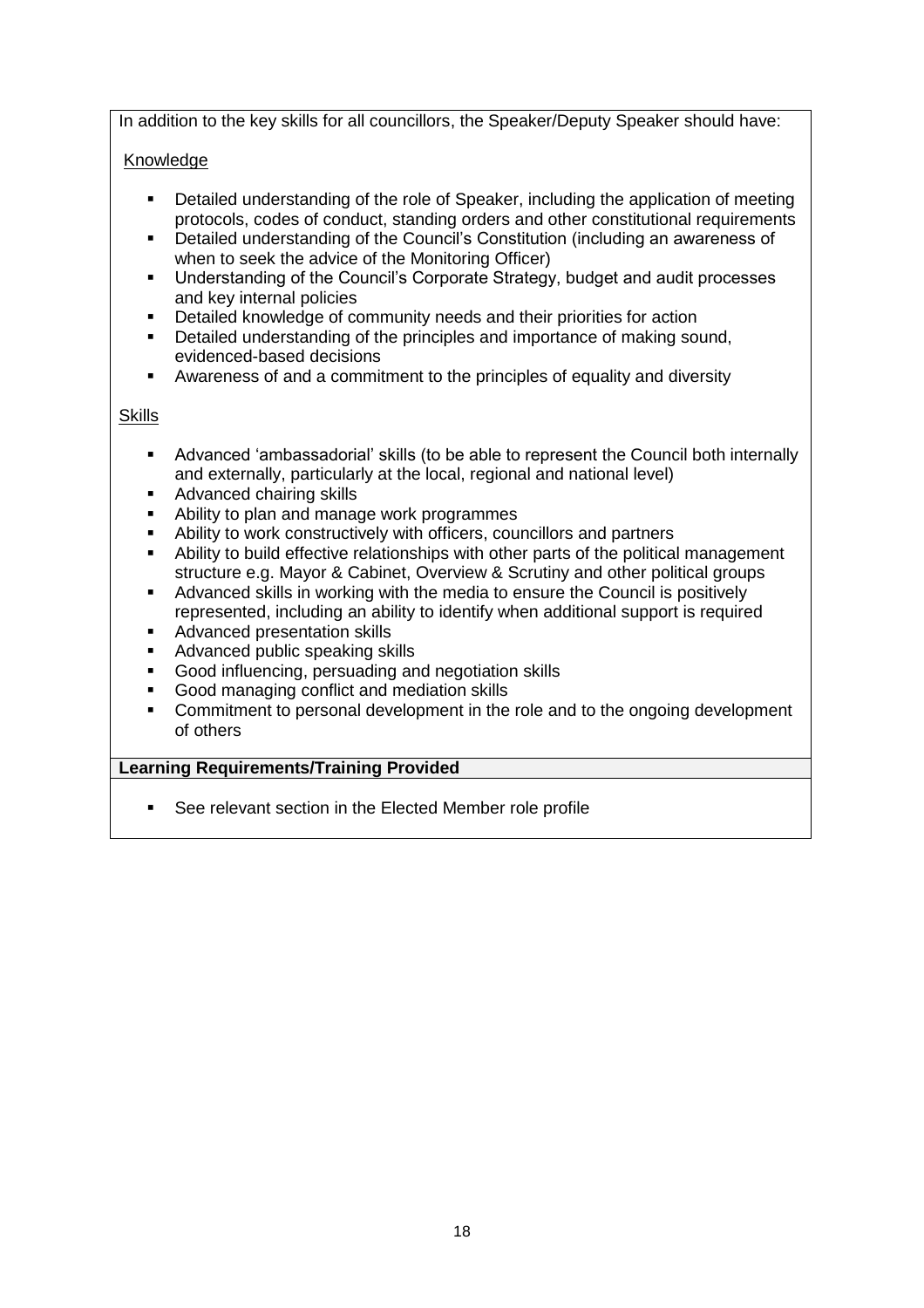# **CHAIR/VICE CHAIR – OVERVIEW & SCRUTINY COMMITTEE**

# <span id="page-19-0"></span>**ROLE DESCRIPTION**

# **Purpose**

The Overview & Scrutiny Committee is made up of every member of the Council not forming part of the Executive and is responsible for the overview and scrutiny of functions in accordance with the Local Government Act 2000. It appoints a number of standing Select Committees, two Business Panels (one dealing solely with education matters) and time-limited scrutiny Task & Finish Groups.

As a result, the main Overview & Scrutiny Committee tends to focus on:

- Strategic and cross-cutting issues that do not easily fit within the terms of reference of a single Select Committee
- **Holding question and answer sessions with the Mayor and Cabinet Members**

At the first meeting in the municipal year, the Overview & Scrutiny Committee appoints a Chair to preside at its meetings for the coming year. The Committee also appoints a Vice-Chair who will preside in the absence of the Chair.

The Chair and Vice Chair of the Overview & Scrutiny Committee also undertake the same roles for the Business Panel/Education Business Panel. Membership also includes the Chair of each Select Committee and, for Education Business Panel, the two diocesan representatives and three parent governors appointed to the Children & Young People Select Committee.

#### **Duties & Responsibilities**

Providing leadership and direction to the Overview & Scrutiny Committee

- To have a clear understanding about the role and functions of the committee (as outlined in its terms of reference) and ensure this is communicated effectively to all members
- To plan and set agendas containing clear objectives and outcomes for each meeting, with the support of the Overview & Scrutiny Manager, ensuring that all necessary preparation is done beforehand
- To chair the Overview & Scrutiny Committee in a confident and effective manner, ensuring that meeting objectives are met and all procedural requirements are adhered to, with the support of the Overview & Scrutiny Manager and/or Principal Lawyer
- To guide the Overview & Scrutiny Committee to reach informed and balanced decisions, which are in accordance with legal, constitutional and policy requirements
- To champion the four principles of effective scrutiny (providing critical friend challenge to executive policy and decision makers, enabling the voice and concerns of the public, ensuring scrutiny is carried out by independent minded councillors and driving improvement)
- To ensure all members of the Overview & Scrutiny Committee are able to participate effectively in meetings
- To ensure that members of the public have an opportunity to contribute to meetings as appropriate

Managing the work programme of the Overview & Scrutiny Committee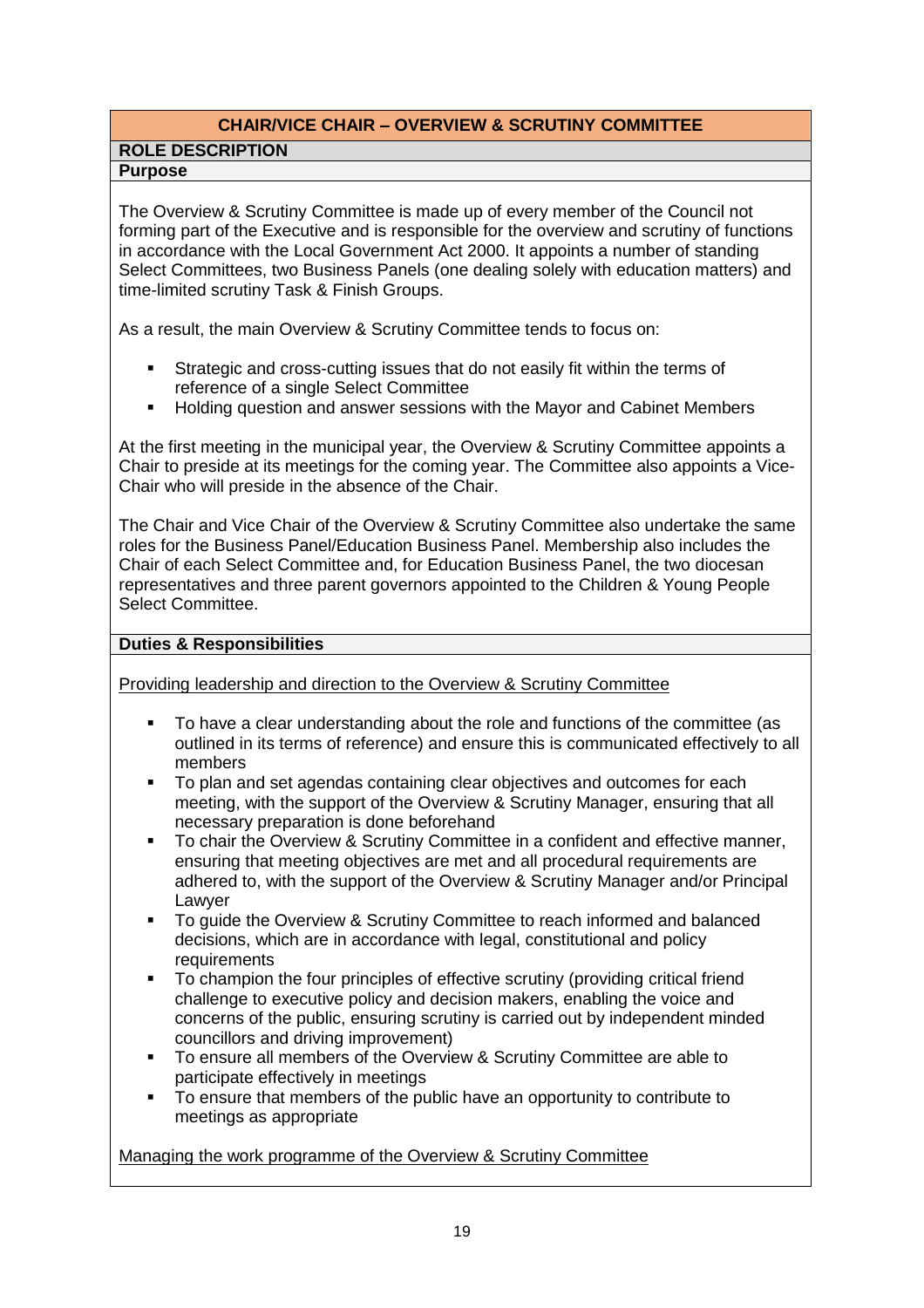- To develop a balanced work programme for the Overview & Scrutiny Committee, with the support of the Overview & Scrutiny Manager, ensuring its functions are fulfilled effectively
- To report on progress to Full Council and other committees of the Council as appropriate
- To liaise with Mayor & Cabinet on a regular basis to discuss progress across the portfolio, responses to concerns raised and future programmes of work
- To work closely with the Overview & Scrutiny Manager and the statutory Scrutiny Officer in delivering the work programme

Promoting the role of the Overview & Scrutiny Committee

- To promote the role of the Overview & Scrutiny Committee within the Council, liaising with councillors and officers in the areas relevant to its work
- To promote the role of the Overview & Scrutiny Committee to the public and partner organisations, enabling them to better understand and engage with the scrutiny function
- To liaise with the Overview and Scrutiny/Member Development Manager to ensure that all members of the Overview & Scrutiny Committee have access to appropriate training and development for their role

# Business Panel/Education Business Panel

- To provide leadership and direction to the Business Panel/Education Business Panel, and promote its role (in the same manner as the Overview & Scrutiny Committee)
- To discharge specific responsibilities as Chair of Business Panel/Education Business Panel, including deciding whether it is reasonable to take an executive decision which is deemed to be urgent, notwithstanding that it is contrary to the policy framework or contrary to or not wholly in accordance with the budget and making a request (in writing) to the proper officer for an executive decision to be referred to the next Business Panel meeting

The Vice Chair is responsible for assisting and working with the Chair in achieving the aims and objectives of the Overview & Scrutiny Committee, deputising for the Chair as required and carrying out other such duties as delegated by the Chair.

#### **Time Requirements**

- Attending Overview & Scrutiny Committee meetings (approximately 4 meetings per year x approximately 2 hours duration)
- Attending Overview & Scrutiny Committee pre-meetings, including agendaplanning and/or Chair's briefings (approximately 1 hour per meeting where held)
- Preparing for Overview & Scrutiny Committee meetings, including reading papers and identifying questions/key lines of enquiry (approximately 2 hours per meeting)
- Attending Business Panel/Education Business Panel meetings (approximately 16 meetings per year x 2 hours duration)
- Attending Business Panel/Education Business Panel pre-meetings, including agenda-planning and/or Chair's briefings (approximately 1 hour per meeting where held)
- Preparing for Business Panel/Education Business Panel meetings, including reading papers and identifying questions/key lines of enquiry (approximately 1 hour per meeting)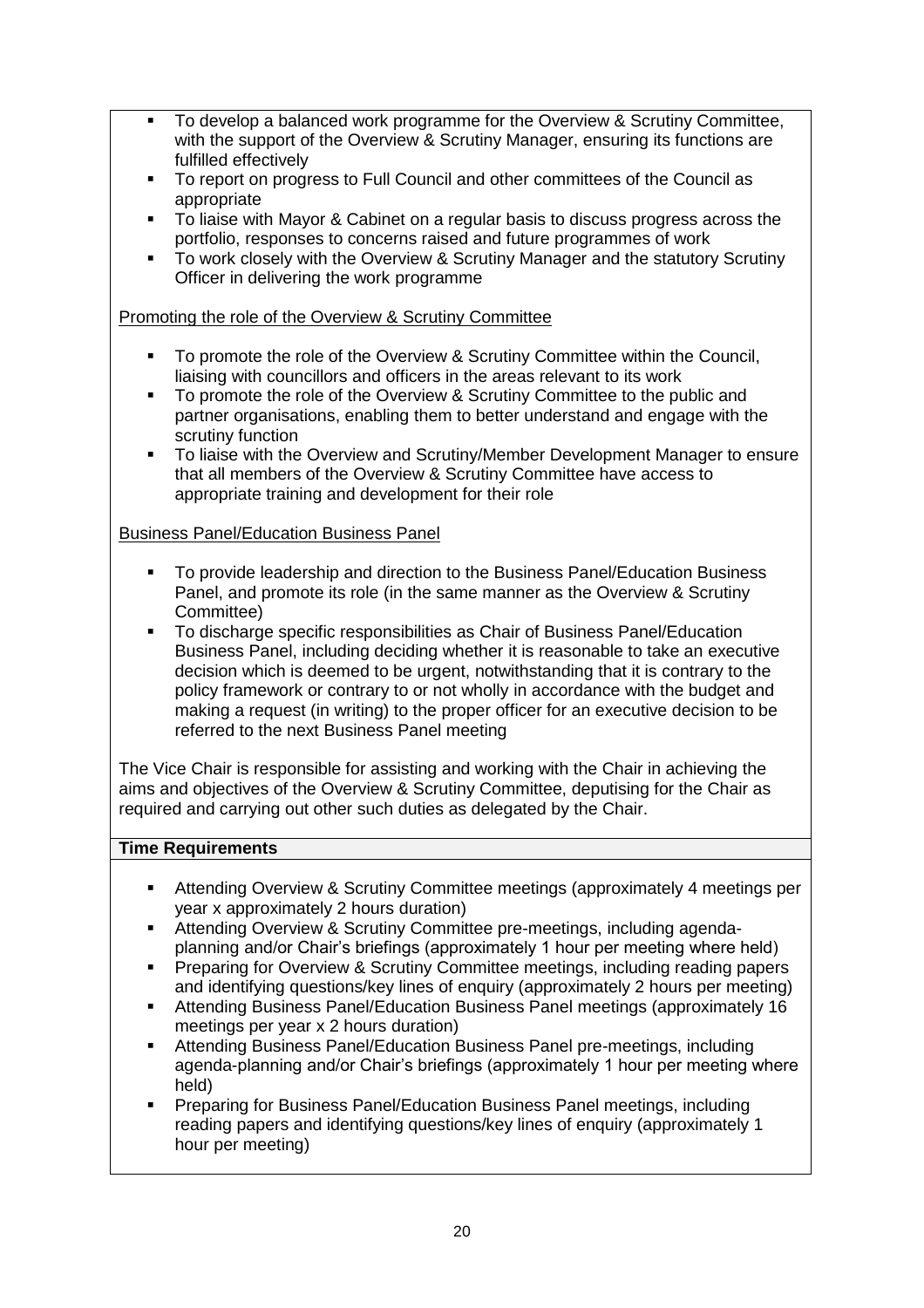A special responsibility allowance of £12,260 per year is attached to the role of Chair of the Overview & Scrutiny Committee.

# **Key Officer Contacts**

- Head of Overview & Scrutiny/Member Development Manager
- **Head of Committee Business**
- Statutory Scrutiny Officer (Assistant Chief Executive)
- Senior officers across the Council

# **PERSON SPECIFICATION**

# **Essential Knowledge/Skills**

In addition to the key skills for all councillors, the Chair/Vice Chair of the Overview & Scrutiny Committee should have:

# Knowledge

- Detailed understanding of the role of Chair, including the application of meeting protocols, codes of conduct, standing orders and other constitutional requirements, supported by the Scrutiny Manager and/or Principal Lawyer
- Detailed knowledge of the role and functions of local government scrutiny, including relevant legislation, local policies and good practice
- Detailed understanding of the Council's approach to overview and scrutiny, including its strategic importance and relationship with the other parts of the decision-making structure
- Detailed knowledge of local, regional and national issues and challenges relevant to the Select Committee
- Understanding of the principles and importance of making sound, evidencedbased decisions
- Awareness of and a commitment to the principles of equality and diversity

# Skills

- Advanced leadership skills (in relation to the Overview & Scrutiny function)
- 'Ambassadorial' skills (to be able to represent and champion the Overview & Scrutiny function, both internally and externally)
- Advanced chairing skills
- **•** Ability to inspire and enthuse committee members for the work of the Overview & Scrutiny Committee
- Ability to plan and manage work programmes
- Ability to work constructively with officers, councillors and partners
- Ability to build effective relationships with other parts of the political management structure e.g. Mayor & Cabinet
- Ability to assimilate and analyse complex information
- Ability to set aside own views and act impartially
- **Advanced listening and questioning skills**
- **Good presentation skills.**
- **Good public speaking skills**
- Advanced influencing, persuading and negotiation skills
- Good managing conflict and mediation skills
- Commitment to personal development in the role and to the ongoing development of others

# **Learning Requirements/Training Provided**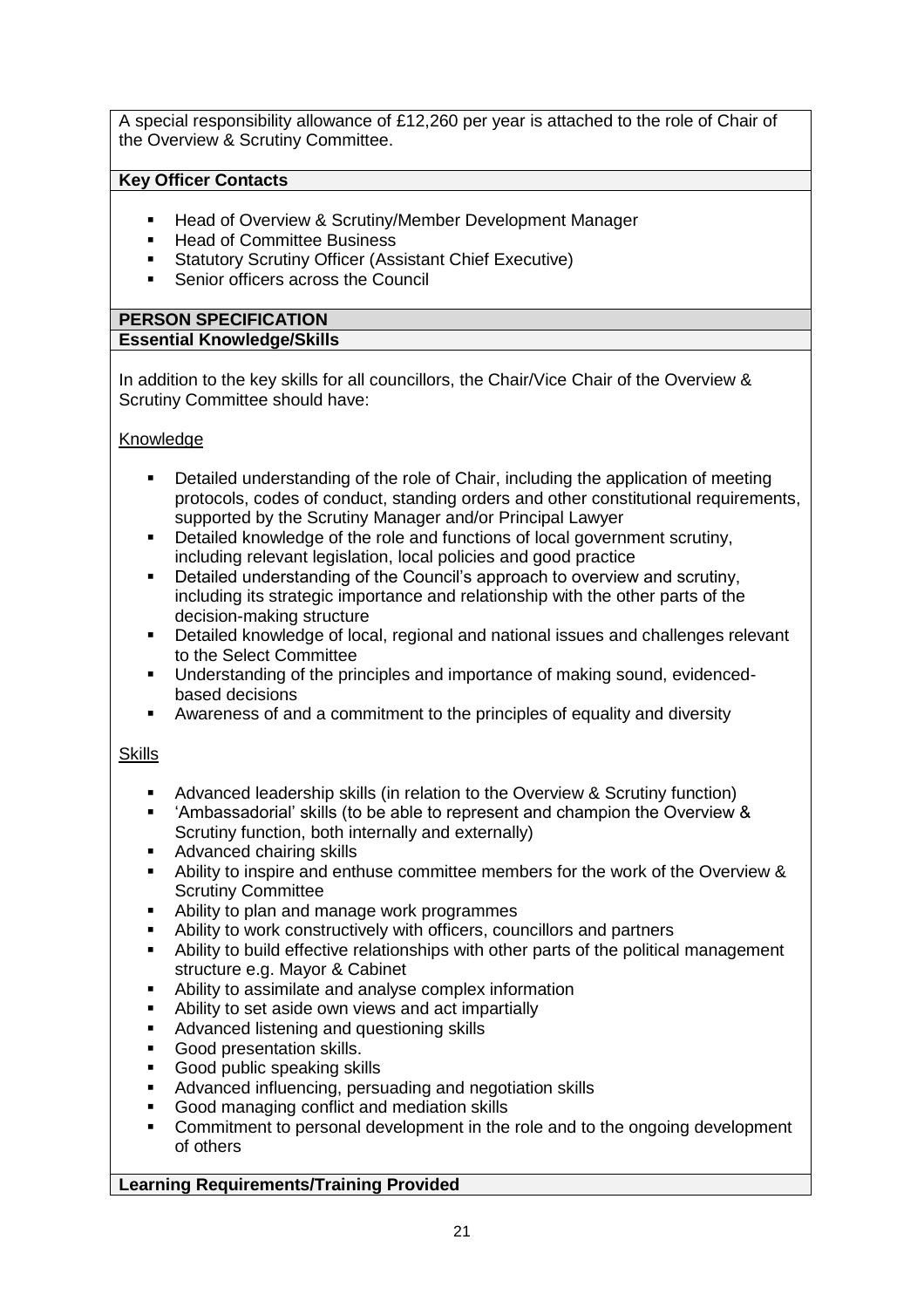- Charing Skills training (delivered by an external trainer)
- General scrutiny skills training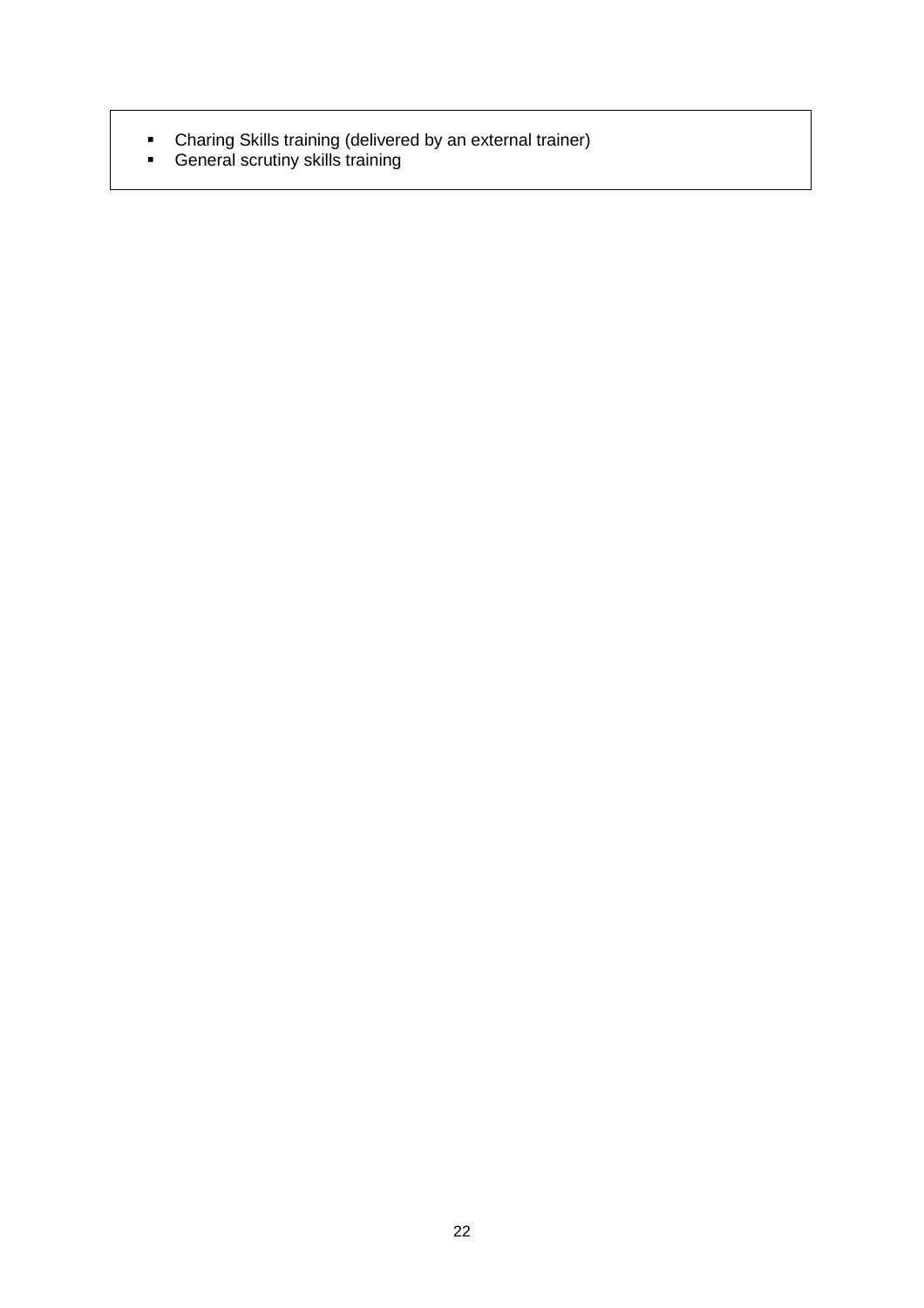# <span id="page-23-0"></span>**OVERVIEW & SCRUTINY COMMITTEE MEMBER**

# **ROLE DESCRIPTION**

#### **Purpose**

Members of the Overview & Scrutiny Committee support the Chair and Vice Chair in ensuring the committee achieves effective scrutiny within its terms of reference.

# **Duties & Responsibilities**

Understanding the nature of the Overview & Scrutiny Committee

- To understand the role of the Overview & Scrutiny Committee and fulfil its functions effectively by:
	- o Making reports and recommendations following scrutiny of the:
		- Performance of the Executive, other committees and Council officers
		- Actions and decisions taken by the Executive, other committees and Council officers (including questioning members of the Executive/appropriate committees/Executive Directors personally)
		- Actions and decisions taken by other public bodies in the borough (including inviting them to make reports to and/or attend the committee and answer questions)
		- Matters affecting the area or its residents
	- o Carrying out research and working collaboratively in support of policy development, including liaising with other local, regional and national **organisations**
	- o Engaging local residents and service users to:
		- Provide evidence to the committee and assist in the analysis of policy options available to the Council
		- Promote closer links between Overview & Scrutiny members and the local community
		- Foster an enhanced community representative role for Overview & Scrutiny members
	- $\circ$  Receiving petitions, deputations and representations from local people and other stakeholders about areas of concern and referring them to the Executive, appropriate committee or officer for action (with a recommendation or report if the committee considers that necessary)
	- o Seeking the views of Local Assemblies, the Positive Ageing Council and the Young Mayor and their advisors on matters relating to the committee's terms of reference
	- o Considering matters referred to the committee in accordance with the Council's Petition Scheme
	- o Considering any referral referred to committee by a member under the Councillor Call for Action process
	- o (Potentially) reviewing topics suggested for consideration by a Task & Finish Group and agreeing the establishment of such groups, within the framework set out in the Constitution
- To develop and maintain sufficient technical, legal and procedural knowledge (particularly in relation to relevant legislation and local policies) to contribute fairly and correctly to the activities of the committee
- To be thorough and objective in receiving and responding to professional advice in the conduct of meetings and issues before the committee

Participation in meetings and decision-making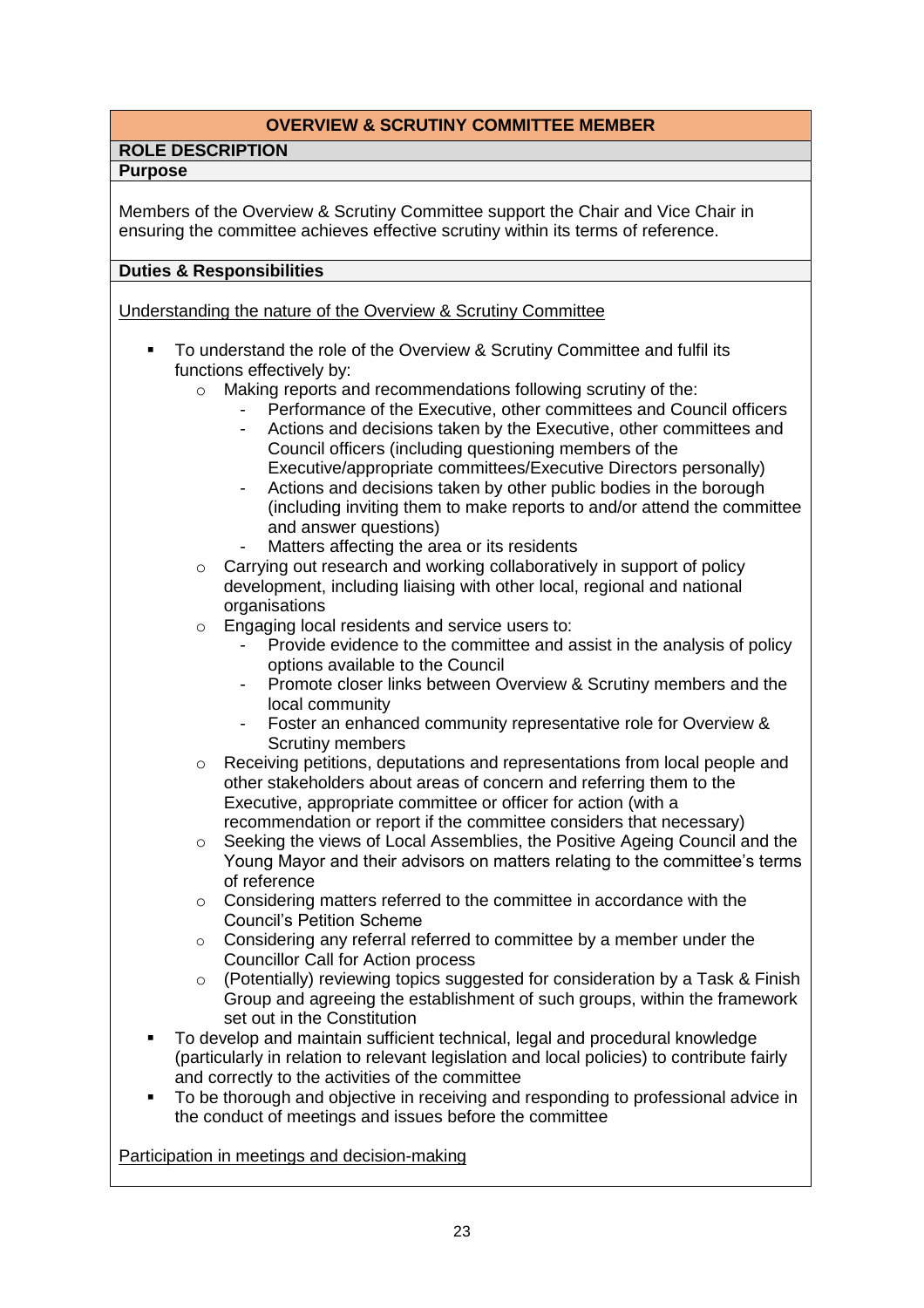- To participate effectively in meetings of the Overview & Scrutiny Committee
- To make informed and balanced decisions, within the terms of reference of the committee, which are in accordance with legal, constitutional and policy requirements

#### **Time Requirements**

- Attending Overview & Scrutiny Committee meetings (approximately 4 meetings per year x approximately 2 hours duration)
- Preparing for Overview & Scrutiny Committee meetings, including reading papers and identifying questions/key lines of enquiry (approximately 2 hours per meeting)

#### **Key Officer Contacts**

- Head of Overview & Scrutiny/Member Development Manager
- Senior officers across the Council

#### **PERSON SPECIFICATION Essential Knowledge/Skills**

In addition to the key skills for all councillors, members of the Overview & Scrutiny Committee should have:

#### Knowledge

- Understanding of the Council's approach to overview and scrutiny, including its strategic importance and relationship with the other parts of the decision-making structure
- Knowledge of the role and functions of the Overview & Scrutiny Committee, including relevant legislation and good practice
- Knowledge of local, regional and national issues and challenges relevant to the Overview & Scrutiny Committee
- Understanding of the principles and importance of making sound, evidencedbased decisions
- Awareness of and a commitment to the principles of equality and diversity

#### **Skills**

- Ability to work collectively, including with the Chair and Vice Chair of the Overview & Scrutiny Committee
- Ability to work constructively with officers, councillors and partners
- Ability to assimilate and analyse complex information
- Ability to set aside own views and act impartially
- **Listening and questioning skills**
- Public speaking skills
- **Commitment to personal development in the role**

#### **Learning Requirements/Training Provided**

**General scrutiny skills training**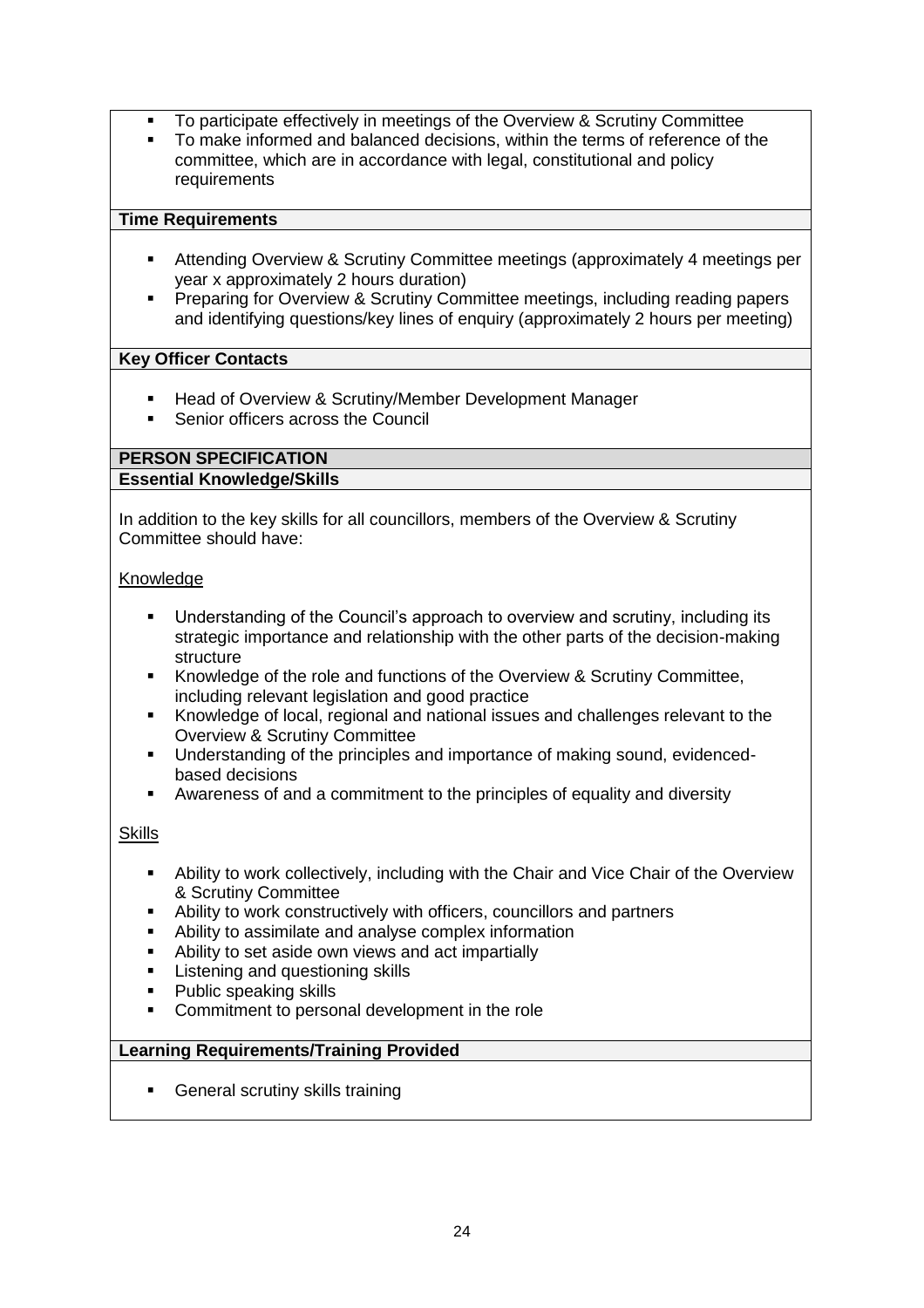# **BUSINESS PANEL/EDUCATION BUSINESS PANEL MEMBER**

# <span id="page-25-0"></span>**ROLE DESCRIPTION**

#### **Purpose**

The Overview & Scrutiny Committee appoints a Business Panel to co-ordinate its business and operate call-in on its behalf. It also appoints an Education Business Panel to consider call-in in relation to education matters. The membership of both the Business Panel and the Education Business Panel consists of the Chair and Vice Chair of the Overview & Scrutiny Committee, the Chair of each Select Committee and at least two other (non-Executive) councillors.

# **Duties & Responsibilities**

Understanding the nature of the Business Panel/Education Business Panel

- To understand the role of the Business Panel/Education Business Panel and fulfil its functions effectively by:
	- $\circ$  Coordinating and approving the work programme of each Select Committee in order to secure the most effective use of Council time and resources and to prevent overlap
	- $\circ$  Deciding on the allocation of an issue for consideration which falls within the remit of more than one Select Committee
	- o Exercising powers in relation to call-in on behalf of the Overview & Scrutiny Committee (except those which are within the terms of reference of the Education Business Panel)<sup>6</sup>
	- $\circ$  Considering a report about urgent decisions at least once per quarter and referring that report to Full Council
	- $\circ$  Making comments and recommendations to the Executive on the contents and proposed contents of the policy framework as required and holding the Executive to account for performance in the delivery of these strategies and plans
	- o Considering any referrals made to it by a Select Committee
	- $\circ$  Taking responsibility for overview and scrutiny functions in relation to all activities of the Council where that overview and scrutiny function has not been delegated elsewhere (or retained by the Overview & Scrutiny Committee)
	- o Recommending to Full Council any changes which it thinks necessary to the number, terms of reference, composition or membership of the overview and scrutiny committees
- To develop and maintain sufficient technical, legal and procedural knowledge (particularly in relation to relevant legislation and local policies) to contribute fairly and correctly to the activities of the committee
- To be thorough and objective in receiving and responding to professional advice in the conduct of meetings and issues before the panel

Participation in meetings and decision-making

o To participate effectively in meetings of the Business Panel/Education Business Panel

<sup>&</sup>lt;sup>6</sup> The terms of reference of the Education Business Panel are limited to the exercise of call-in powers in relation to education functions which are the responsibility of the Executive. All other overview and scrutiny functions in relation to education are the responsibility of the Children & Young People Select Committee.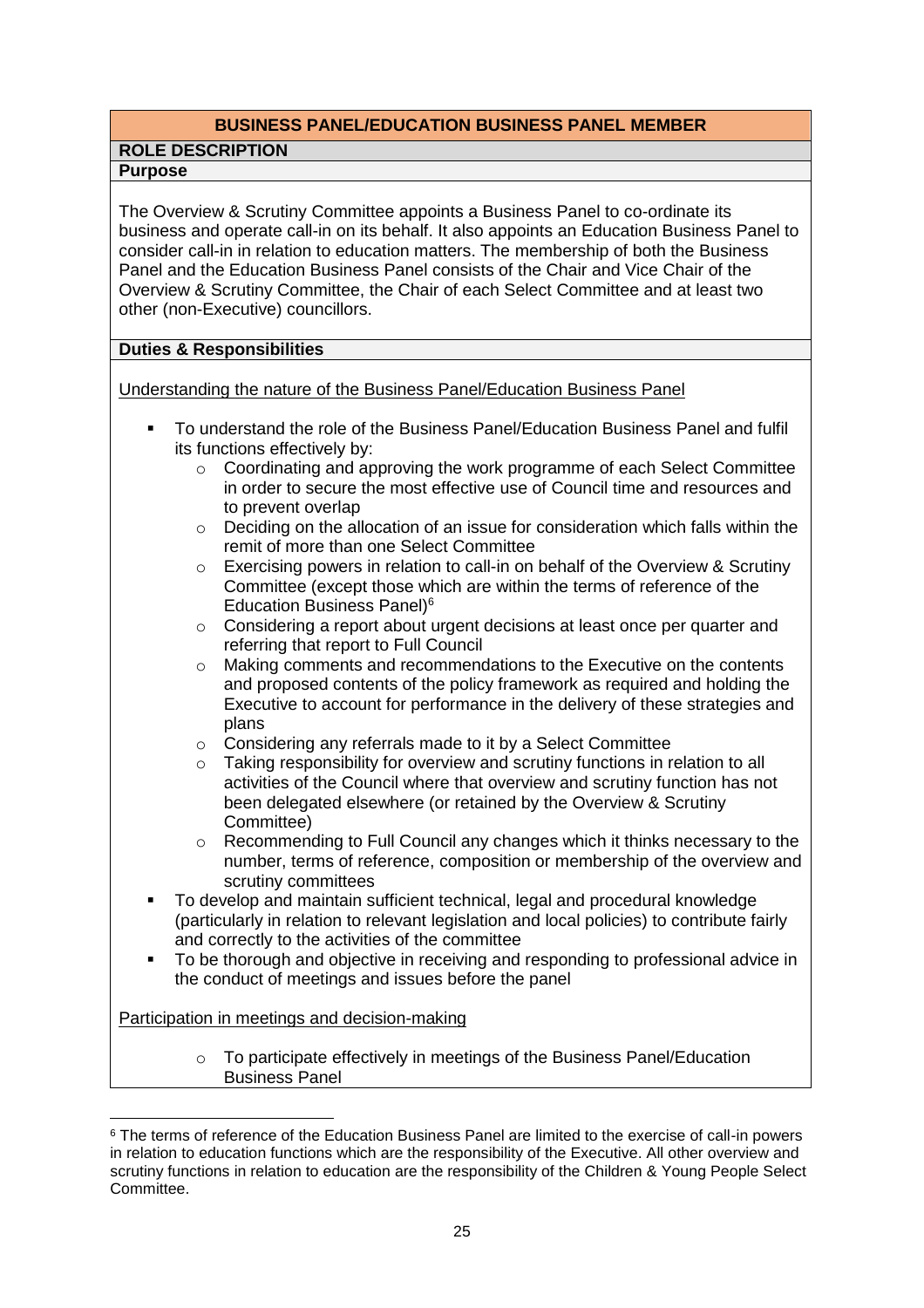To make informed and balanced decisions, within the terms of reference of the panel, which are in accordance with legal, constitutional and policy requirements

# **Time Requirements**

- Attending Business Panel/Education Business Panel meetings (approximately 16 meetings per year x 2 hours duration)
- Preparing for Business Panel/Education Business Panel meetings, including reading papers and identifying questions/key lines of enquiry (approximately 1 hour per meeting)

Parent governors and diocesan representatives who sit on the Education Business Panel are entitled to a special responsibility allowance of £600 per year.

# **Key Officer Contacts**

- Head of Overview & Scrutiny/Member Development Manager
- Head of Committee Business
- Senior officers across the Council, including the Statutory Scrutiny Officer

#### **PERSON SPECIFICATION Essential Knowledge/Skills**

In addition to the key skills for all councillors, members of the Business Panel/Education Business Panel should have:

#### Knowledge

- Knowledge of the role and functions of local government scrutiny, including relevant legislation, local policies and good practice
- Understanding of the role and functions of the Business Panel/Education Business Panel
- Knowledge of local, regional and national issues and challenges relevant to the Business Panel/Education Business Panel
- Understanding of the principles and importance of making sound, evidencedbased decisions
- Awareness of and a commitment to the principles of equality and diversity

#### **Skills**

- Ability to work with the Chair of the Business Panel/Education Business Panel as a team
- Ability to work constructively with officers, councillors and partners
- Ability to assimilate and analyse complex information
- Ability to set aside own views and act impartially
- **Listening and questioning skills**
- Public speaking skills
- **Commitment to personal development in the role**

#### **Learning Requirements/Training Provided**

**General scrutiny skills training**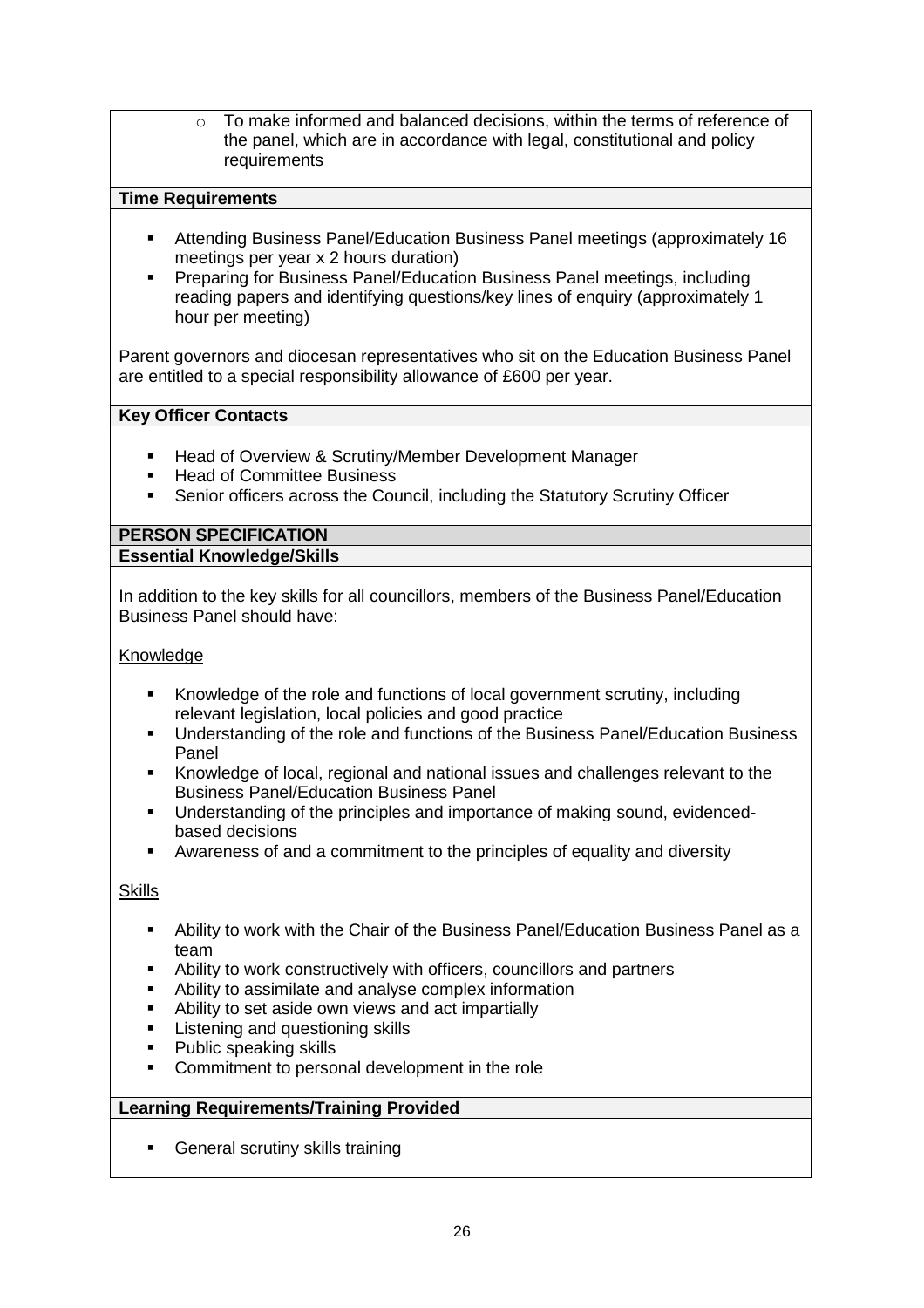# **CHAIR/VICE CHAIR – SELECT COMMITTEE**

#### <span id="page-27-0"></span>**ROLE DESCRIPTION Purpose**

There are currently six Select Committees, each carrying out scrutiny within a specific area:

- **Children & Young People Select Committee**
- **EXECOMMUNITY Healthier Communities Select Committee**
- **Housing Select Committee**
- Public Accounts Select Committee
- **Safer Stronger Communities Select Committee**<br>
Sustainable Development Select Committee
- Sustainable Development Select Committee

Each committee is made up of six members, except for the Children & Young People Select Committee, which has eight members as well as two diocesan representatives and three parent governors.<sup>7</sup> The Healthier Communities Select Committee also has a representative from Lewisham Healthwatch within its membership, who is treated as a full member of the committee, although with no voting rights.

# **Duties & Responsibilities**

Providing leadership and direction to the Select Committee

- To have a clear understanding about the role and functions of the committee (as outlined in its terms of reference) and ensure this is communicated effectively to all members
- To plan and set agendas, with the support of the Scrutiny Manager, containing clear objectives and outcomes for each meeting, ensuring that all necessary preparation is done beforehand
- To chair the Select Committee in a confident and effective manner, ensuring that meeting objectives are met and all procedural requirements are adhered to
- To guide the Select Committee to reach informed and balanced decisions, which are in accordance with legal, constitutional and policy requirements
- To champion the four principles of effective scrutiny (providing critical friend challenge to executive policy and decision makers, enabling the voice and concerns of the public, ensuring scrutiny is carried out by independent minded councillors and driving improvement)
- To ensure all members of the Select Committee are able to participate effectively in meetings
- To ensure that members of the public have an opportunity to contribute to meetings as appropriate

Managing the work programme of the Select Committee

- To develop a balanced work programme for the Select Committee, ensuring its functions are fulfilled effectively (to be approved by the Overview & Scrutiny Business Panel)
- To work closely with the relevant Scrutiny Manager in delivering the work programme

 $\overline{a}$ <sup>7</sup> The Chair and Vice Chair of the Overview & Scrutiny Committee are also ex-officio members of all select committees.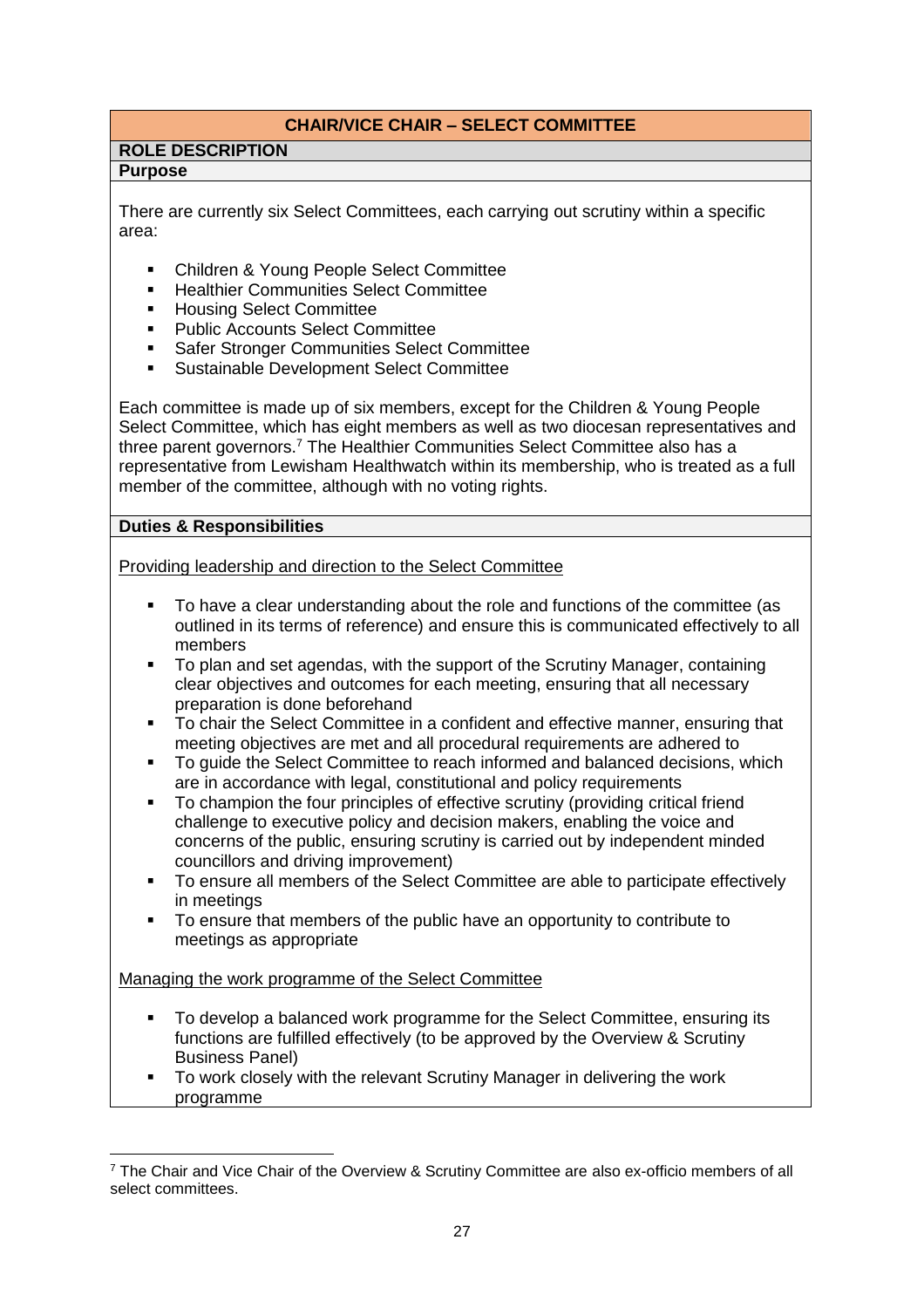- To follow-up scrutiny recommendations, evaluate the impact and identify areas for further improvement, with the support of the Scrutiny Manager
- To report on progress as appropriate to Business Panel, the Overview & Scrutiny Committee and other committees of the Council as appropriate
- To liaise with the appropriate Cabinet Member on a regular basis to discuss progress across the portfolio, responses to concerns raised and future programmes of work

# Promoting the role of the Select Committee

- To promote the role of the Select Committee within the Council, liaising with councillors and officers in the areas relevant to its work
- To promote the role of the Select Committee to the public and partner organisations, enabling them to better understand and engage with the scrutiny function
- To liaise with the Overview and Scrutiny/Member Development Manager to ensure that all members of the Select Committee have access to appropriate training and development for their role

The Vice Chair is responsible for assisting and working with the Chair in achieving the aims and objectives of the Select Committee, deputising for the Chair as required and carrying out other such duties as delegated by the Chair.

#### **Time Requirements**

- Attending Select Committee meetings (approximately 5 meetings per year for each committee x 2 hours duration)
- Attending Select Committee pre-meetings, including agenda-planning and/or Chair's briefings (approximately 1 hour per meeting)
- Preparing for Select Committee meetings, including reading papers and identifying questions/key lines of enquiry (approximately 2.5 hours per meeting)
- Select Committee Chairs also attend meetings with the Statutory Scrutiny Officer (Assistant Chief Executive) and meet regularly with senior officers in the areas relevant to their committee's work (approximately 2.5 hours per month).

A special responsibility allowance of £6,130 per year (x 6) is attached to the role of Chair of the Select Committee.

#### **Key Officer Contacts**

- Scrutiny Managers
- Head of Overview & Scrutiny/Member Development Manager
- Head of Committee Business
- Senior officers within the Select Committee's areas of responsibility

# **PERSON SPECIFICATION**

#### **Essential Knowledge/Skills**

In addition to the key skills for all councillors, the Chair/Vice Chair of the Select Committee should have:

#### Knowledge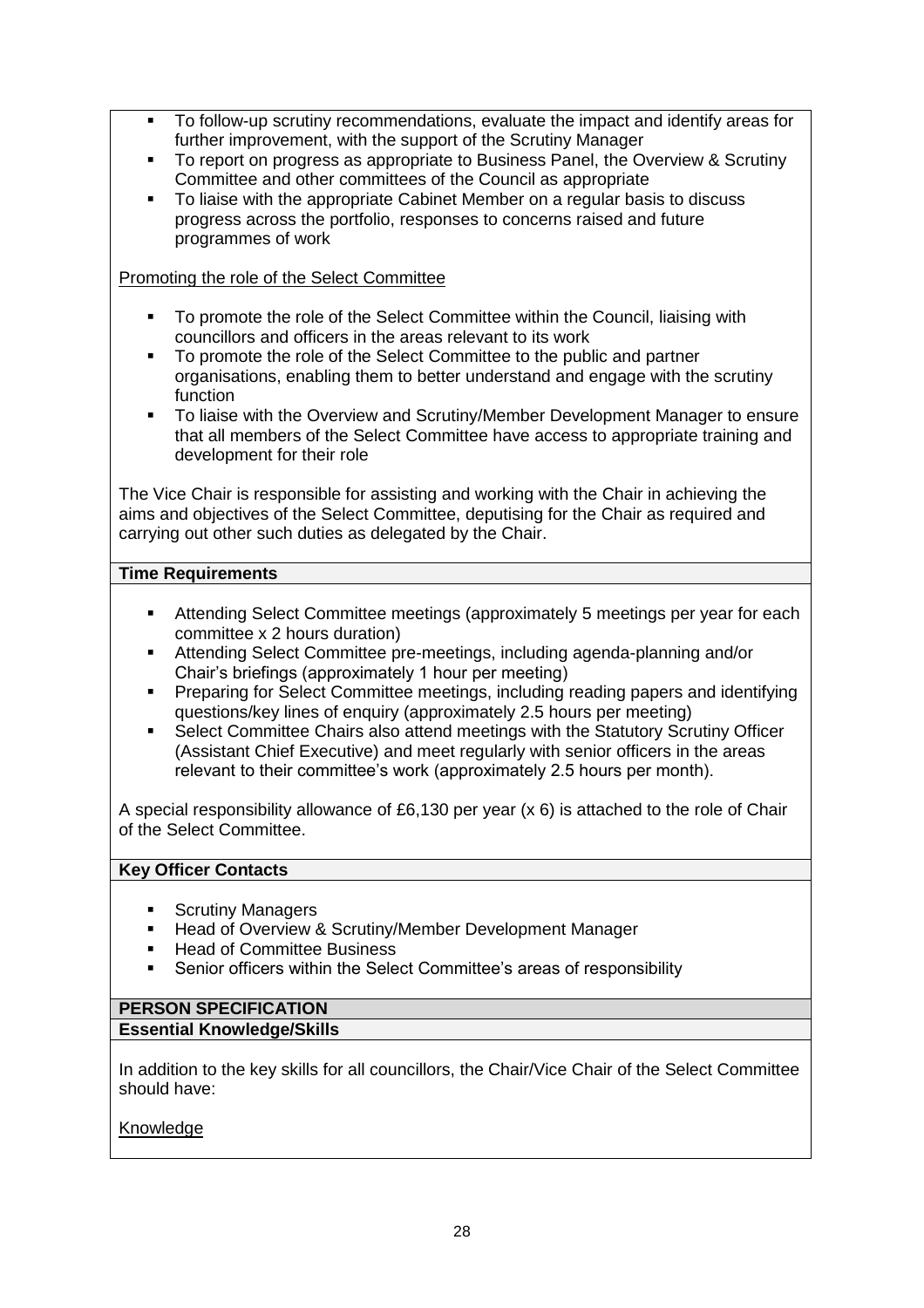- Understanding of the role of Chair, including the application of meeting protocols, codes of conduct, standing orders and other constitutional requirements, supported by the Scrutiny Manager and/or Principal Lawyer
- Knowledge of the role and functions of local government scrutiny, including relevant legislation, local policies and good practice
- Understanding of the role and functions of the services falling within the Select Committee's terms of reference
- Knowledge of local, regional and national issues and challenges relevant to the Select Committee
- Understanding of the principles and importance of making sound, evidencedbased decisions
- Awareness of and a commitment to the principles of equality and diversity

# **Skills**

- Leadership skills (in relation to the Select Committee's areas of responsibility)
- Good chairing skills
- Ability to inspire and enthuse committee members for the work of the Select **Committee**
- Ability to plan and manage work programmes
- Ability to work constructively with officers, councillors and partners
- Ability to build effective relationships with other parts of the political management structure e.g. Mayor & Cabinet
- Ability to assimilate and analyse complex information
- Ability to set aside own views and act impartially
- **Advanced listening and questioning skills**
- Good presentation skills.
- Good public speaking skills
- Advanced influencing, persuading and negotiation skills
- Good managing conflict and mediation skills
- Commitment to personal development in the role and to the ongoing development of others

# **Learning Requirements/Training Provided**

- Charing Skills training (delivered by an external trainer)
- Regular training and briefings relating to new developments in the Select Committee's areas of responsibility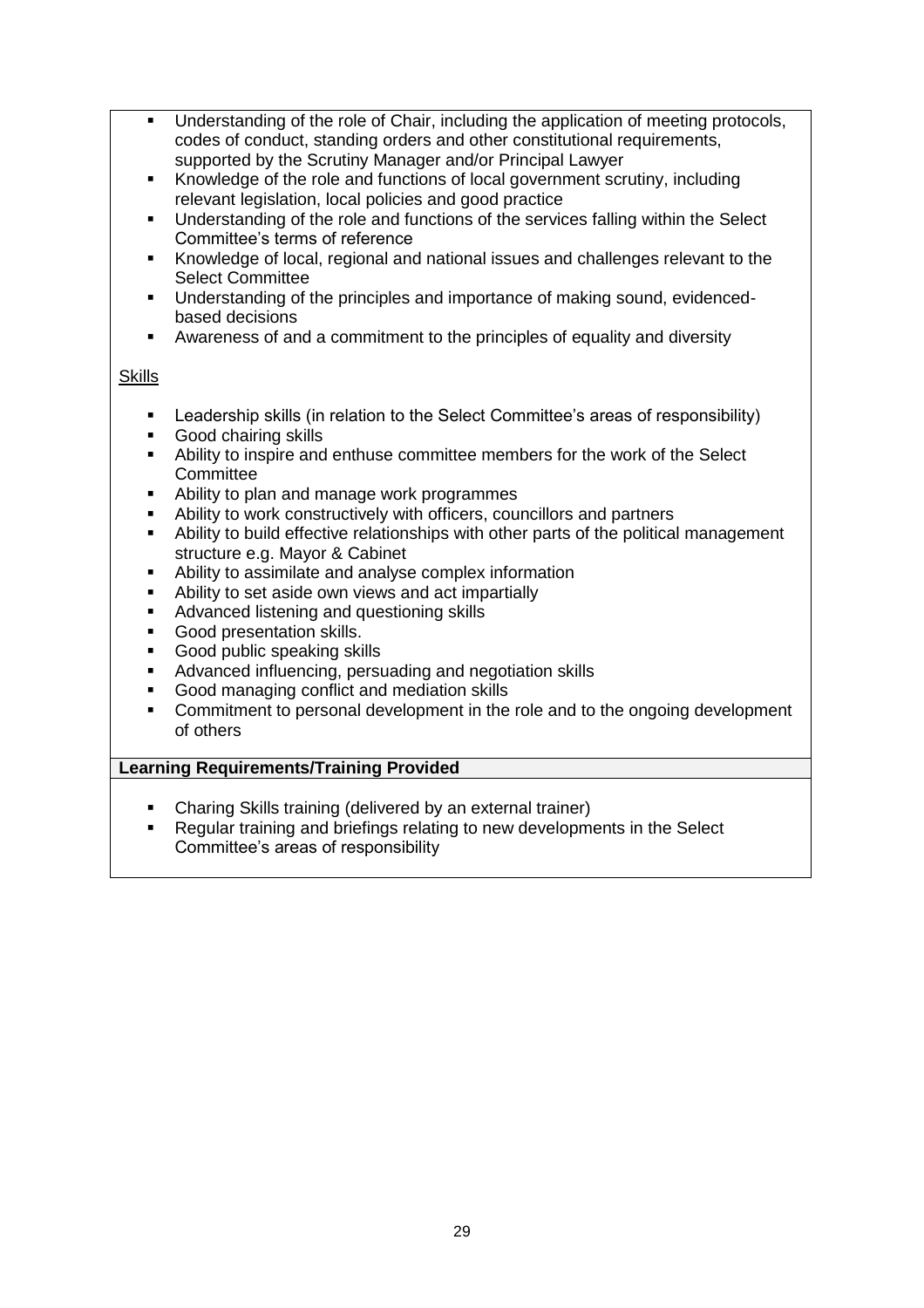# **SELECT COMMITTEE MEMBER**

#### <span id="page-30-0"></span>**ROLE DESCRIPTION Purpose**

Members of the Select Committee support the Chair and Vice Chair in ensuring that the committee achieves effective scrutiny within its terms of reference.

#### **Duties & Responsibilities**

Understanding the nature of the Select Committee

- To understand the role of the Select Committee and fulfil its functions effectively by:
	- o Making reports and recommendations following scrutiny of the:
		- Performance of the Executive, other committees and Council officers
		- Actions and decisions taken by the Executive, other committees and Council officers (including questioning members of the Executive/appropriate committees/Executive Directors personally)
		- Actions and decisions taken by other public bodies in the borough (including inviting them to make reports to and/or attend the committee and answer questions)
		- Matters affecting the area or its residents
	- o Receiving petitions, deputations and representations from local people and other stakeholders about areas of concern and referring them to the Executive, appropriate committee or officer for action (with a recommendation or report if the committee considers that necessary)
	- $\circ$  Seeking the views of Local Assemblies, the Positive Ageing Council and the Young Mayor and their advisors on matters relating to the committee's terms of reference
	- o Considering matters referred to the committee in accordance with the Council's Petition Scheme
	- o Considering any referral referred to committee by a member under the Councillor Call for Action process
- To develop and maintain sufficient technical, legal and procedural knowledge (particularly in relation to relevant legislation and local policies) to contribute fairly and correctly to the activities of the committee
- To be thorough and objective in receiving and responding to professional advice in the conduct of meetings and issues before the committee

#### Participation in meetings and decision-making

- To participate effectively in meetings of the Select Committee
- To make informed and balanced decisions, within the terms of reference of the committee, which are in accordance with legal, constitutional and policy requirements

Specific terms of reference for each Select Committee can be found in Article 6 of the Council's Constitution.

#### **Time Requirements**

 Attending Select Committee meetings (approximately 5 meetings per year for each committee x 2 hours duration)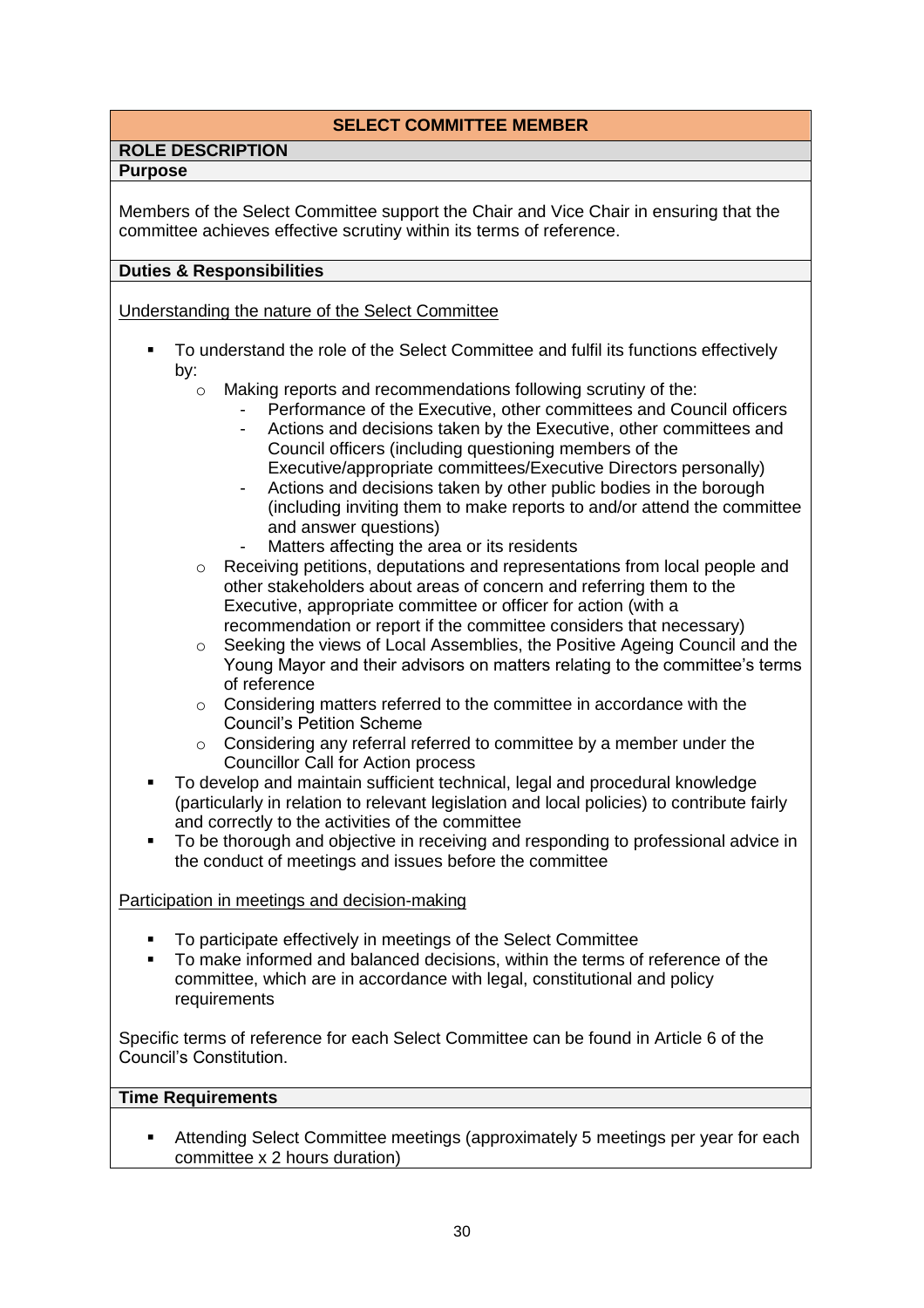Preparing for Select Committee meetings, including reading papers and identifying questions/key lines of enquiry (approximately 2.5 hours per meeting)

Parent governors and diocesan representatives who sit on the Children & Young People Select Committee are entitled to a special responsibility allowance of £600 per year.

#### **Key Officer Contacts**

- Scrutiny Managers
- Head of Overview & Scrutiny/Member Development Manager
- Senior officers within the Select Committee's areas of responsibility

# **PERSON SPECIFICATION**

**Essential Knowledge/Skills**

In addition to the key skills for all councillors, members of the Select Committee should have:

#### Knowledge

- Knowledge of the role and functions of local government scrutiny, including relevant legislation, local policies and good practice
- Understanding of the role and functions of the services falling within the Select Committee's terms of reference
- Knowledge of local, regional and national issues and challenges relevant to the Select Committee
- Understanding of the principles and importance of making sound, evidencedbased decisions
- Awareness of and a commitment to the principles of equality and diversity

#### Skills

- Ability to work with the Chair of the Committee and the Chair of the Overview & Scrutiny Committee as a team
- Ability to work constructively with officers, councillors and partners
- Ability to assimilate and analyse complex information
- Ability to set aside own views and act impartially
- Listening and questioning skills
- Public speaking skills
- **Commitment to personal development in the role**

# **Learning Requirements/Training Provided**

 Regular training and briefings relating to new developments in the Select Committee's areas of responsibility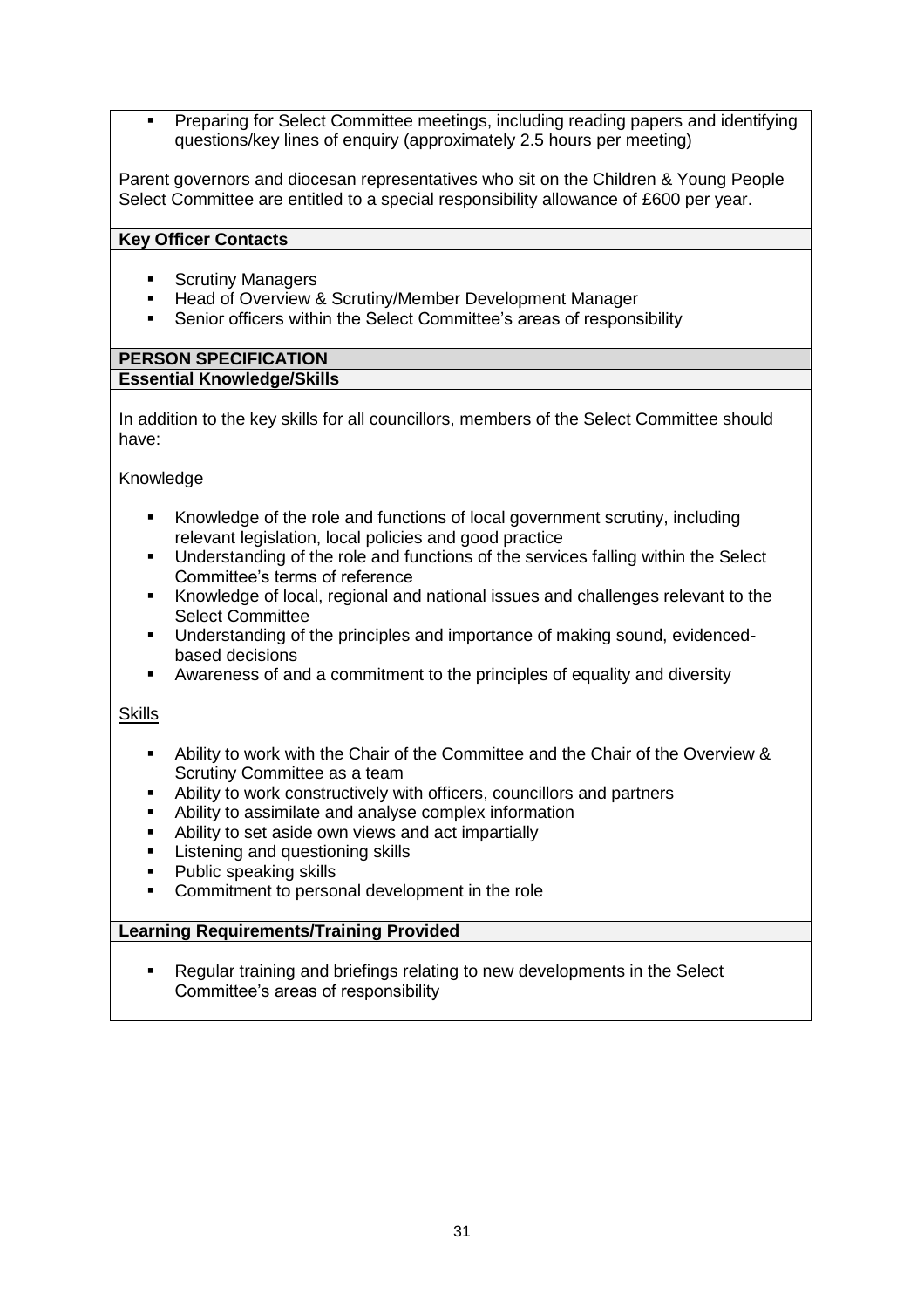# **CHAIR– TASK & FINISH GROUP**

#### <span id="page-32-0"></span>**ROLE DESCRIPTION Purpose**

Task & Finish Groups operate as a flexible resource for the delivery of in-depth reviews, which focus on identified issues of concern in order to support policy development. They are established by the Overview & Scrutiny Committee (if set criteria are met).

Up to three Task & Finish Groups will operate each year, consisting of up to five members, plus two diocesan representatives and three parent governors if the group is focused on education-related issues. Membership, which is subject to political proportionality rules, will be discussed in political group/s and formally agreed by the Overview & Scrutiny Committee.

#### **Duties & Responsibilities**

Providing leadership and direction to the Task & Finish Group

- To have a clear understanding about the role and focus of the group (and ensure this is communicated effectively to all members
- To plan and set agendas, with the support of the Scrutiny Manager, containing clear objectives and outcomes for each meeting, ensuring that all necessary preparation is done beforehand
- To chair the Task & Finish Group in a confident and effective manner, ensuring that meeting objectives are met and all procedural requirements are adhered to
- To guide the Task & Finish Group to reach informed and balanced decisions, which are in accordance with legal, constitutional and policy requirements
- To ensure all members of the Task & Finish Group are able to participate effectively
- To ensure that members of the public have an opportunity to contribute as appropriate

Managing the work of the Task & Finish Group

- To report on progress as appropriate to Business Panel, the Overview & Scrutiny Committee and other committees of the Council as appropriate
- To submit a final report and recommendations to Mayor and Cabinet

#### **Time Requirements**

 Attending Task & Finish Group meetings (at least two formal meetings, plus any meetings required as part of the evidence gathering process)

#### **Key Officer Contacts**

- Scrutiny Managers
- Head of Overview & Scrutiny/Member Development Manager
- Senior officers within the Task & Finish Group's areas of responsibility

# **PERSON SPECIFICATION**

#### **Essential Knowledge/Skills**

In addition to the key skills for all councillors, the Chair of the Task & Finish Group should have: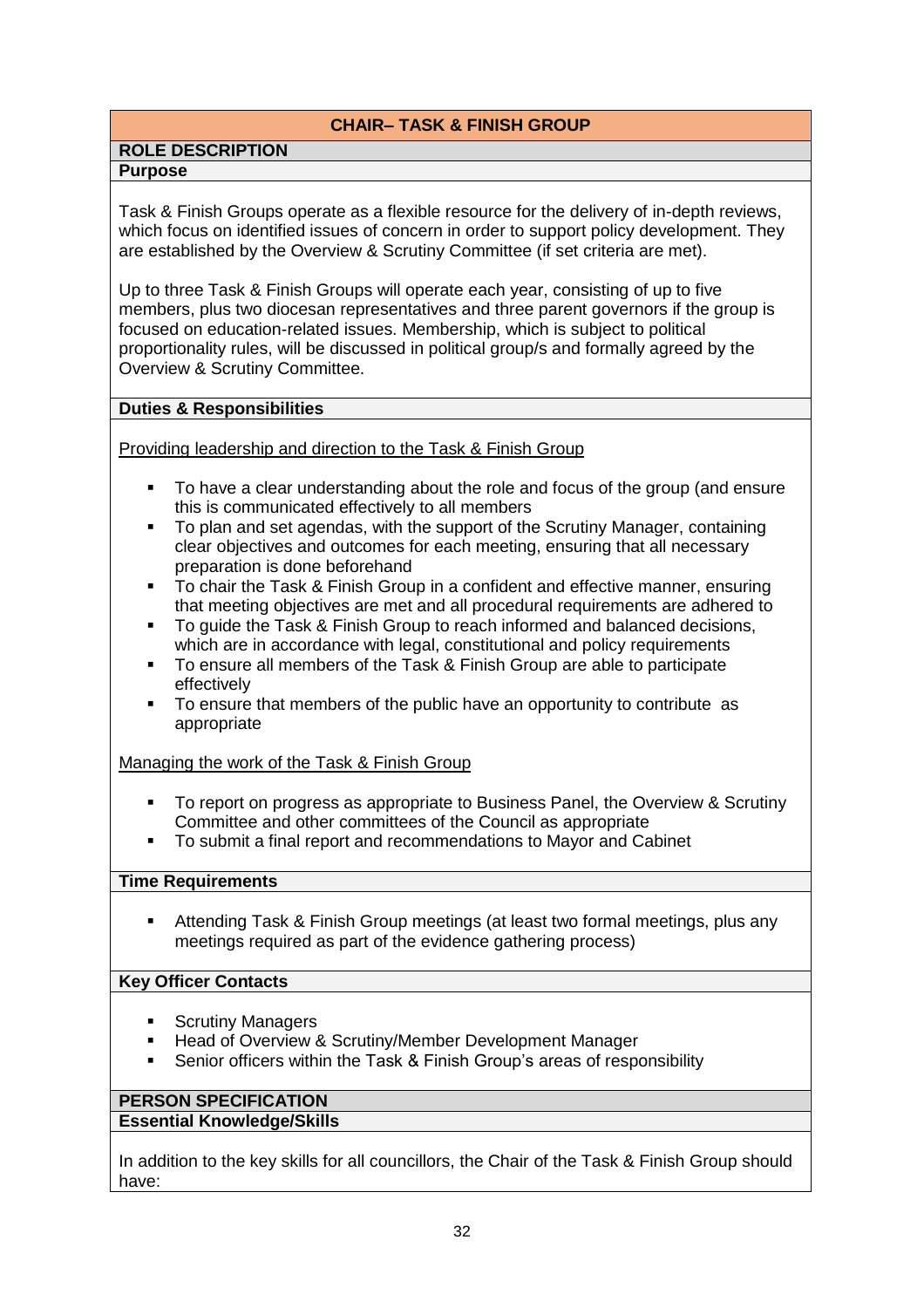# Knowledge

- Understanding of the role of Chair, including the application of meeting protocols, codes of conduct, standing orders and other constitutional requirements, supported by the Scrutiny Manager and/or Principal Lawyer
- Knowledge of the role and functions of local government scrutiny, including relevant legislation, local policies and good practice
- Understanding of the role and functions of the services falling within the Task & Finish Group's terms of reference
- Knowledge of local, regional and national issues and challenges relevant to the Task & Finish Group
- Understanding of the principles and importance of making sound, evidencedbased decisions
- Awareness of and a commitment to the principles of equality and diversity

#### **Skills**

- Leadership skills (in relation to the Task & Finish Group's areas of responsibility)
- Good chairing skills
- Ability to inspire and enthuse committee members for the work of the Task & Finish Group
- Ability to plan and manage work programmes
- Ability to work constructively with officers, councillors and partners
- Ability to build effective relationships with other parts of the political management structure e.g. Mayor & Cabinet
- Ability to assimilate and analyse complex information
- Ability to set aside own views and act impartially
- **Advanced listening and questioning skills**
- **Good presentation skills.**
- **Good public speaking skills**
- Advanced influencing, persuading and negotiation skills
- Good managing conflict and mediation skills
- Commitment to personal development in the role and to the ongoing development of others

#### **Learning Requirements/Training Provided**

- Charing Skills training (delivered by an external trainer)
- General scrutiny skills training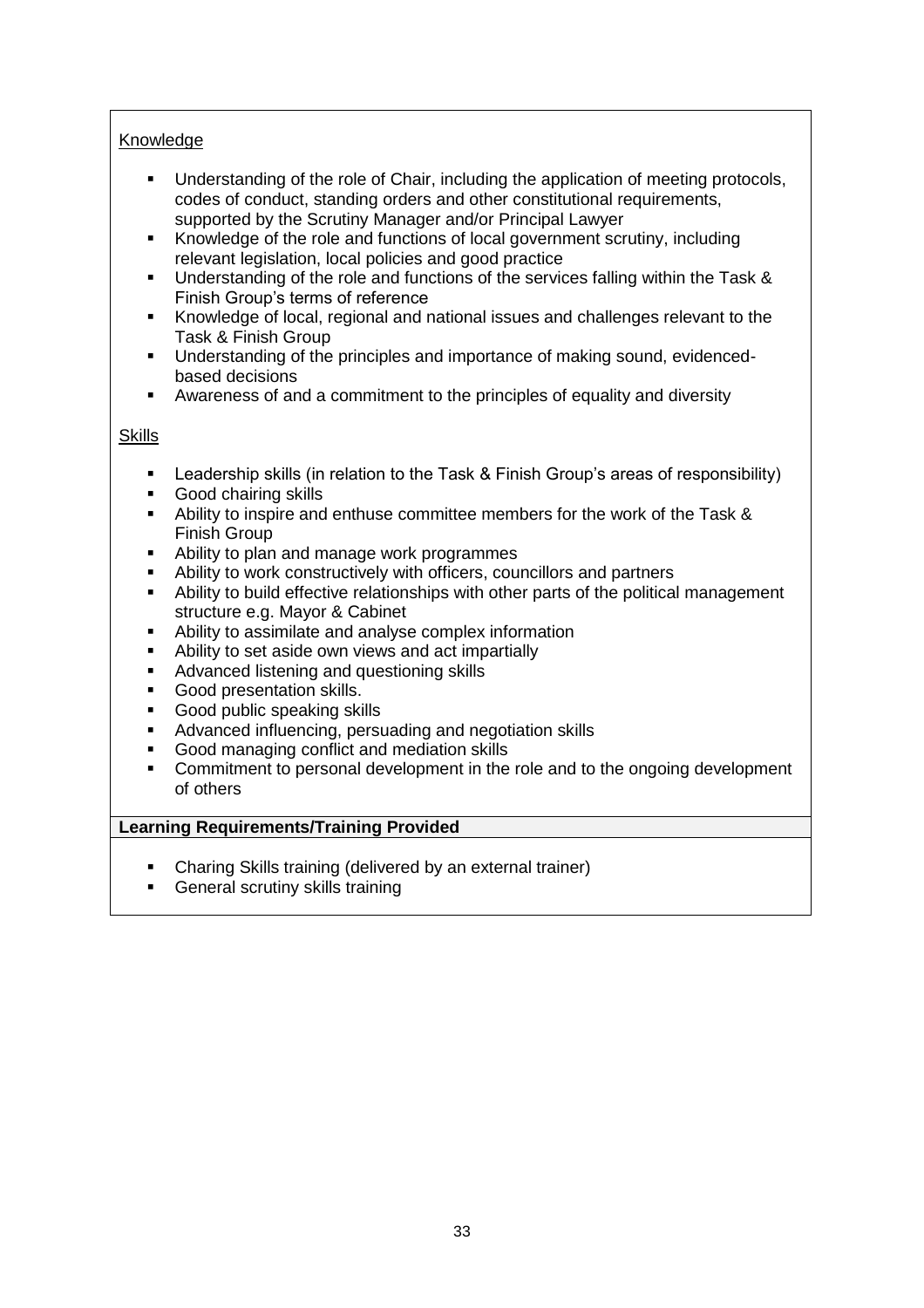# **TASK & FINISH GROUP MEMBER**

#### <span id="page-34-0"></span>**ROLE DESCRIPTION Purpose**

Members of the Task & Finish Group support the Chair in ensuring that the group achieves effective scrutiny within its terms of reference.

#### **Duties & Responsibilities**

Understanding the nature of the Task & Finish Group

- To understand the role of the Task & Finish Group and fulfil its functions effectively by:
	- o Carrying out research and working collaboratively in support of policy development, including liaising with other local, regional and national organisations
	- o Engaging local residents and service users to:
		- Provide evidence to the group and assist in the analysis of policy options available to the Council
		- Promote closer links between Overview & Scrutiny members and the local community
		- Foster an enhanced community representative role for Overview & Scrutiny members
	- o Producing a final report for Mayor & Cabinet (and/or the relevant external organisation)
- To develop and maintain sufficient technical, legal and procedural knowledge (particularly in relation to relevant legislation and local policies) to contribute fairly and correctly to the activities of the group
- To be thorough and objective in receiving and responding to professional advice in the conduct of meetings and issues before the group

Participation in meetings and decision-making

- To participate effectively in meetings of the Task & Finish Group
- To make informed and balanced decisions, within the terms of reference of the group, which are in accordance with legal, constitutional and policy requirements

#### **Time Requirements**

 Attending Task & Finish Group meetings (at least two formal meetings, plus any meetings required as part of the evidence gathering process)

#### **Key Officer Contacts**

- Scrutiny Managers
- Head of Overview & Scrutiny/Member Development Manager
- Senior officers within the Task & Finish Group's areas of responsibility

# **PERSON SPECIFICATION**

#### **Essential Knowledge/Skills**

In addition to the key skills for all councillors, members of the Task & Finish Group should have: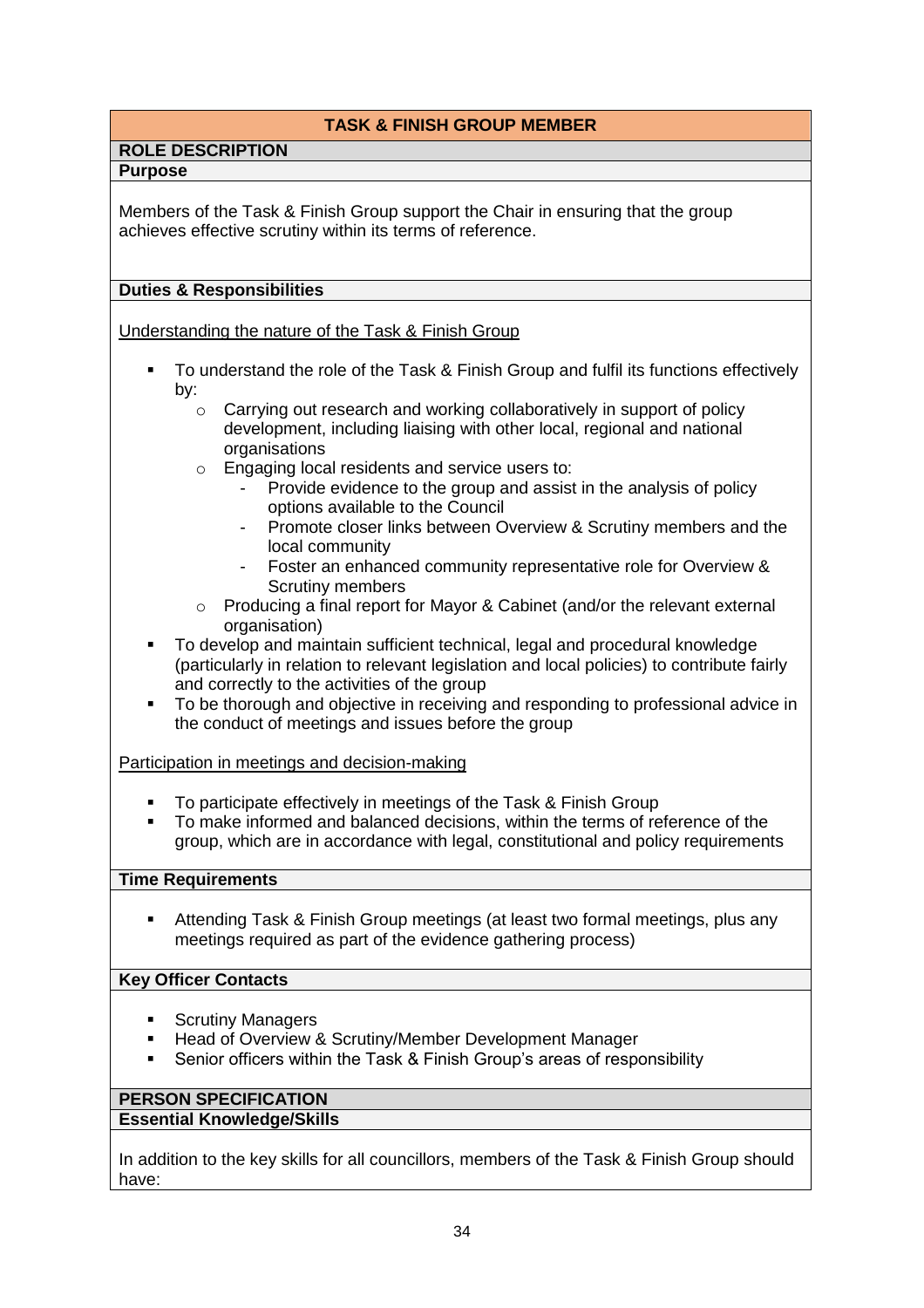- Knowledge of the role and functions of local government scrutiny, including relevant legislation, local policies and good practice
- Understanding of the role and functions of the services falling within the Task & Finish Group's terms of reference
- Knowledge of local, regional and national issues and challenges relevant to the Task & Finish Group
- Understanding of the principles and importance of making sound, evidencedbased decisions
- Awareness of and a commitment to the principles of equality and diversity

# Skills

- **Ability to work with the Chair of the Task & Finish Group as a team**
- Ability to work constructively with officers, councillors and partners
- Ability to assimilate and analyse complex information
- Ability to set aside own views and act impartially
- **EXECUTE:** Listening and questioning skills
- Public speaking skills
- Commitment to personal development in the role

# **Learning Requirements/Training Provided**

**General scrutiny skills training**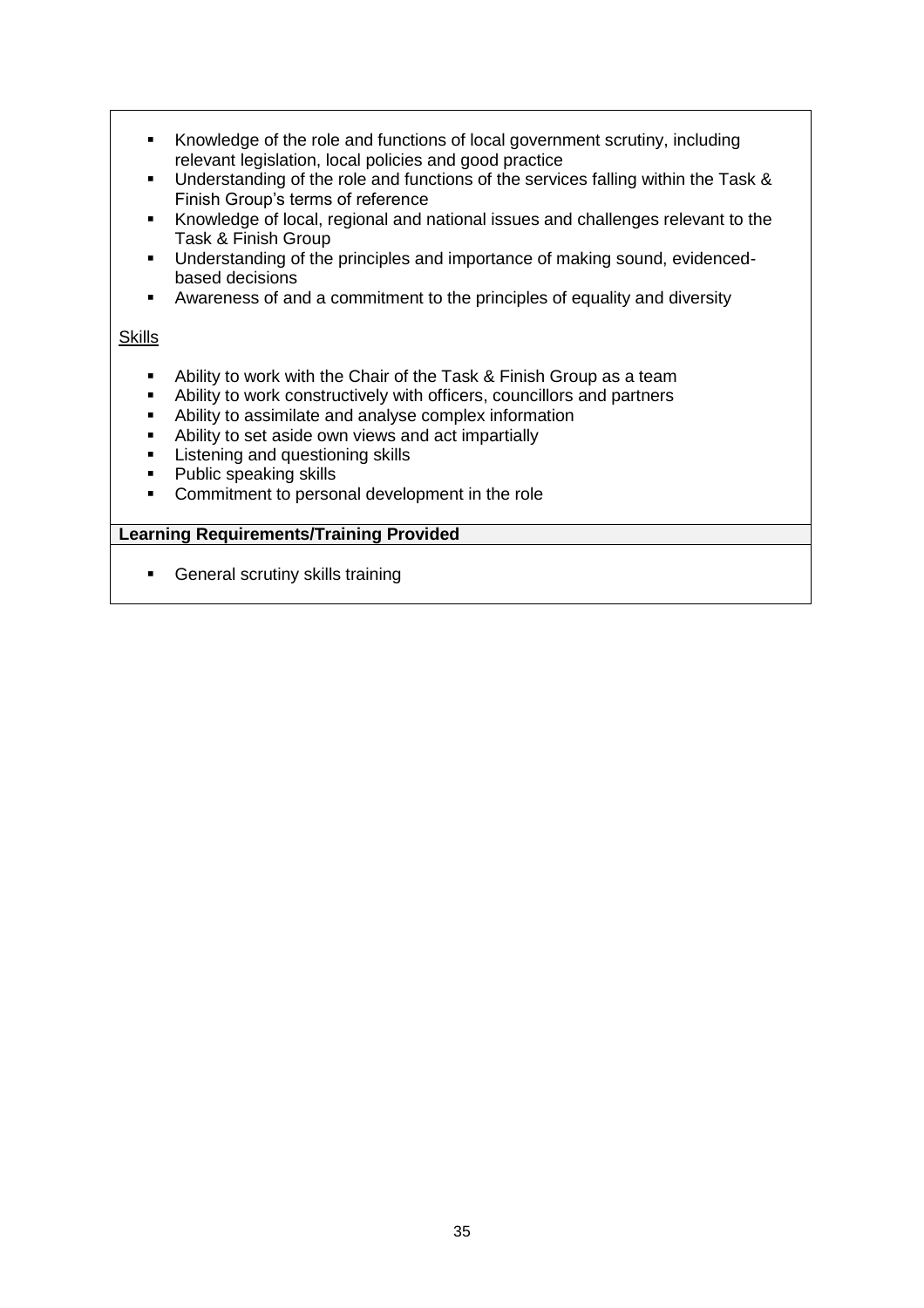## **CHAIR/VICE CHAIR – PLANNING/STRATEGIC PLANNING COMMITTEE ROLE DESCRIPTION Purpose**

The three Planning Committees (A, B and C) are responsible for all non-executive decisions relating to planning and development control under the Town & Country Planning Act 1990, the Building Act 1984 and all other relevant legislation. Each committee consists of ten councillors (including no more than one member from each ward).

The Strategic Planning Committee consists of the chairs of each Planning Committee, five other members and two members of the Executive. Any non-executive decisions relating to planning and development control may be considered by this committee if deemed appropriate – in practice, this usually involves:

- Decisions which relate to a development/matter of strategic importance which will have a significant impact on the borough
- Applications where legal proceedings are in existence or in contemplation
- Applications where three or more members of the Planning Committees A, B and C are disqualified from participating in the decision

## **NOTE: This role profile may need to be updated once the Local Democracy Review's recommendations relating to Planning & Licensing are implemented.**

## **Duties & Responsibilities**

Providing leadership and direction to the Planning/Strategic Planning Committee

- To have a clear understanding about the role and functions of the committee (as outlined in its terms of reference) and ensure this is communicated effectively to all members
- To ensure all members are aware of the quasi-judicial nature of Planning/Strategic Planning Committee decision-making (and fully understand the implications)
- To plan and set containing clear objectives and outcomes for each meeting, ensuring that all necessary preparation is done beforehand
- To chair the committee in a confident and effective manner, ensuring that meeting objectives are met and all procedural requirements are adhered to
- To guide the committee to reach informed and balanced decisions (receiving and responding to professional advice in the conduct of meetings and individual cases/applications before the committee)
- To ensure all members of the committee are able to participate effectively in meetings
- To ensure that members of the public (specifically applicants and objectors) have an opportunity to contribute to meetings as appropriate, ensuring the transparency of the regulatory process

Managing the work programme of the Planning/Strategic Planning Committee

- To develop a balanced work programme for the committee, ensuring its functions are fulfilled effectively
- To report on progress against the work programme to Full Council, Mayor & Cabinet and other bodies as appropriate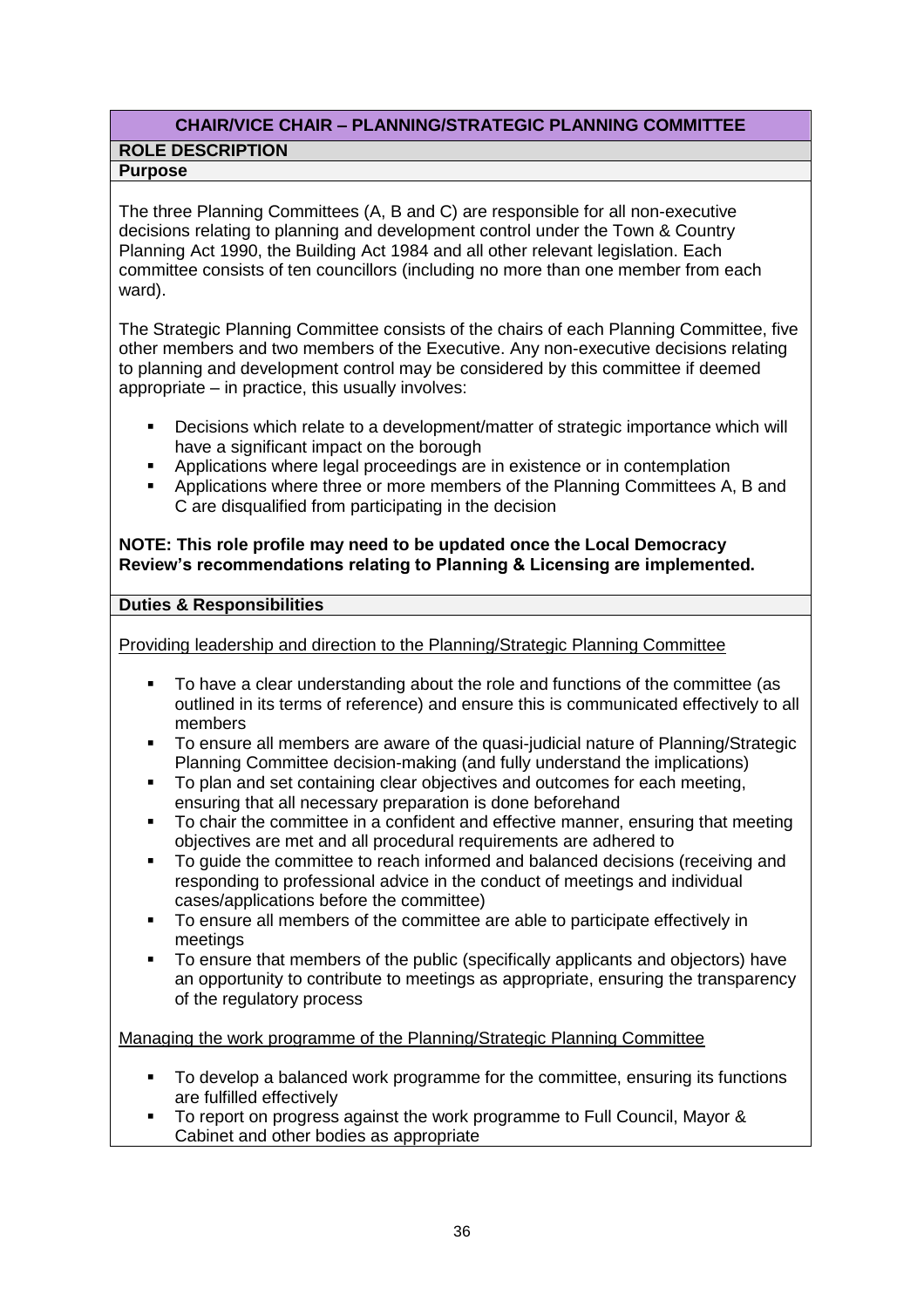To liaise with the Head of Overview and Scrutiny/Member Development Manager to ensure that all members of the Planning and Strategic Planning Committees have access to appropriate training and development for their role

Promoting the role of the Planning/Strategic Planning Committee

 To promote the role of the committee within the Council, liaising with councillors and officers in the areas relevant to its work

The Vice Chair is responsible for assisting and working with the Chair in achieving the aims and objectives of the committee, deputising for the Chair as required and carrying out other such duties as delegated by the Chair.

## **Time Requirements**

- Attending Planning Committee meetings (approximately 8 meetings per year for each committee x minimum 2.5 hours duration) and/or Strategic Planning Committee meetings (approximately 7 meetings per year x minimum 2.5 hours duration)
- **Preparing for meetings, including reviewing applications and identifying** questions/key lines of enquiry (minimum of 2.5 hours per meeting)
- Attending adhoc visits and pre-application meetings, particularly for Strategic Planning Committee members

## **Key Officer Contacts**

- Director of Planning and service managers (Spatial Policy Manager, Development Manager and Business Improvement Stakeholder Manager)
- Planning Officers

A special responsibility allowance of £6,130 per year (x 3) is attached to the role of Chair of the Planning Committee (£9,195 per year for the role of Chair of the Strategic Planning Committee).

**PERSON SPECIFICATION Essential Knowledge/Skills**

In addition to the key skills for all councillors, the Chair/Vice Chair of the Planning/Strategic Planning Committee should have:

## Knowledge

- Detailed understanding of the role of Chair of the Planning/Strategic Planning Committee, including the application of meeting protocols, codes of conduct, standing orders and other constitutional requirements
- **•** Detailed knowledge of the role and functions of the Planning/Strategic Planning **Committee**
- Detailed knowledge of relevant legislation and local policies
- Detailed knowledge of local, regional and national issues and challenges relevant to the Planning/Strategic Planning Committee
- Understanding of the principles and importance of making sound, evidencedbased decisions
- Awareness of and a commitment to the principles of equality and diversity

Skills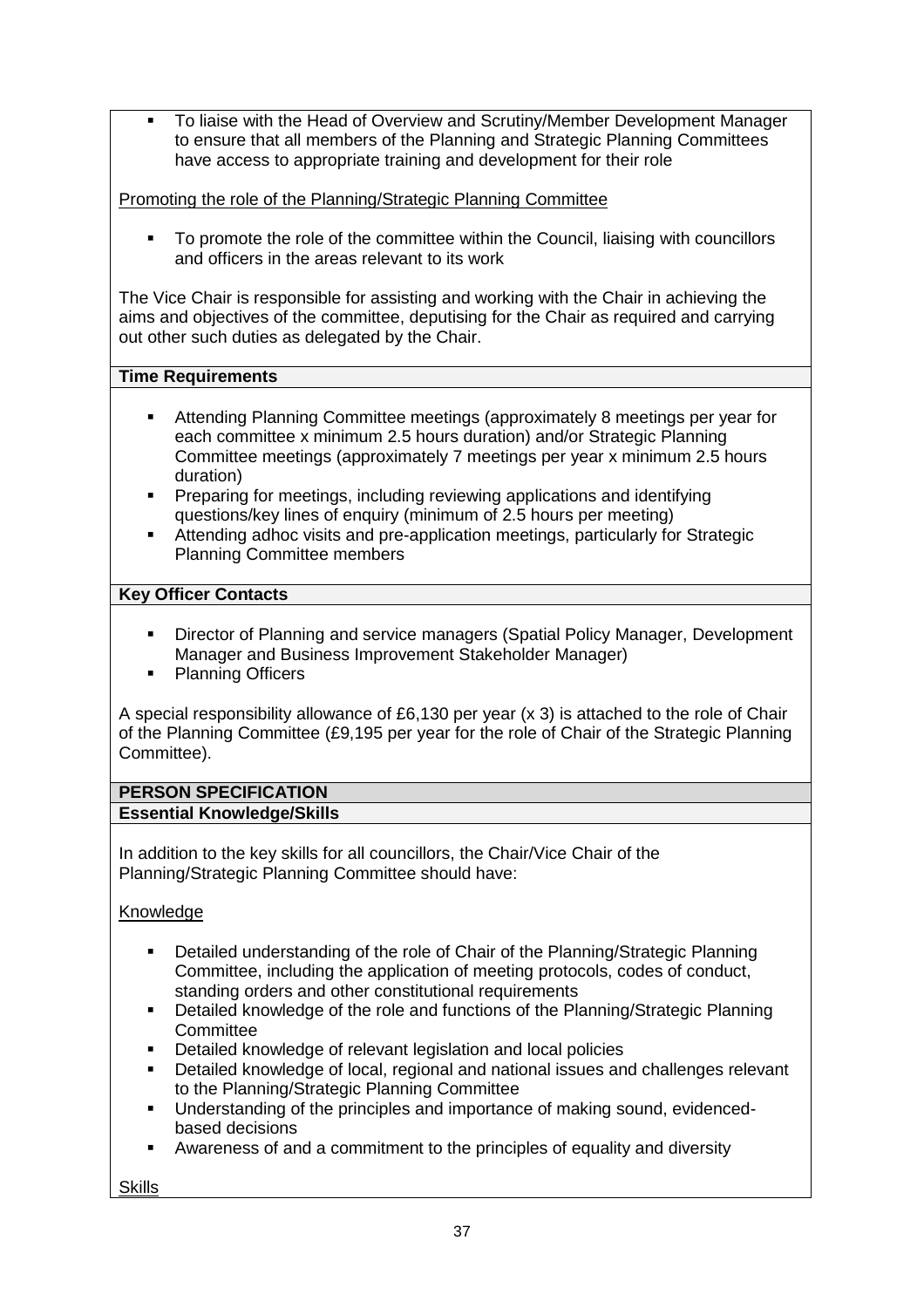- **EXT** Leadership skills in relation to the Planning/Strategic Planning Committee's areas of responsibility
- Advanced chairing skills
- Ability to inspire and enthuse committee members for the work of the Planning/Strategic Planning Committee
- Ability to plan and manage work programmes
- Ability to work constructively with officers, councillors and partners
- Ability to build effective relationships with other parts of the political management structure e.g. Full Council, Mayor & Cabinet and Overview & Scrutiny
- Ability to assimilate and analyse complex information
- Ability to set aside own views and act impartially
- **Advanced listening and questioning skills**
- **Good presentation skills.**
- **Good public speaking skills**
- Advanced influencing, persuading and negotiation skills
- Good managing conflict and mediation skills
- **Commitment to personal development in the role and to the ongoing development** of others

## **Learning Requirements/Training Provided**

- Charing Skills training (delivered by an external trainer)
- **Planning Committee Chairs/Vice Chairs training**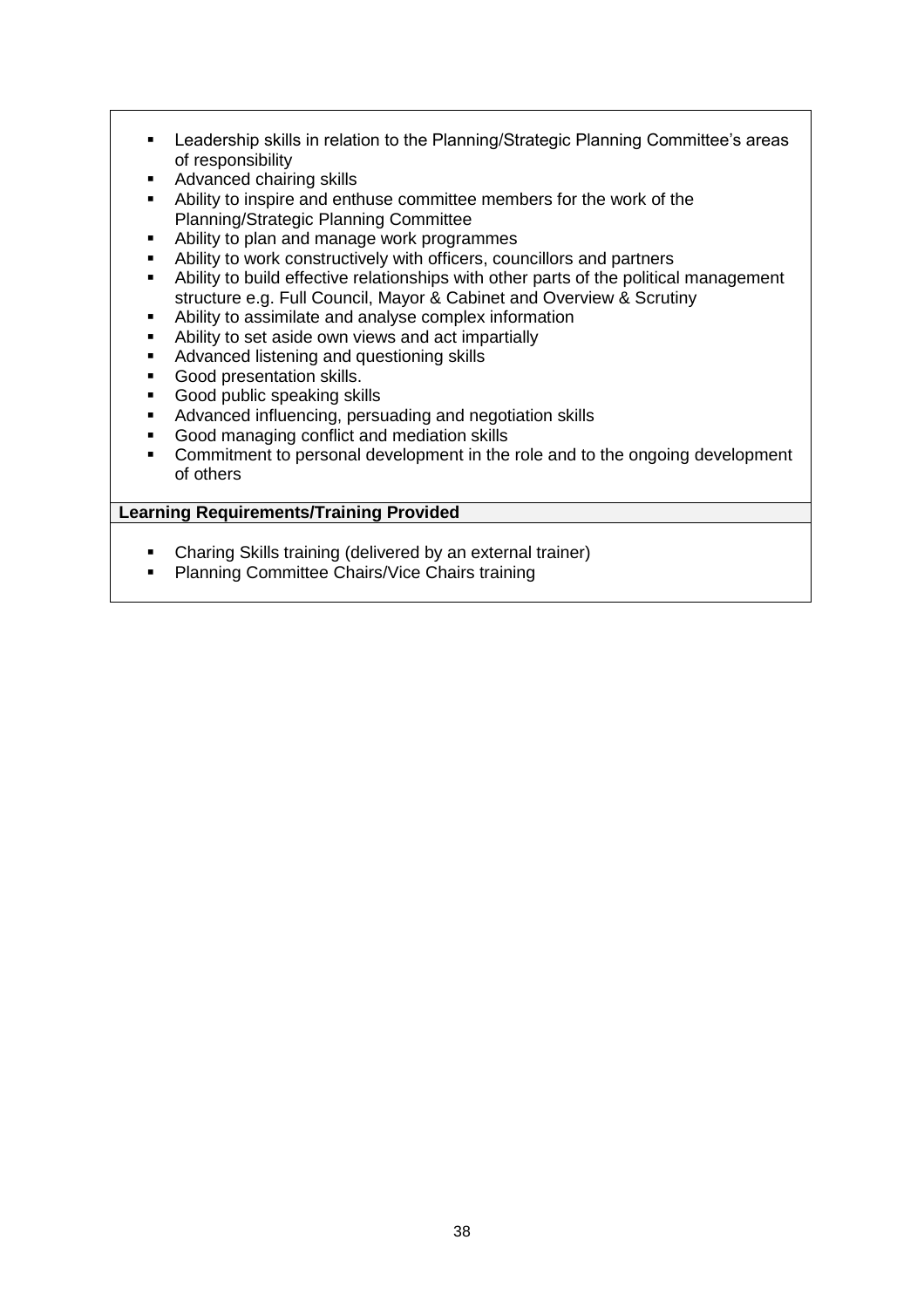## **PLANNING/STRATEGIC PLANNING COMMITTEE MEMBER**

## **ROLE DESCRIPTION**

## **Purpose**

Members of the Planning/Strategic Planning Committee support the Chair and Vice Chair in ensuring the committee achieves its terms of reference.

## **NOTE: This role profile may need to be updated once the Local Democracy Review's recommendations relating to Planning & Licensing are implemented.**

## **Duties & Responsibilities**

Understanding the nature of the Planning/Strategic Planning Committee

- To understand the role of the Planning/Strategic Planning Committee and fulfil its functions effectively by:
	- $\circ$  Determining applications for planning permission, advertisement consent, listed building and conservation area consents, certificates of lawfulness or lawful development, works to trees, hazardous substances and building control approval
	- $\circ$  Issuing enforcement notices, stop notices and listed building enforcement notices
	- o Taking action in relation to unauthorised advertisements
	- o Issuing notices in relation to untidy land
	- o Issuing notices and orders in relation to building control
	- o Exercising the Council's powers in relation to listed buildings
	- $\circ$  Commenting on draft planning briefs and plans to the development of land prepared by the Executive
	- o Entering into agreements to regulate the development or use of land
	- o Carrying out any other regulatory enforcement functions contained with town and country planning or building control legislation
	- o Creating, diverting and stopping up highways, footpaths and bridleways
	- $\circ$  Removal of nuisance deposits on the highway
	- o Authorising the relevant Director to take appropriate legal action which relates to any functions of the committee
- To be aware of the quasi-judicial nature of Planning/Strategic Planning Committee decision-making
- To develop and maintain sufficient technical, legal and procedural knowledge (particularly in relation to relevant legislation and local policies) to contribute fairly and correctly to the activities of the committee
- To be thorough and objective in receiving and responding to professional advice in the conduct of meetings and individual cases/applications before the committee

## Participation in meetings and decision-making

- To participate effectively in meetings of the Planning/Strategic Planning Committee
- To make informed and balanced decisions, within the terms of reference of the committee, which are in accordance with legal, constitutional and policy requirements

## **Time Requirements**

 Attending Planning Committee meetings (approximately 8 meetings per year for each committee x minimum 2.5 hours duration) and/or Strategic Planning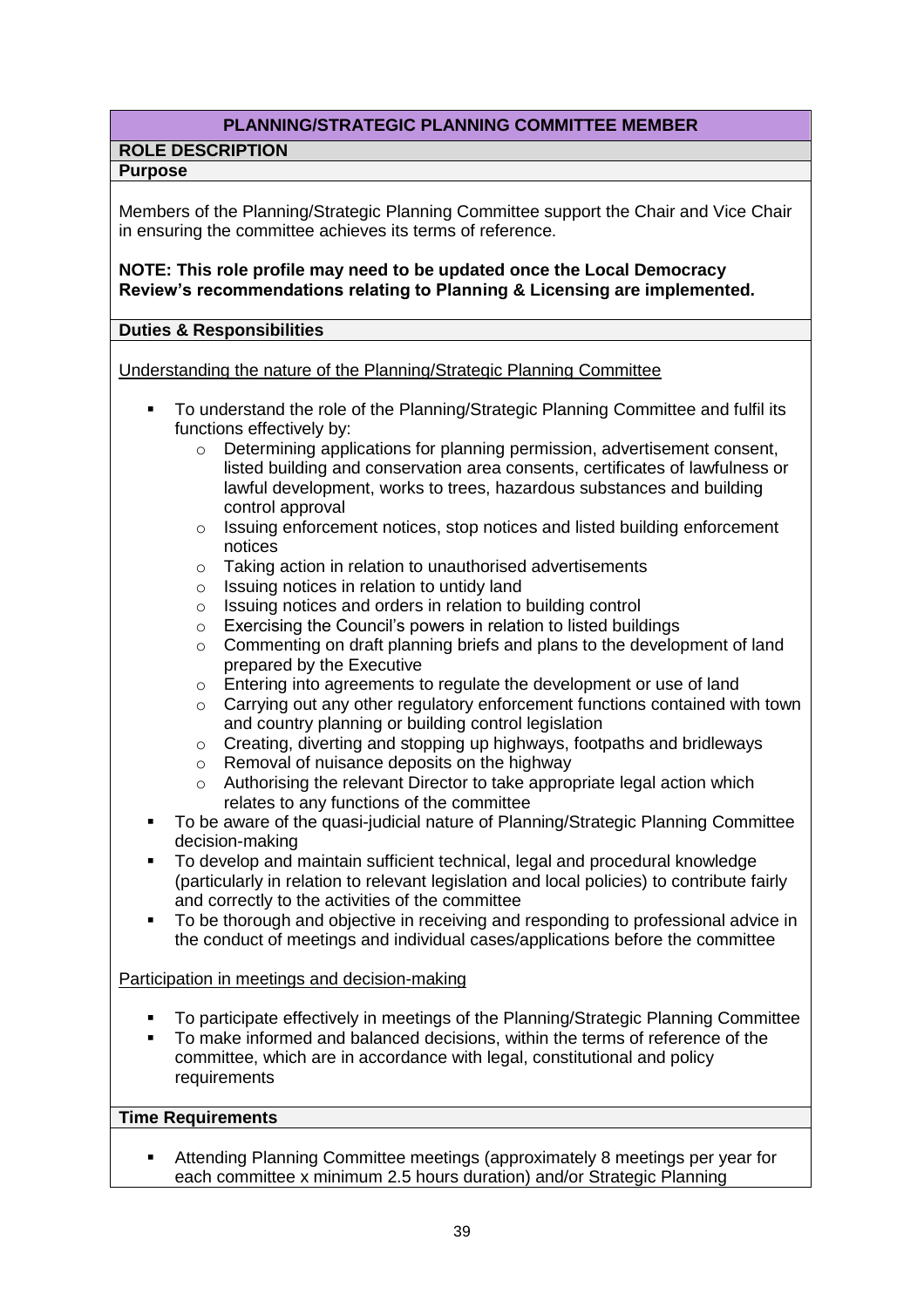Committee meetings (approximately 7 meetings per year x minimum 2.5 hours duration)

- Preparing for meetings, including reviewing applications and identifying questions/key lines of enquiry (minimum of 2.5 hours per meeting)
- Attending adhoc visits and pre-application meetings, particularly for Strategic Planning Committee members

## **Key Officer Contacts**

- Director of Planning and service managers (Spatial Policy Manager, Development Manager and Business Improvement Stakeholder Manager)
- Planning Officers

#### **PERSON SPECIFICATION Essential Knowledge/Skills**

In addition to the key skills for all councillors, members of the Planning/Strategic Planning Committee should have:

## Knowledge

- Knowledge of the role and functions of the Planning/Strategic Planning Committee
- Knowledge of relevant legislation and local policies
- Knowledge of local, regional and national issues and challenges relevant to the Planning/Strategic Planning Committee
- Understanding of the principles and importance of making sound, evidencedbased decisions
- Awareness of and a commitment to the principles of equality and diversity

## Skills

- Ability to work with the Chair of the Planning/Strategic Planning Committee as a team
- Ability to work constructively with officers, councillors and partners
- Ability to assimilate and analyse complex information
- Ability to set aside own views and act impartially
- Listening and questioning skills
- Public speaking skills
- **Commitment to personal development in the role**

## **Learning Requirements/Training Provided**

**Planning Committee training (mandatory)**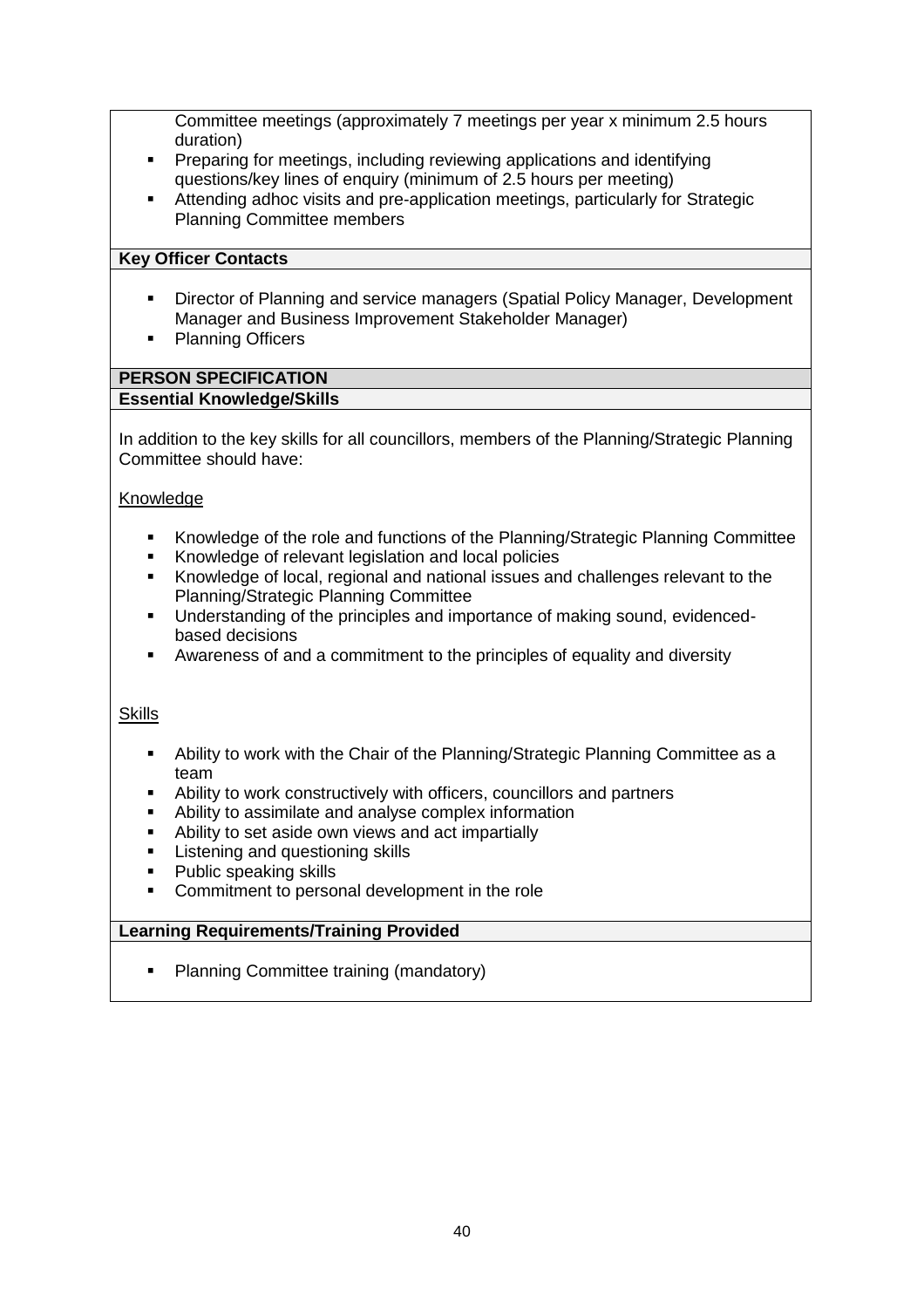## **CHAIR/VICE CHAIR – LICENSING COMMITTEE**

#### **ROLE DESCRIPTION Purpose**

The Licensing Act 2003 created Licensing Authorities (e.g. local authorities) who are responsible for issuing and reviewing licences. Each Licensing Authority is required to establish a Licensing Committee to carry out their responsibilities as set out in the Licensing Act 2003, the Gambling Act 2005 and a range of other legislation. The Council's Licensing Committee consists of ten councillors, with up to five sub-committees, each consisting of three members of the main committee.

## **NOTE: This role profile may need to be updated once the Local Democracy Review's recommendations relating to Planning & Licensing are implemented.**

## **Duties & Responsibilities**

Providing leadership and direction to the Licensing Committee

- To have a clear understanding about the role and functions of the committee (as outlined in its terms of reference) and ensure this is communicated effectively to all members
- To plan and set containing clear objectives and outcomes for each meeting, ensuring that all necessary preparation is done beforehand
- To chair the committee in a confident and effective manner, ensuring that meeting objectives are met and all procedural requirements are adhered to
- To guide the committee to reach informed and balanced decisions (receiving and responding to professional advice in the conduct of meetings and issues before the committee)
- To ensure all members of the committee are able to participate effectively in meetings
- To ensure that members of the public (specifically applicants and objectors) have an opportunity to contribute to meetings as appropriate, ensuring the transparency of the regulatory process

Managing the work programme of the Licensing Committee

- To develop a balanced work programme for the committee, ensuring its functions are fulfilled effectively
- To report on progress against the work programme to Full Council, Mayor & Cabinet and other bodies as appropriate
- To liaise with the Overview and Scrutiny/Member Development Manager to ensure that all members of the Licensing Committee have access to appropriate training and development for their role

Promoting the role of the Licensing Committee

 To promote the role of the committee within the Council, liaising with councillors and officers in the areas relevant to its work

The Vice Chair is responsible for assisting and working with the Chair in achieving the aims and objectives of the committee, deputising for the Chair as required and carrying out other such duties as delegated by the Chair.

#### **Time Requirements**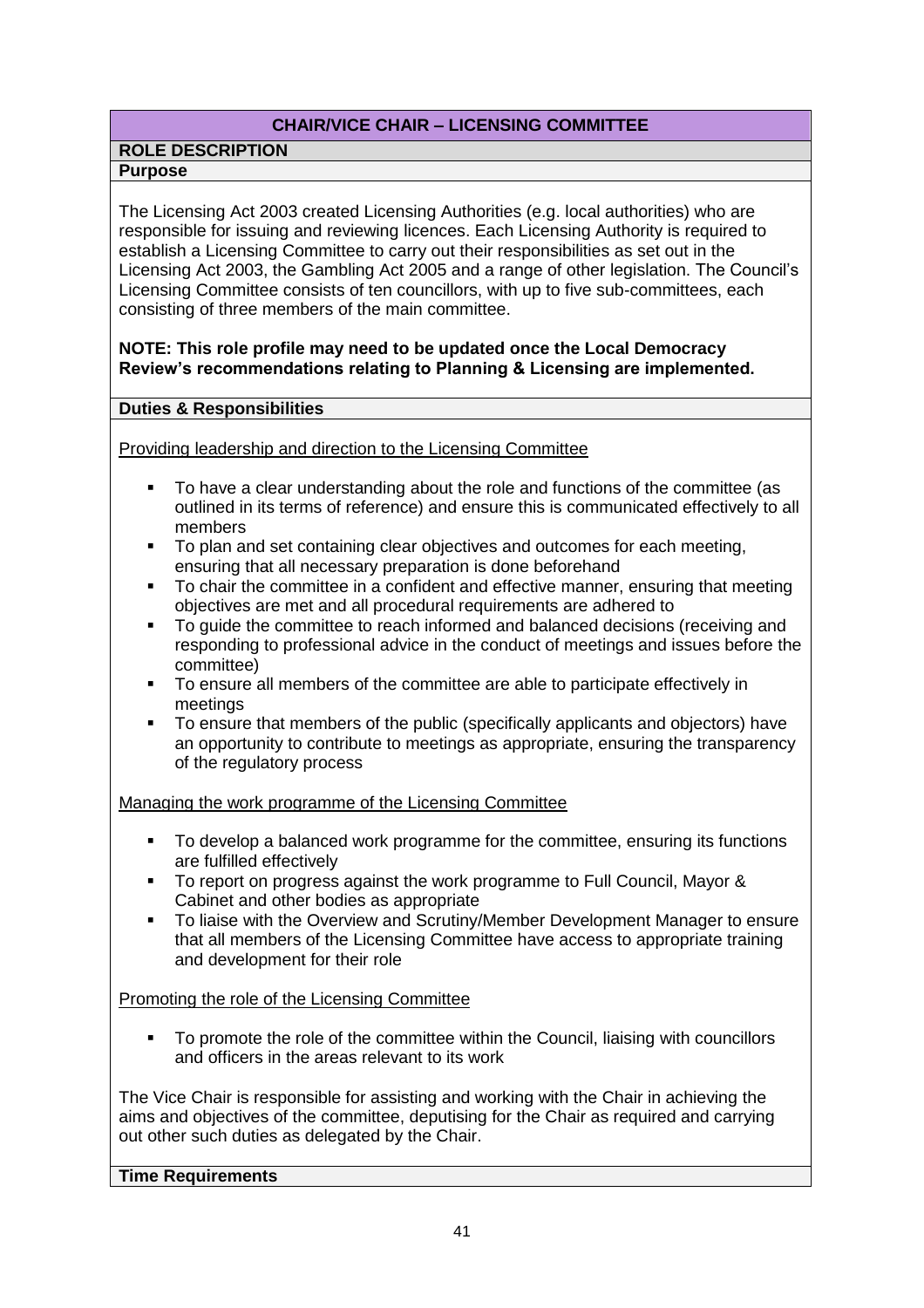- **Attending Licensing Committee meetings (approximately 12 meetings per year x** maximum 2 hours duration)
- Preparing for meetings, including reviewing applications and identifying questions/key lines of enquiry (2 hours per meeting)
- Attending adhoc visits and occasional pre-application meetings (as necessary)

A special responsibility allowance of £6,130 per year is attached to the role of Chair of the Licensing Committee.

## **Key Officer Contacts**

- Director of Communities, Partnerships & Leisure
- **Service Manager Crime, Enforcement & Regulation**
- Licensing Officers

#### **PERSON SPECIFICATION Essential Knowledge/Skills**

In addition to the key skills for all councillors, the Chair/Vice Chair of the Licensing Committee should have:

## Knowledge

- Detailed understanding of the role of Chair of the Licensing Committee, including the application of meeting protocols, codes of conduct, standing orders and other constitutional requirements
- Detailed knowledge of the role and functions of the Licensing Committee
- Detailed knowledge of relevant legislation (e.g. Licensing Act 2003, Gambling Act 2005, Animal Welfare Regulations 2018, Local Government (Miscellaneous Provisions) Act 1982, Scrap Metal Act 2013, Marriages Act 1953, various London Local Authorities Acts) and local policies (e.g. Lewisham's Statement of Licensing Policy and Statement of Gambling Policy)
- Detailed knowledge of local, regional and national issues and challenges relevant to the Licensing Committee
- Understanding of the principles and importance of making sound, evidencedbased decisions
- Awareness of and a commitment to the principles of equality and diversity

## **Skills**

- Leadership skills in relation to the Licensing Committee's areas of responsibility
- Advanced chairing skills
- Ability to inspire and enthuse committee members for the work of the Licensing **Committee**
- Ability to plan and manage work programmes
- Ability to work constructively with officers, councillors and partners
- Ability to build effective relationships with other parts of the political management structure e.g. Full Council, Mayor & Cabinet and Overview & Scrutiny
- Ability to assimilate and analyse complex information
- Ability to set aside own views and act impartially
- Advanced listening and questioning skills
- Good presentation skills.
- Good public speaking skills
- Advanced influencing, persuading and negotiation skills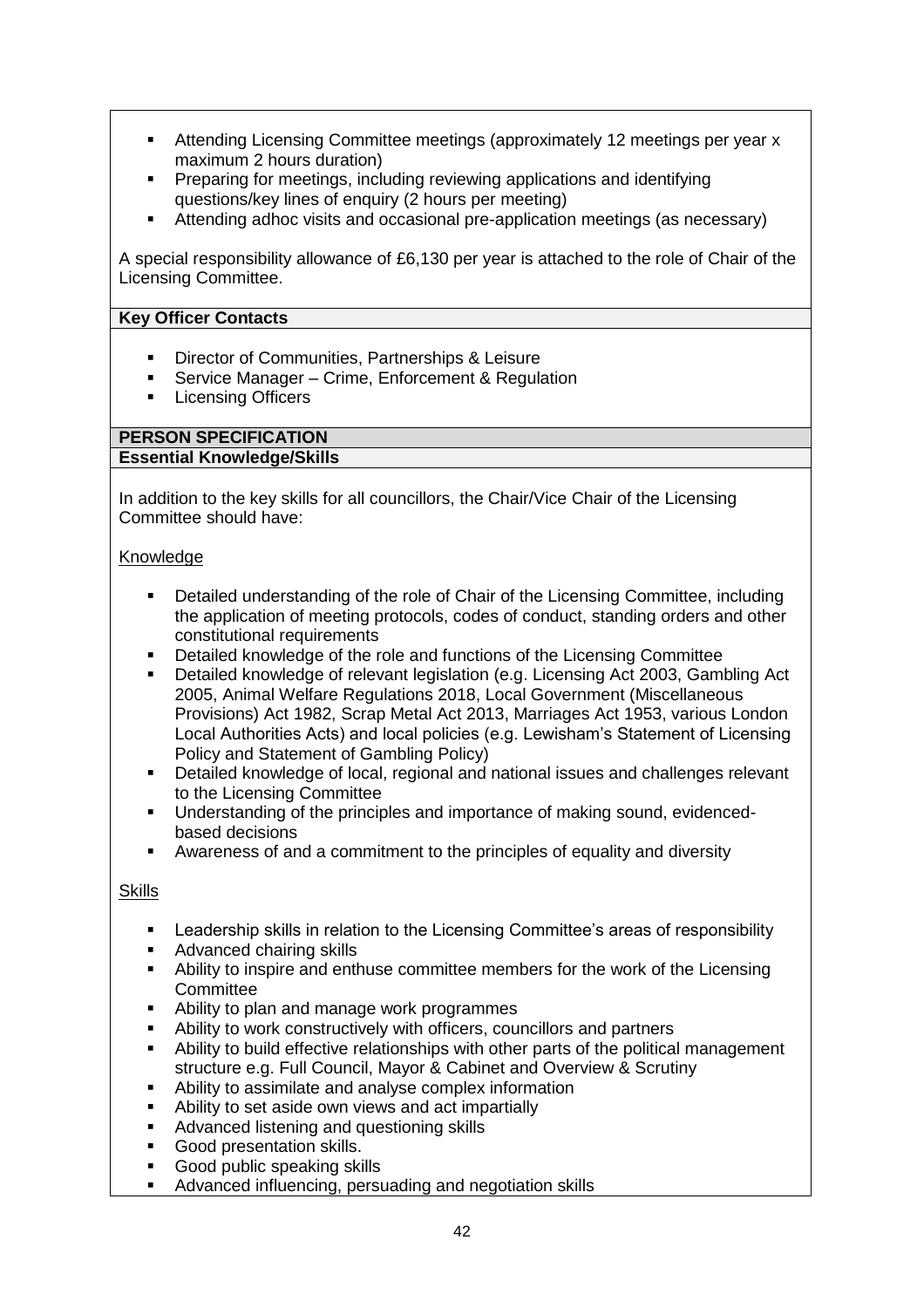- Good managing conflict and mediation skills
- **•** Commitment to personal development in the role and to the ongoing development of others

# **Learning Requirements/Training Provided**

- Charing Skills training (delivered by an external trainer)
- **EXEC** Licensing Committee training (mandatory)
- Training on general Licensing Committee duties (currently delivered by officers)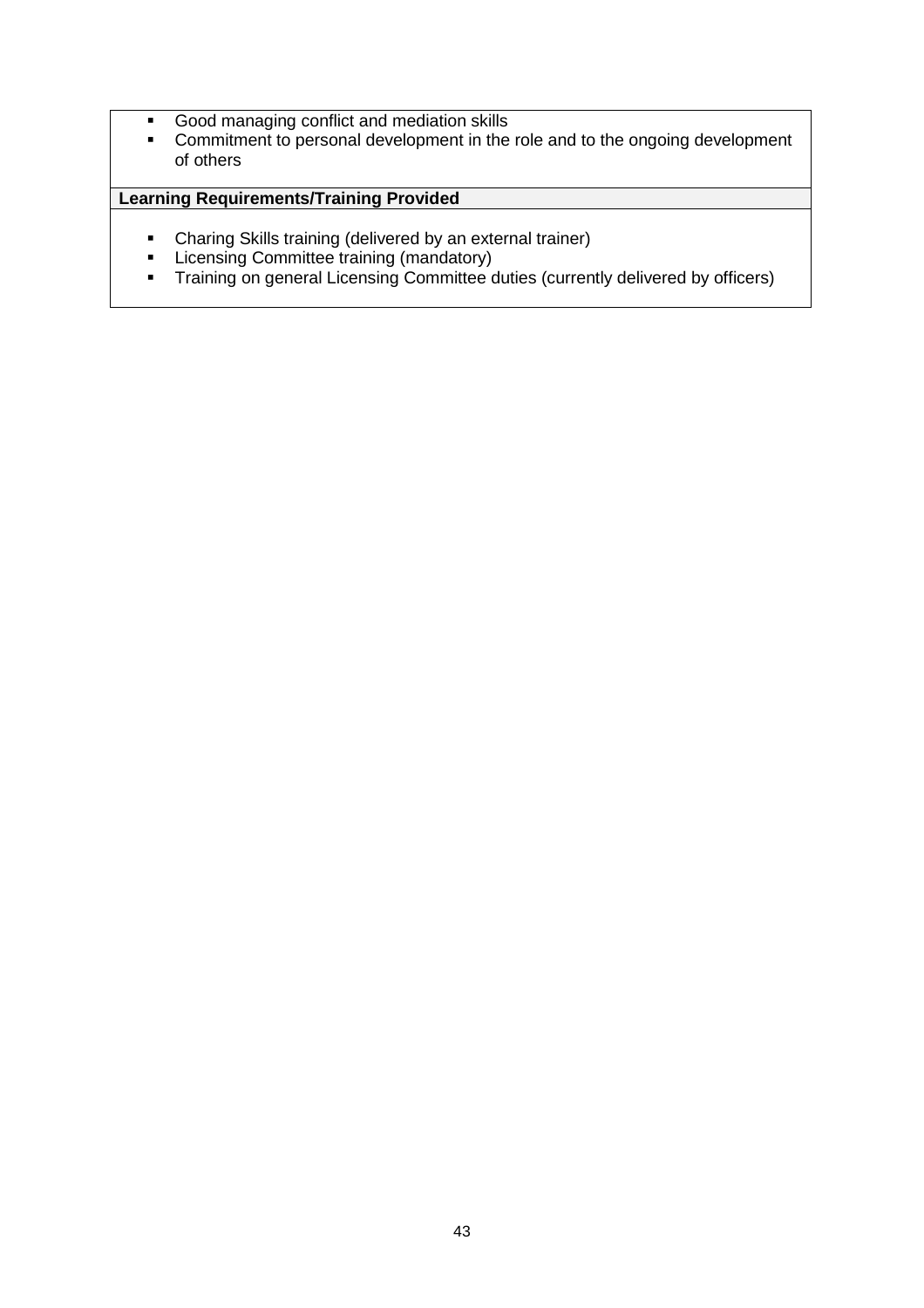## **LICENSING COMMITTEE MEMBER**

#### **ROLE DESCRIPTION Purpose**

Members of the Licensing Committee support the Chair and Vice Chair in ensuring the committee achieves its terms of reference.

## **NOTE: This role profile may need to be updated once the Local Democracy Review's recommendations relating to Planning & Licensing are implemented.**

## **Duties & Responsibilities**

Understanding the nature of the Licensing Committee

- To understand the role of the Licensing Committee and fulfil its functions effectively by:
	- $\circ$  Agreeing policies and procedures for the implementation of the Licensing Act 2003 and the Gambling Act 2005
	- $\circ$  Agreeing the published statement required by the Licensing Act 2003 and the Gambling Act 2005
	- $\circ$  Maintaining and reviewing the operation of all licensing policies, including those required by the Licensing Act 2003 and the Gambling Act 2005
	- o Appointing sub-committees to determine applications for licences or registration where the application could not or should not be dealt with by officers under delegated powers
	- o Delegating functions to its sub-committees and to officers as allowed by the Licensing Act 2003, the Gambling Act 2005 and other legislation
	- $\circ$  Determining applications for licences or registration where the application is not delegated to either a sub-committee or an officer
	- o Determining applications for licences or registration in relation to other legislation, including animal licensing (e.g. animal boarding establishments, pet shops), licensing of sex establishments, licences for scrap metal dealers, approval of premises for marriages and civil partnerships and licences for markets, street trading and forecourts trading)
	- o Agreeing schemes of fees and charges for licences, as appropriate
- To develop and maintain sufficient technical, legal and procedural knowledge (particularly in relation to relevant legislation and local policies) to contribute fairly and correctly to the activities of the committee
- To be thorough and objective in receiving and responding to professional advice in the conduct of meetings and issues before the committee

## Participation in meetings and decision-making

- To participate effectively in meetings of the Licensing Committee
- To make informed and balanced decisions, within the terms of reference of the committee, which are in accordance with legal, constitutional and policy requirements

#### **Time Requirements**

 Attending Licensing Committee meetings (approximately 12 meetings per year x maximum 2 hours duration)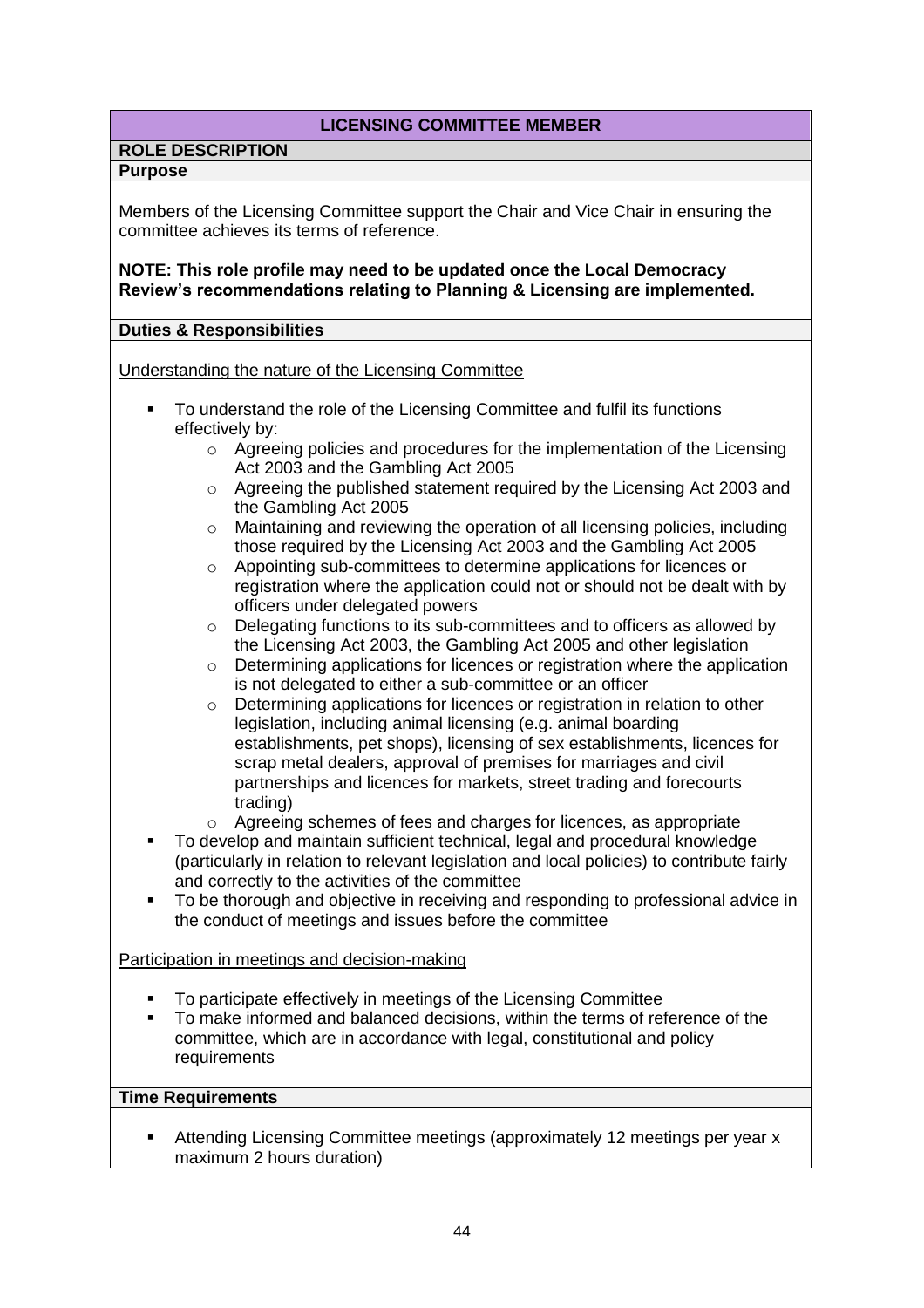- Preparing for meetings, including reviewing applications and identifying questions/key lines of enquiry (2 hours per meeting)
- Attending adhoc visits and occasional pre-application meetings (as necessary)

## **Key Officer Contacts**

- Director of Communities, Partnerships & Leisure
- Service Manager Crime, Enforcement & Regulation
- Licensing Officers

## **PERSON SPECIFICATION**

## **Essential Knowledge/Skills**

In addition to the key skills for all councillors, members of the Licensing Committee should have:

## Knowledge

- Knowledge of the role and functions of the Licensing Committee (as set out in its terms of reference)
- Knowledge of relevant legislation (e.g. Licensing Act 2003, Gambling Act 2005, Animal Welfare Regulations 2018, Local Government (Miscellaneous Provisions) Act 1982, Scrap Metal Act 2013, Marriages Act 1953, various London Local Authorities Acts) and local policies (e.g. Lewisham's Statement of Licensing Policy and Statement of Gambling Policy)
- Knowledge of local, regional and national issues and challenges relevant to the Licensing Committee
- Understanding of the principles and importance of making sound, evidencedbased decisions
- Awareness of and a commitment to the principles of equality and diversity

## Skills

- Ability to work with the Chair of the Licensing Committee as a team
- Ability to work constructively with officers, councillors and partners
- Ability to assimilate and analyse complex information
- Ability to set aside own views and act impartially
- Listening and questioning skills
- Public speaking skills
- Commitment to personal development in the role

## **Learning Requirements/Training Provided**

- **EXEC** Licensing Committee training (mandatory)
- **Training on general Licensing Committee duties (currently delivered by officers)**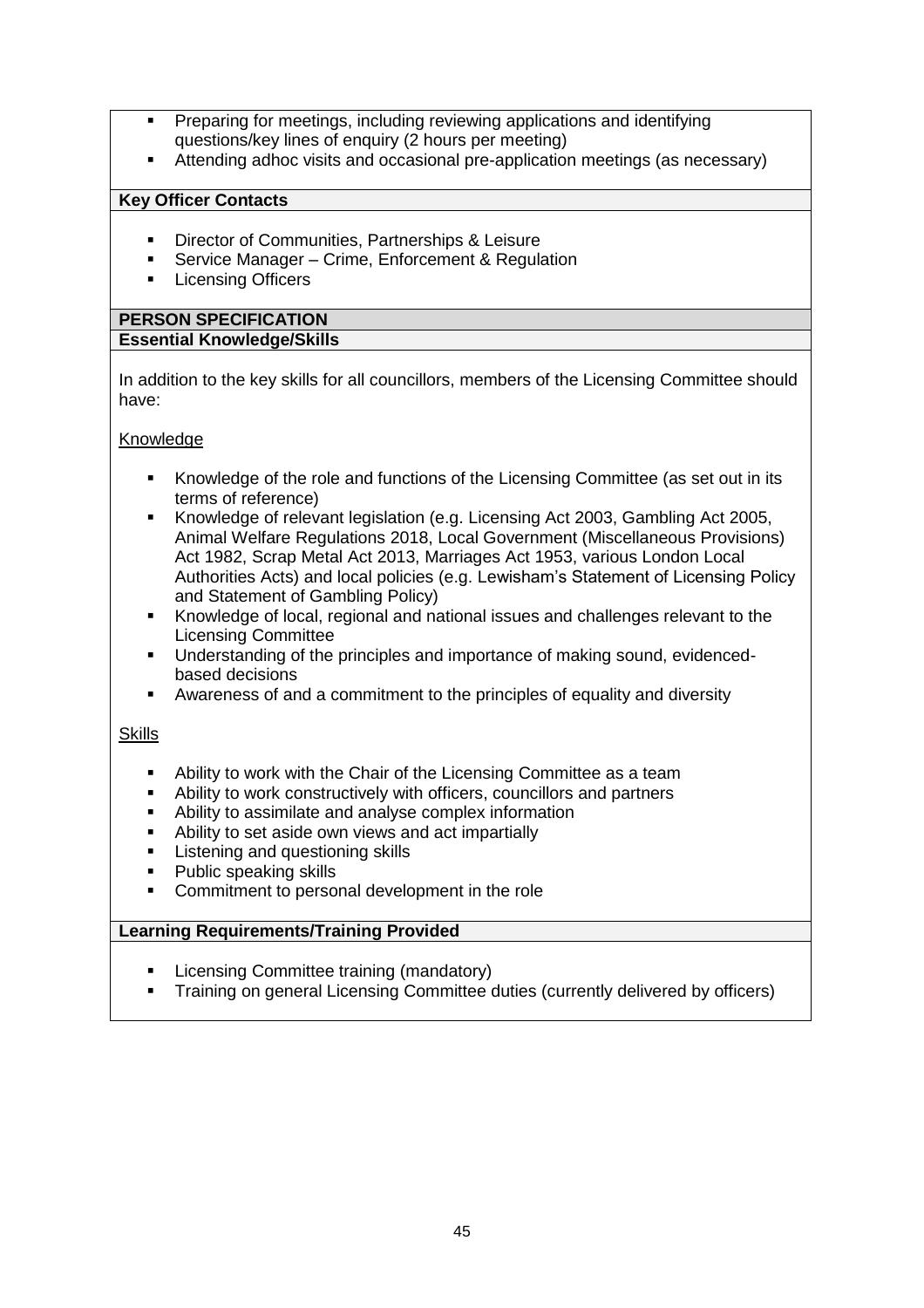## **CHAIR/VICE CHAIR – AUDIT PANEL**

#### **ROLE DESCRIPTION Purpose**

The Audit Panel considers reports for internal audit, external audit, fraud risk management and governance, including the Annual Governance Statement and the Annual Statement of Accounts. It consists of six non-executive councillors, one of whom acts as chair, and up to four independent co-opted members.

**NOTE: The structure and responsibilities of the Audit Panel are currently under review (in order to ensure they reflect current CIPFA/LGA best practice) and this role profile will be updated once the review is complete.**

#### **Duties & Responsibilities**

Providing leadership and direction to the Audit Panel

- To have a clear understanding about the role and functions of the committee (as outlined in its terms of reference) and ensure this is communicated effectively to all members
- To plan and set containing clear objectives and outcomes for each meeting, ensuring that all necessary preparation is done beforehand
- To chair the panel in a confident and effective manner, ensuring that meeting objectives are met and all procedural requirements are adhered to
- To guide the panel to reach informed and balanced decisions, which are in accordance with legal, constitutional and policy requirements
- To ensure all members of the panel are able to participate effectively in meetings
- To ensure that members of the public have an opportunity to contribute to meetings as appropriate

#### Managing the work programme of the Audit Panel

- To develop a balanced work programme for the panel, ensuring its functions are fulfilled effectively
- To report on progress against the work programme to Full Council, Mayor & Cabinet and other bodies as appropriate
- To liaise with the Overview and Scrutiny/Member Development Manager to ensure that all members of the Audit Panel have access to appropriate training and development for their role

## Promoting the role of the Audit Panel

 To promote the role of the panel within the Council, liaising with councillors and officers in the areas relevant to its work

The Vice Chair is responsible for assisting and working with the Chair in achieving the aims and objectives of the committee, panel or working group, deputising for the Chair as required and carrying out other such duties as delegated by the Chair.

#### **Time Requirements**

- Attending Audit Panel meetings (approximately 2 hours per meeting)
- Attending pre-meets, such as agenda-planning and/or Chair's briefings (1 hour per meeting, as required)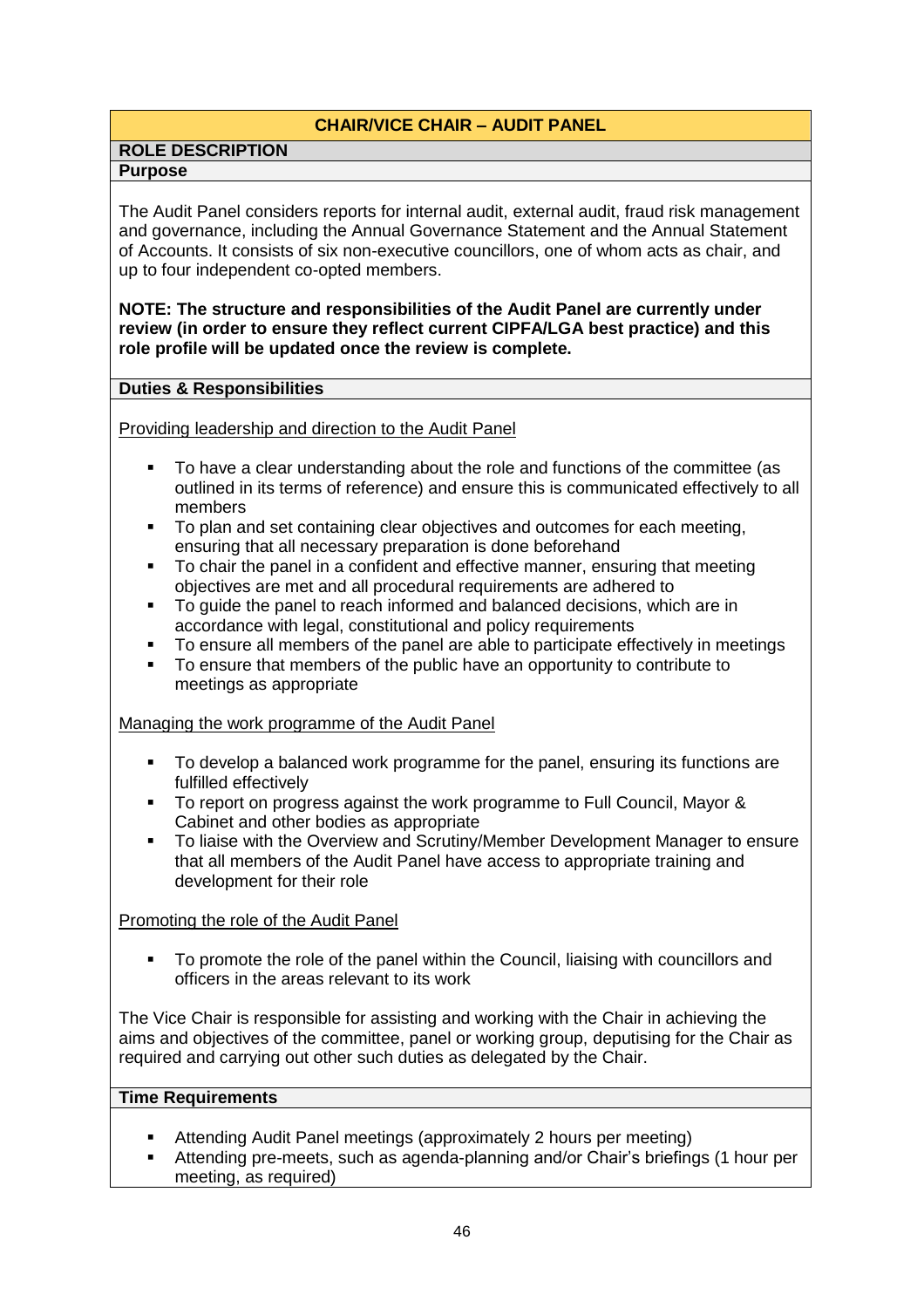- Preparing for meetings, including reading papers and identifying questions/key lines of enquiry (minimum of 1.5 hours per meeting)
- Private meetings with the Council's external auditors (2 meetings per year)

## **Key Officer Contacts**

- Director of Corporate Services
- Director of Financial Services
- Internal Audit Manager

## **PERSON SPECIFICATION**

## **Essential Knowledge/Skills**

In addition to the key skills for all councillors, the Chair and Vice Chair of the Audit Panel should have:

## Knowledge

- **•** Detailed understanding of the role of Chair, including the application of meeting protocols, codes of conduct, standing orders and other constitutional requirements
- Detailed knowledge of the role and functions of the panel
- **•** Detailed knowledge of relevant legislation and local policies
- Detailed knowledge of local, regional and national issues and challenges relevant to the panel
- Understanding of the principles and importance of making sound, evidencedbased decisions
- Awareness of and a commitment to the principles of equality and diversity

## Skills

- **EXEC** Leadership skills in relation to the panel's areas of responsibility
- Advanced chairing skills
- Ability to inspire and enthuse committee members for the work of the committee, panel or working group
- Ability to plan and manage work programmes
- Ability to work constructively with officers, councillors and partners
- Ability to build effective relationships with other parts of the political management structure e.g. Full Council, Mayor & Cabinet and Overview & Scrutiny
- Ability to assimilate and analyse complex information
- Ability to set aside own views and act impartially
- Advanced listening and questioning skills
- **Good presentation skills.**
- **Good public speaking skills**
- Advanced influencing, persuading and negotiation skills
- Good managing conflict and mediation skills
- Commitment to personal development in the role and to the ongoing development of others

## **Learning Requirements/Training Provided**

- Charing Skills training (delivered by an external trainer)
- Audit Panel training (internal)
- Research, attending conferences, support from co-opted members (as required)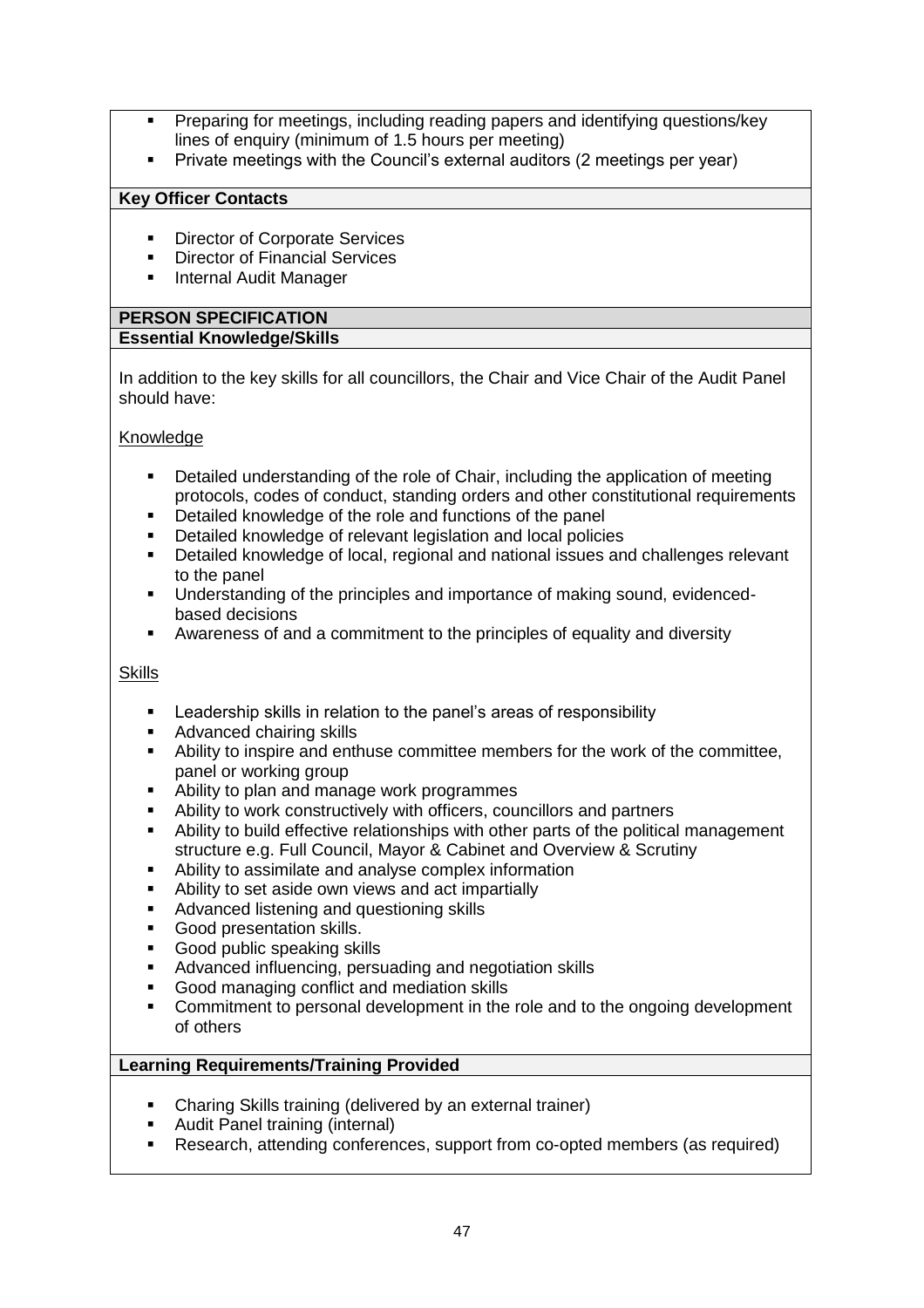## **AUDIT PANEL MEMBER**

## **ROLE DESCRIPTION Purpose**

Members of the Audit Panel support the Chair and Vice Chair in ensuring the committee achieves its terms of reference.

**NOTE: The structure and responsibilities of the Audit Panel are currently under review (in order to ensure they reflect current CIPFA/LGA best practice) and this role profile will be updated once the review is complete.**

## **Duties & Responsibilities**

Understanding the nature of the committee, panel or working group

- To understand the role of the Audit Panel and fulfil its functions effectively by:
	- o Reviewing and approving the Council's Internal Audit strategy, plans and resources
		- $\circ$  Receiving Internal Audit progress reports on a quarterly basis, which summarise the audit reports issued in that period and the performance of the Internal Audit function
		- $\circ$  Receiving the annual report of the Council's Director of Corporate Services and Inspection Agencies
	- o Receiving reports from Internal Audit on the implementation of agreed recommendations where management have failed to undertake the necessary actions within the planned audit time frame
	- $\circ$  Receiving the external auditor's Annual Plan, relevant reports, and reports to those charged with governance
	- $\circ$  Receiving the external inspection reports and specific reports as agreed with the external auditor
	- o Monitoring of the effectiveness of the Council's risk management arrangements (including the Council's corporate risk register), the control environment and associated anti-fraud and anti-corruption arrangements
	- o Maintaining an overview of the Council's Constitution in respect of audit procedure rules, contract procedure rules, and financial regulations.
	- $\circ$  Reviewing the Council's assurance arrangements, including the Statement of Internal Control
	- $\circ$  Reviewing the Council's Annual Statement of Accounts, to consider whether appropriate accounting policies have been followed and whether there are any concerns arising from the financial statements or from the audit that need to be brought to the attention of the Executive
	- o Reviewing the external auditor's opinion and reports to members and monitoring management action in response to issues raised by external audit
- To develop and maintain sufficient technical, legal and procedural knowledge (particularly in relation to relevant legislation and local policies) to contribute fairly and correctly to the activities of the panel
- To be thorough and objective in receiving and responding to professional advice in the conduct of meetings and issues before the panel

Participation in meetings and decision-making

**To participate effectively in meetings of the Audit Panel**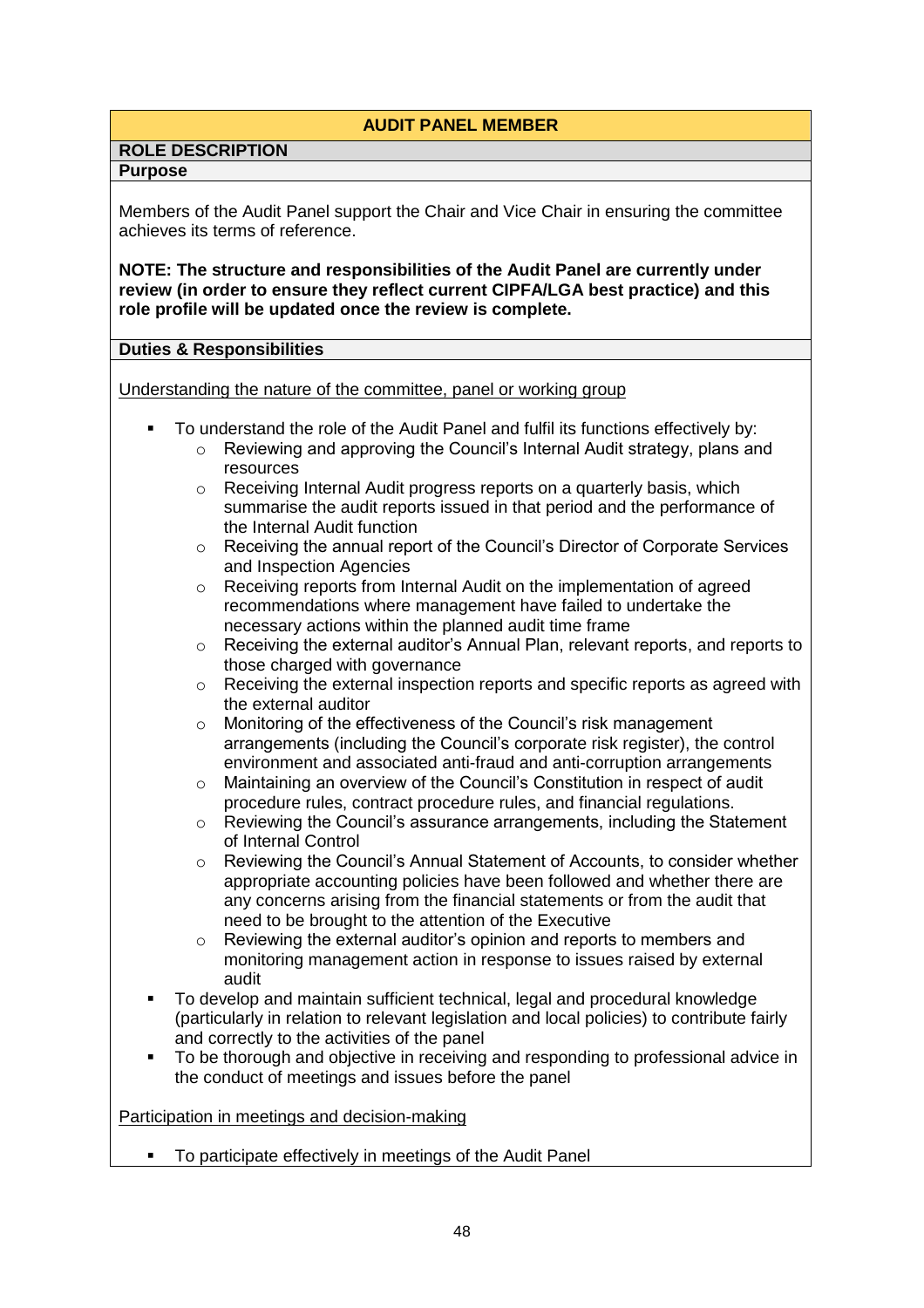To make informed and balanced decisions, within the terms of reference of the panel, which are in accordance with legal, constitutional and policy requirements

## **Time Requirements**

- Attending Audit Panel meetings (approximately 2 hours per meeting)
- Preparing for meetings, including reading papers and identifying questions/key lines of enquiry (minimum of 1.5 hours per meeting)
- Private meetings with the Council's external auditors (2 meetings per year)

Co-optees on the Audit Panel are entitled to a special responsibility allowance of £600 per year.

## **Key Officer Contacts**

- **Director of Corporate Services**<br>Director of Financial Services
- Director of Financial Services
- **Internal Audit Manager**

#### **PERSON SPECIFICATION Essential Knowledge/Skills**

In addition to the key skills for all councillors, members of the Audit Panel should have:

## Knowledge

- Knowledge of the role and functions of the Audit Panel
- Knowledge of relevant legislation and local policies
- Knowledge of local, regional and national issues and challenges relevant to the Audit Panel
- Understanding of the principles and importance of making sound, evidencedbased decisions
- Awareness of and a commitment to the principles of equality and diversity

## Skills

- Ability to work with the Chair of the Audit Panel as a team
- Ability to work constructively with officers, councillors and partners
- Ability to assimilate and analyse complex information
- Ability to set aside own views and act impartially
- Listening and questioning skills
- Public speaking skills
- **Commitment to personal development in the role**

## **Learning Requirements/Training Provided**

- Audit Panel training (internal)
- Research, attending conferences, support from co-opted members (as required)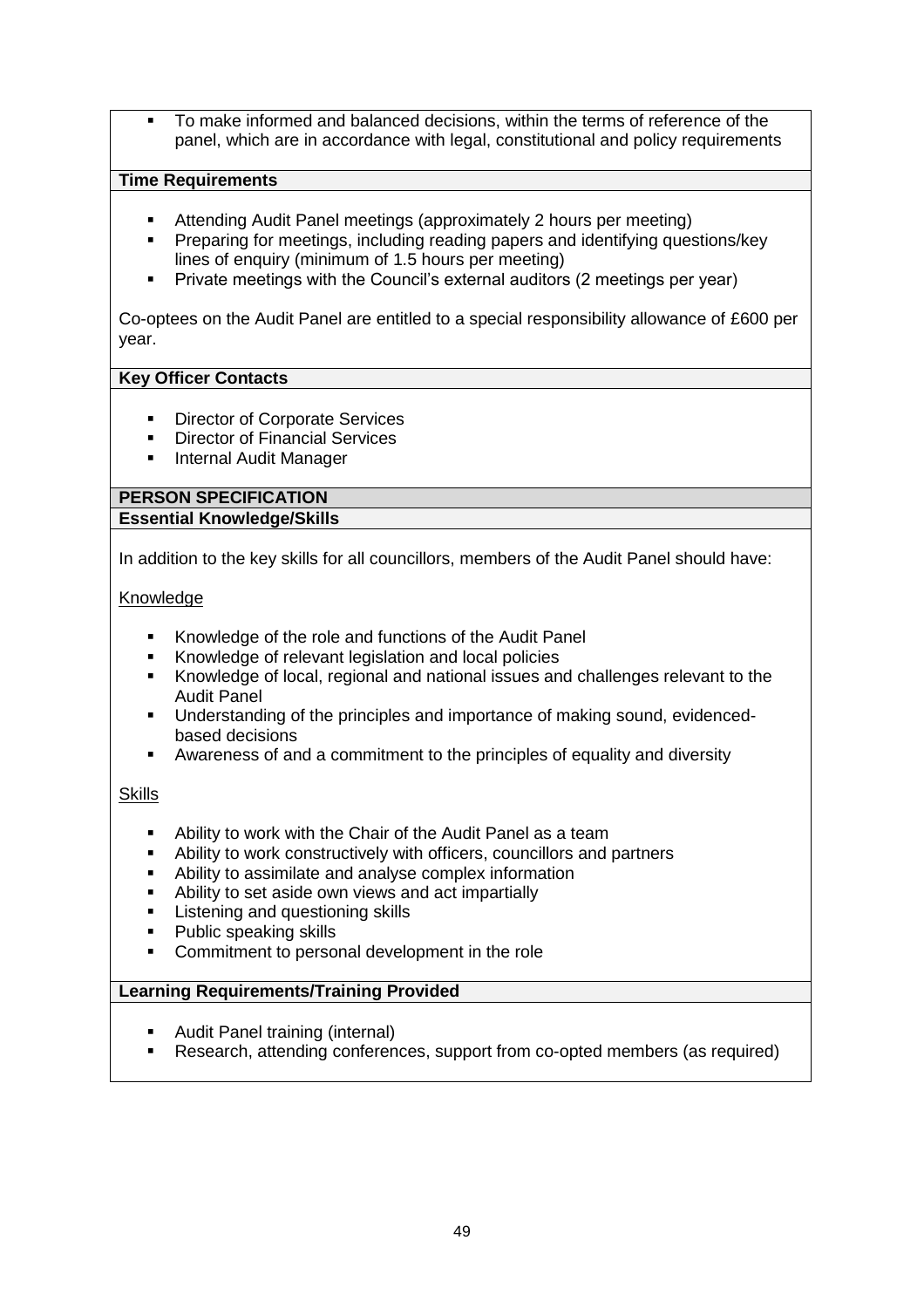## **CHAIR/VICE CHAIR – PENSIONS INVESTMENT COMMITTEE**

## **ROLE DESCRIPTION**

## **Purpose**

The Pensions Investment Committee exercises all functions of the Council in relation to local government pensions (as set out in the Superannuation Act 1972 and all other relevant legislation). The committee consists of eight councillors.

#### **NOTE: The structure of the Pensions Investment Panel is currently under review (in order to ensure they reflect current CIPFA/LGA best practice) and this role profile will be updated once the review is complete.**

## **Duties & Responsibilities**

Providing leadership and direction to the Pensions Investment Committee

- To have a clear understanding about the role and functions of the committee (as outlined in its terms of reference) and ensure this is communicated effectively to all members
- To plan and set containing clear objectives and outcomes for each meeting, ensuring that all necessary preparation is done beforehand
- To chair the committee in a confident and effective manner, ensuring that meeting objectives are met and all procedural requirements are adhered to
- To guide the committee to reach informed and balanced decisions, which are in accordance with legal, constitutional and policy requirements
- To ensure all members of the committee are able to participate effectively in meetings
- To ensure that members of the public have an opportunity to contribute to meetings as appropriate

## Managing the work programme of the Pensions Investment Committee

- To develop a balanced work programme for the committee, ensuring its functions are fulfilled effectively
- To attend briefings from the Fund's managers which are relevant to the strategic objectives of the committee
- To liaise with the Fund's advisors and revise the format and direction of their reports to the committee
- To attend additional meetings (daytime and evening) in post-Triennial Evaluation Years in order to evaluate, research and procure new mandates in various asset classes as a means of 're-balancing' the fund (assisted by the Fund's advisors)
- To report on progress against the work programme to Full Council, Mayor & Cabinet and other bodies as appropriate
- To liaise with the Overview and Scrutiny/Member Development Manager to ensure that all members of the Pensions Investment Committee have access to appropriate training and development for their role

Promoting the role of the Pensions Investment Committee

- To liaise with the Fund's officers and advisors on a regular basis (outside of formal committee meetings)
- To liaise with the chairs of other London Pensions Investment Committees, both formally and informally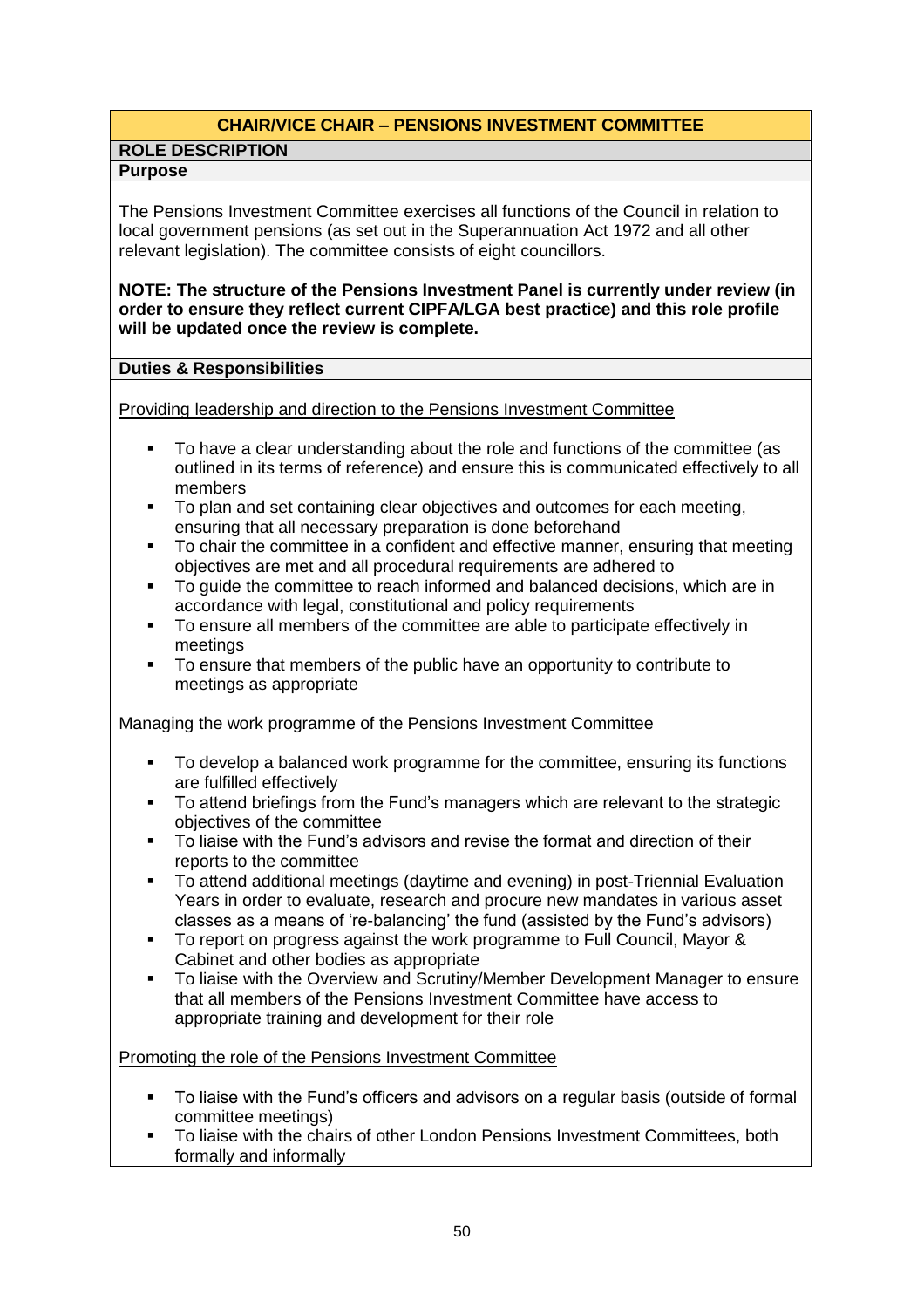- To communicate regularly with London Pension Collective Investment Vehicle (CIV) officers, including organising and/or attending CIV meetings as required
- To communicate regularly with a range of stakeholders (including members and activists) in regards to the work of the Pensions Investment Committee
- To attend Local Authority Pension Fund Forum (LAPFF) meetings as required

The Vice Chair is responsible for assisting and working with the Chair in achieving the aims and objectives of the committee, deputising for the Chair as required and carrying out other such duties as delegated by the Chair.

## **Time Requirements**

- Attending Pensions Investment Committee meetings (approximately 2 hours per meeting)
- Attending pre-meets, such as agenda-planning and/or Chair's briefings (1 hour per meeting, as required)
- Preparing for meetings, including reading papers and identifying questions/key lines of enquiry (minimum of 1.5 hours per meeting)

The above responsibilities equate to a time commitment of at least six hours per month.

## **Key Officer Contacts**

- Director of Corporate Services
- Head of Payroll & Pensions

## **PERSON SPECIFICATION**

## **Essential Knowledge/Skills**

In addition to the key skills for all councillors, the Chair and Vice Chair of the Pensions Investment Committee should have:

## Knowledge

- Detailed understanding of the role of Chair, including the application of meeting protocols, codes of conduct, standing orders and other constitutional requirements
- **Detailed knowledge of the role and functions of the committee**
- Detailed knowledge of relevant legislation (e.g. Superannuation Act 1972) and local policies (e.g. the fiduciary duties and responsibilities of the committee)
- Detailed knowledge of local, regional and national issues and challenges relevant to the committee (including the introduction of Pooling and Climate Change/Fossil Fuels divestment pressures)
- Understanding of the principles and importance of making sound, evidencedbased decisions
- Awareness of and a commitment to the principles of equality and diversity

## Skills

- Leadership skills in relation to the committee's areas of responsibility
- 'Ambassadorial' skills (to be able to represent the Council both internally and externally, particularly at the local, regional and national level)
- Advanced chairing skills
- Ability to inspire and enthuse committee members for the work of the committee
- Ability to plan and manage work programmes
- Ability to work constructively with officers, councillors and partners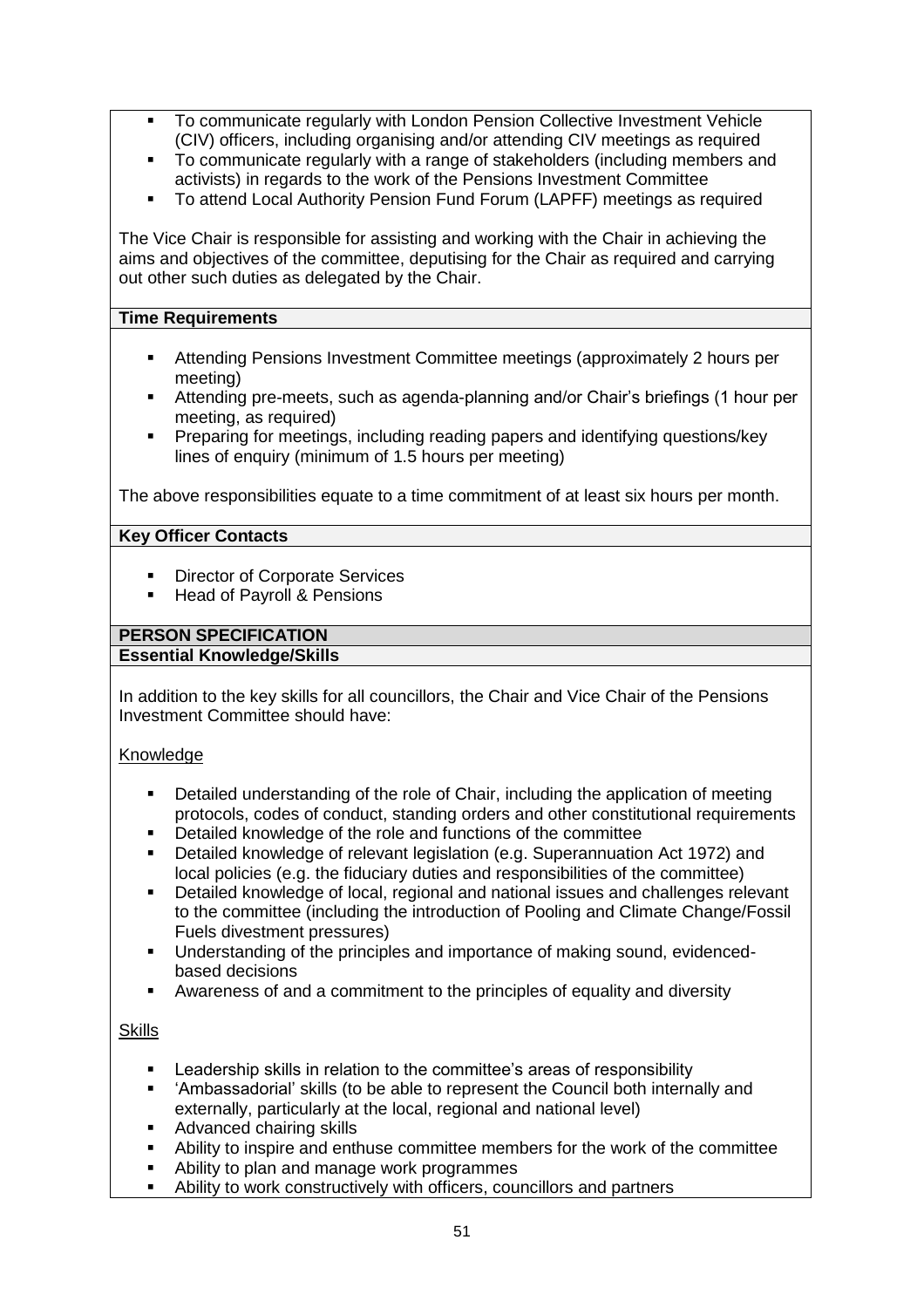- Ability to build effective relationships with other parts of the political management structure e.g. Full Council, Mayor & Cabinet and Overview & Scrutiny
- Ability to assimilate and analyse complex information<br>• Ability to set aside own views and act impartially
- Ability to set aside own views and act impartially<br>• Advanced listening and questioning skills
- Advanced listening and questioning skills
- Good presentation skills.
- Good public speaking skills
- Advanced influencing, persuading and negotiation skills
- Good managing conflict and mediation skills
- **Commitment to personal development in the role and to the ongoing development** of others

## **Learning Requirements/Training Provided**

- **Pensions Investment Committee training (internal)**
- Ongoing training in line with the expectations set out in the Pension Regulations (approximately 2 half-day sessions per year, plus reading and general research)
- Attending conferences on good practice (e.g. SPS conferences)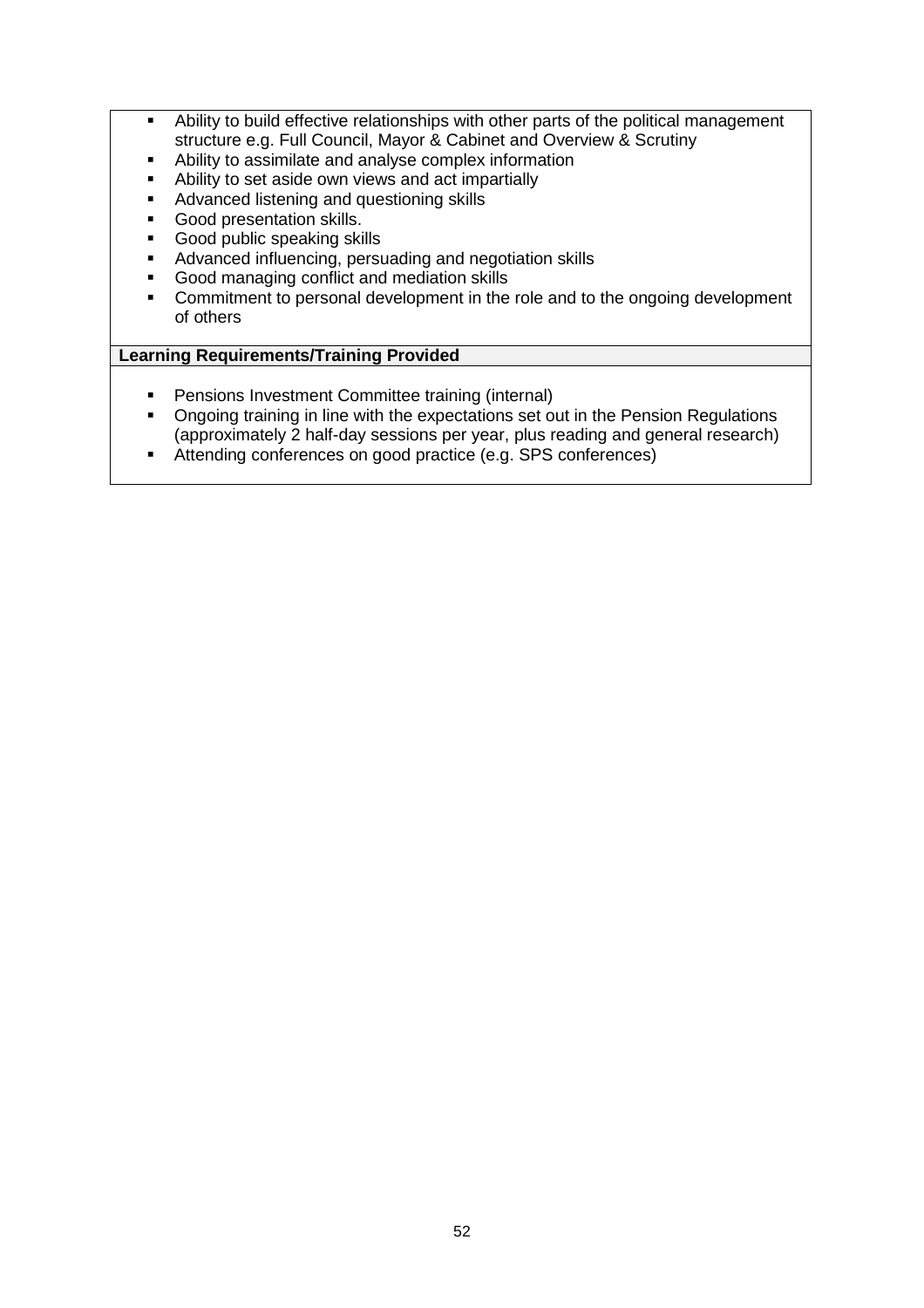## **PENSIONS INVESTMENT COMMITTEE MEMBER**

**ROLE DESCRIPTION**

#### **Purpose**

Members of the Pensions Investment Committee support the Chair and Vice Chair in ensuring the committee achieves its terms of reference.

**NOTE: The structure of the Pensions Investment Panel is currently under review (in order to ensure they reflect current CIPFA/LGA best practice) and this role profile will be updated once the review is complete.**

## **Duties & Responsibilities**

Understanding the nature of the committee, panel or working group

- To understand the role of the Pensions Investment Committee and fulfil its functions effectively by:
	- $\circ$  Reviewing the investment performance of the superannuation fund with fund managers on a quarterly basis
	- $\circ$  Examining the portfolio of investments (and its market value) at the end of each quarter for suitability and diversification
	- o Informing the fund managers of the Council's policy regarding investment of its superannuation funds and taking advice on the possible effect on performance resulting from implementing the policy
	- o Reviewing the appointment of the fund manager
	- o Determining the overall investment strategy and policies of the fund on professional advice
	- o Ensuring compliance with the ten Myners principles incorporated in the 'CIPFA Pensions Panel Principles for Investment Decision Making' and all other relevant guidance in relation to the Local Government Pension Scheme issued by CIPFA
	- o Attending additional meetings (daytime and evening) in post-Triennial Evaluation Years in order to evaluate, research and procure new mandates in various asset classes as a means of 're-balancing' the fund (assisted by the Fund's advisors)
- To develop and maintain sufficient technical, legal and procedural knowledge (particularly in relation to fiduciary duties and responsibilities) to contribute fairly and correctly to the activities of the committee
- To be thorough and objective in receiving and responding to professional advice in the conduct of meetings and issues before the committee
- To maintain an awareness of the independent Local Pension Board, particularly its role in ensuring the Council complies with all regulations relating to local government pension schemes and that effective governance and administrative processes are in place

Participation in meetings and decision-making

- To participate effectively in meetings of the Pensions Investment Committee
- To make informed and balanced decisions, within the terms of reference of the committee, which are in accordance with legal, constitutional and policy requirements

#### **Time Requirements**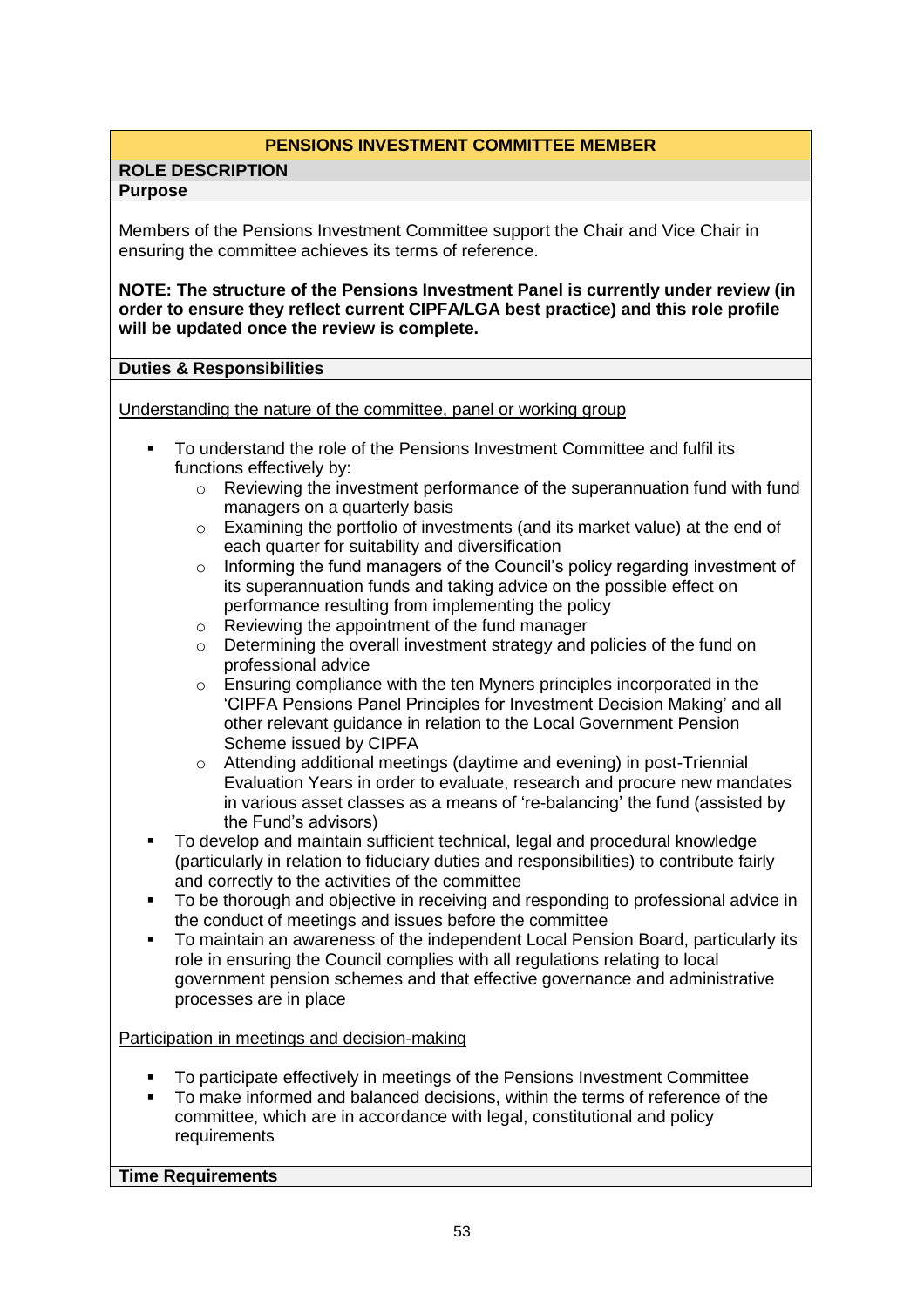- Attending Pensions Investment Committee meetings (approximately 2 hours per meeting)
- Preparing for meetings, including reading papers and identifying questions/key lines of enquiry (minimum of 1.5 hours per meeting)

#### **Key Officer Contacts**

- Director of Corporate Services
- **Head of Payroll & Pensions**

#### **PERSON SPECIFICATION Essential Knowledge/Skills**

In addition to the key skills for all councillors, members of the Pensions Investment Committee should have:

## Knowledge

- Knowledge of the role and functions of the Pensions Investment Committee
- Knowledge of relevant legislation (e.g. Superannuation Act 1972) and local policies (e.g. the fiduciary duties and responsibilities of the committee)
- Knowledge of local, regional and national issues and challenges relevant to the committee (including the introduction of Pooling and Climate Change/Fossil Fuels divestment pressures)
- Understanding of the principles and importance of making sound, evidencedbased decisions
- Awareness of and a commitment to the principles of equality and diversity

## Skills

- Ability to work with the Chair of the Pensions Investment Committee as a team
- Ability to work constructively with officers, councillors and partners
- Ability to assimilate and analyse complex information
- Ability to set aside own views and act impartially
- **EXECUTE:** Listening and questioning skills
- Public speaking skills
- Commitment to personal development in the role

#### **Learning Requirements/Training Provided**

- Pensions Investment Committee training (internal)
- Ongoing training in line with the expectations set out in the Pension Regulations (approximately 2 half-day sessions per year, plus reading and general research)
- Attending conferences on good practice (e.g. SPS conferences)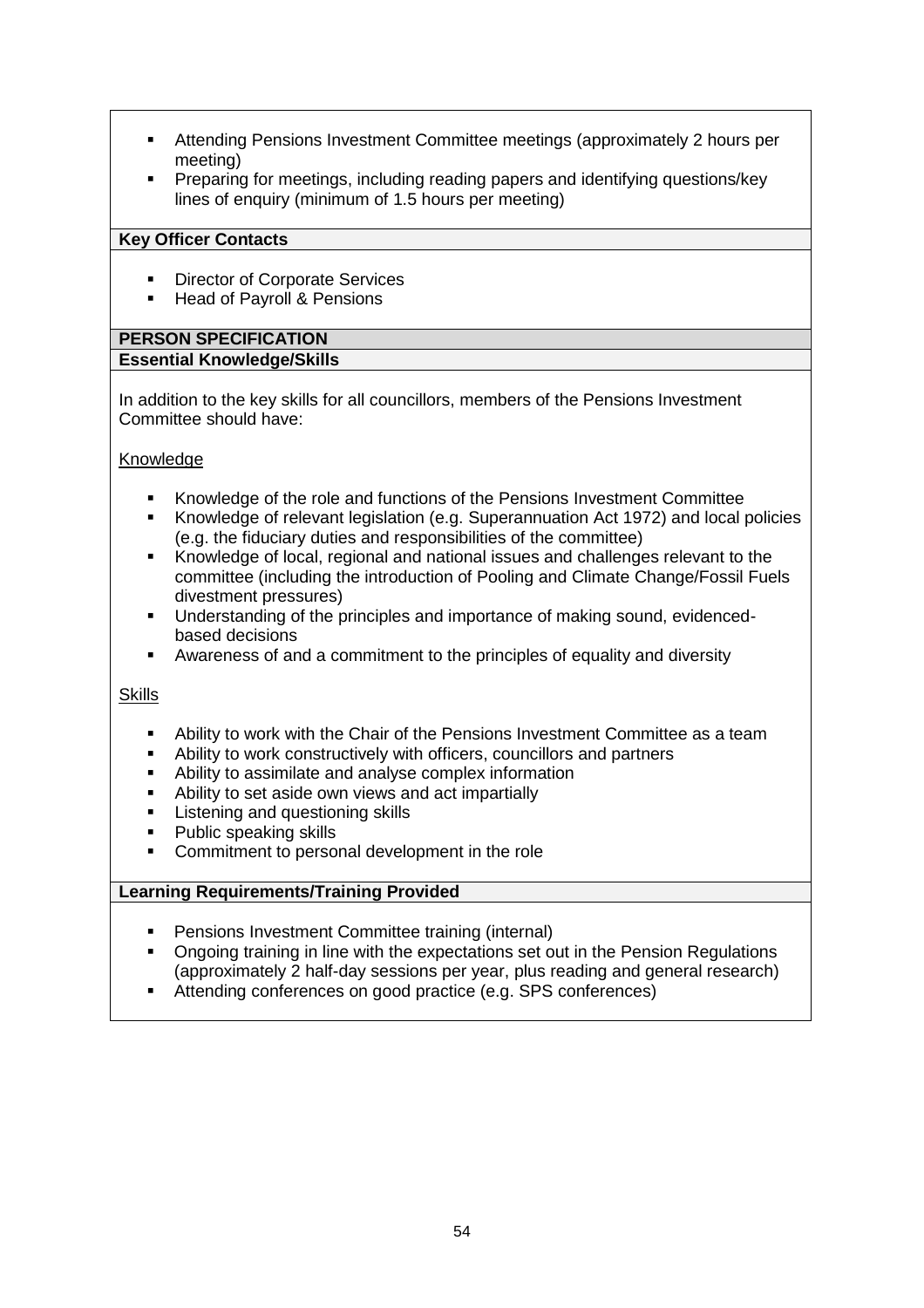## **CHAIR/VICE CHAIR – OTHER COMMITTEE/PANEL/WORKING GROUP ROLE DESCRIPTION**

# **Purpose**

Chairs and Vice Chairs provide leadership and direction to the relevant committee, panel or working group, ensuring that its terms of reference are achieved and adequate resources are in place.

This role profile covers the following committees, panels and working groups:

- **Appointments Committee**
- Constitution Working Party
- Council Urgency Committee
- Elections Committee
- Health & Safety Committee
- Public Transport Liaison Committee
- **Standards Committee**

## **Duties & Responsibilities**

Providing leadership and direction to the committee, panel or working group

- To have a clear understanding about the role and functions of the committee (as outlined in its terms of reference) and ensure this is communicated effectively to all members
- To plan and set containing clear objectives and outcomes for each meeting, ensuring that all necessary preparation is done beforehand
- To chair the committee, panel or working group in a confident and effective manner, ensuring that meeting objectives are met and all procedural requirements are adhered to
- To guide the committee, panel or working group to reach informed and balanced decisions, which are in accordance with legal, constitutional and policy requirements
- To ensure all members of the committee, panel or working group are able to participate effectively in meetings
- To ensure that members of the public have an opportunity to contribute to meetings as appropriate

Managing the work programme of the committee, panel or working group

- To develop a balanced work programme for the committee, panel or working group, ensuring its functions are fulfilled effectively
- To report on progress against the work programme to Full Council, Mayor & Cabinet and other bodies as appropriate
- To liaise with the Overview and Scrutiny/Member Development Manager to ensure that all members of the committee, panel or working group have access to appropriate training and development for their role

Promoting the role of the committee, panel or working group

 To promote the role of the committee, panel or working group within the Council, liaising with councillors and officers in the areas relevant to its work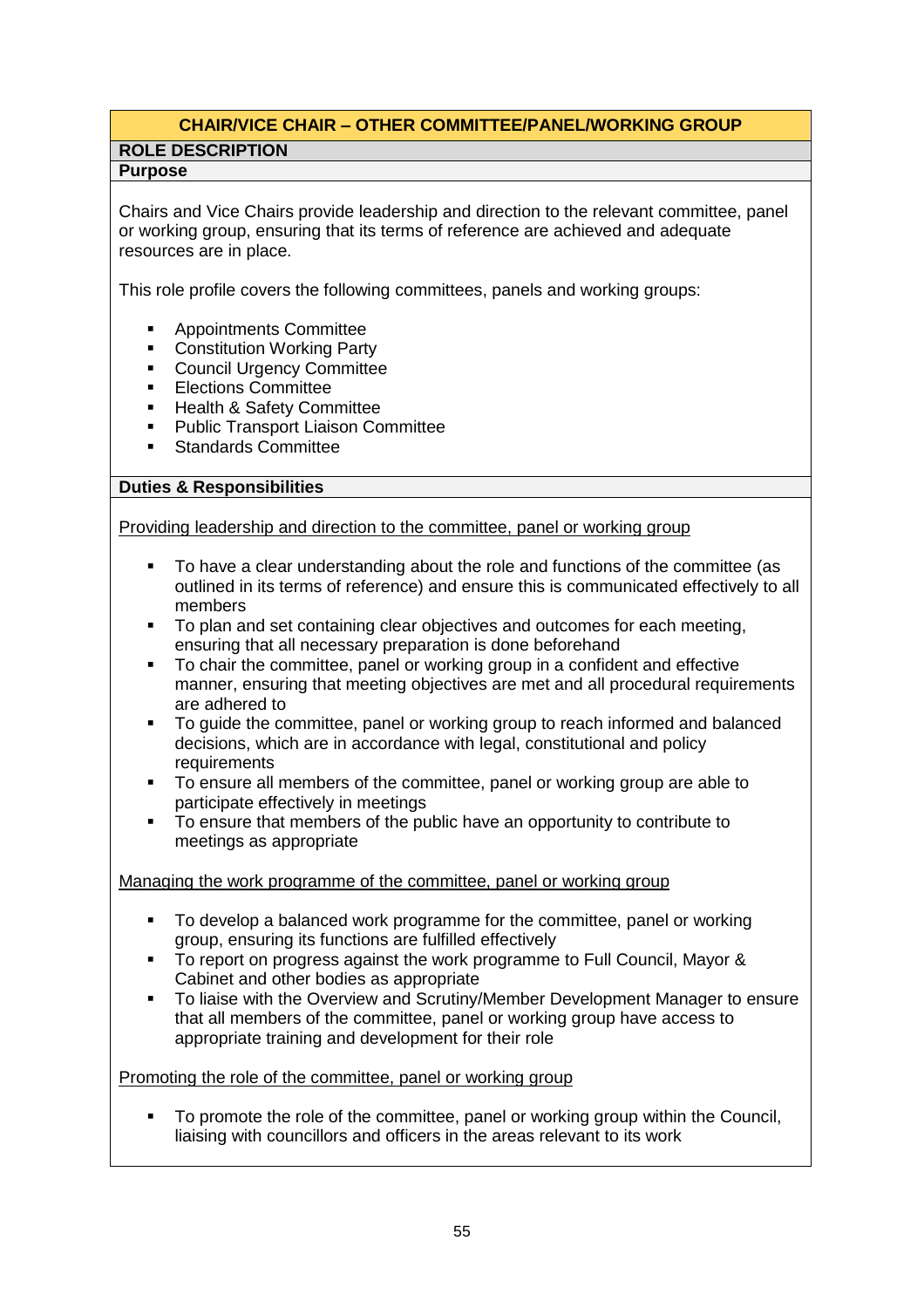The Vice Chair is responsible for assisting and working with the Chair in achieving the aims and objectives of the committee, panel or working group, deputising for the Chair as required and carrying out other such duties as delegated by the Chair.

## **Time Requirements**

- Attending committee, panel or working group meetings (maximum of 2 hours per meeting)
- Attending pre-meets, such as agenda-planning and/or Chair's briefings (approximately 1 hour per meeting)
- Preparing for meetings, including reading papers and identifying questions/key lines of enquiry (approximately 2 hours per meeting)

A special responsibility allowance of £1,000 per year is attached to the role of Chair of the Standards Committee.

## **Key Officer Contacts**

 Directors and service managers across the Council (see role profiles for individual committees, panels or working groups)

## **PERSON SPECIFICATION**

## **Essential Knowledge/Skills**

In addition to the key skills for all councillors, Chairs and Vice Chairs should have:

## Knowledge

- Detailed understanding of the role of Chair, including the application of meeting protocols, codes of conduct, standing orders and other constitutional requirements
- Detailed knowledge of the role and functions of the committee, panel or working group
- **•** Detailed knowledge of relevant legislation and local policies
- Detailed knowledge of local, regional and national issues and challenges relevant to the committee, panel or working group
- Understanding of the principles and importance of making sound, evidencedbased decisions
- Awareness of and a commitment to the principles of equality and diversity

## Skills

- Leadership skills (in relation to the committee, panel or working group's areas of responsibility
- **Good chairing skills**
- Ability to inspire and enthuse committee members for the work of the committee, panel or working group
- Ability to plan and manage work programmes
- Ability to work constructively with officers, councillors and partners
- Ability to build effective relationships with other parts of the political management structure e.g. Full Council, Mayor & Cabinet and Overview & Scrutiny
- Ability to assimilate and analyse complex information
- Ability to set aside own views and act impartially
- **Advanced listening and questioning skills**
- **Good presentation skills.**
- **Good public speaking skills**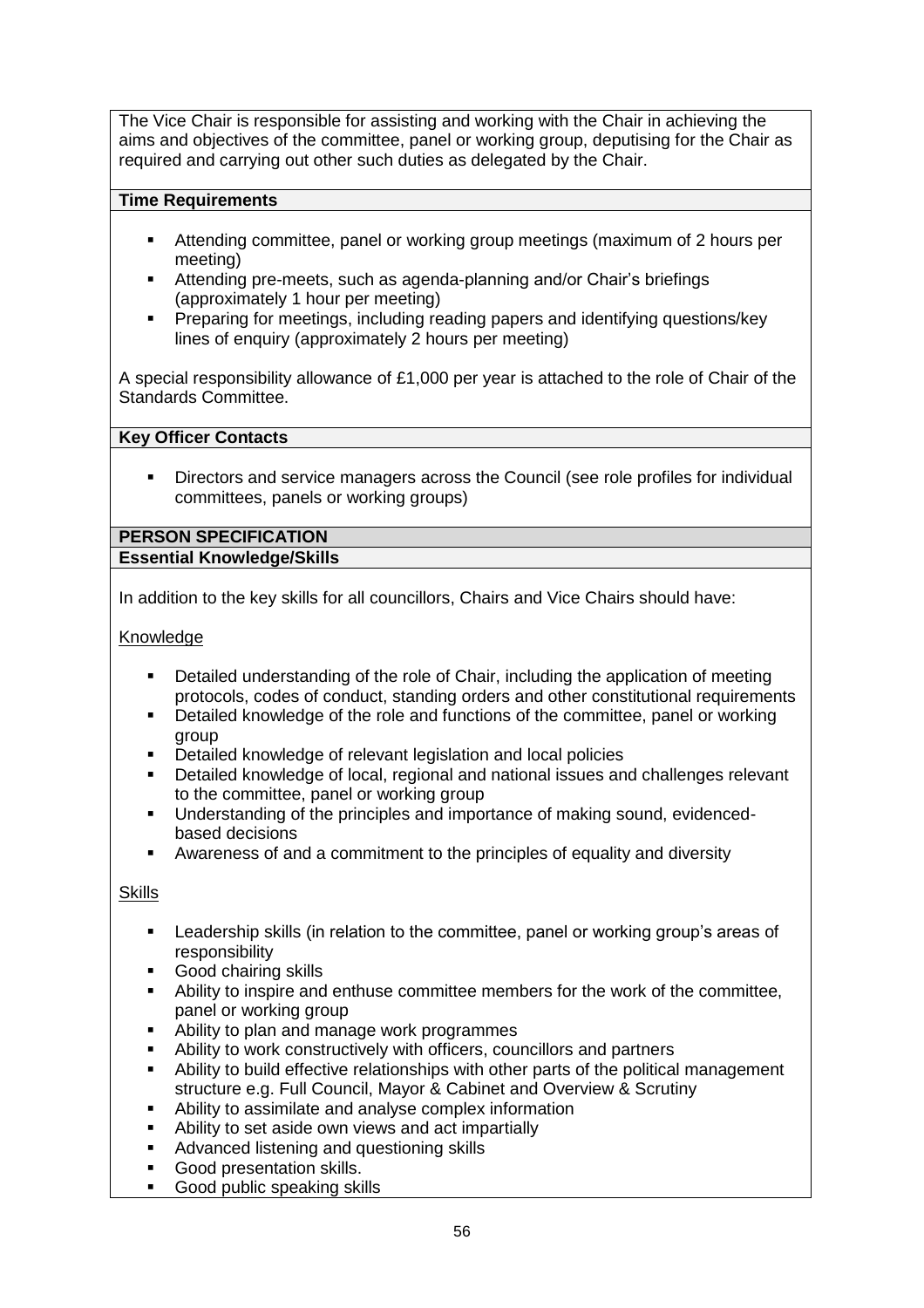- Advanced influencing, persuading and negotiation skills
- Good managing conflict and mediation skills
- Commitment to personal development in the role and to the ongoing development of others

# **Learning Requirements/Training Provided**

Charing Skills training (delivered by an external trainer)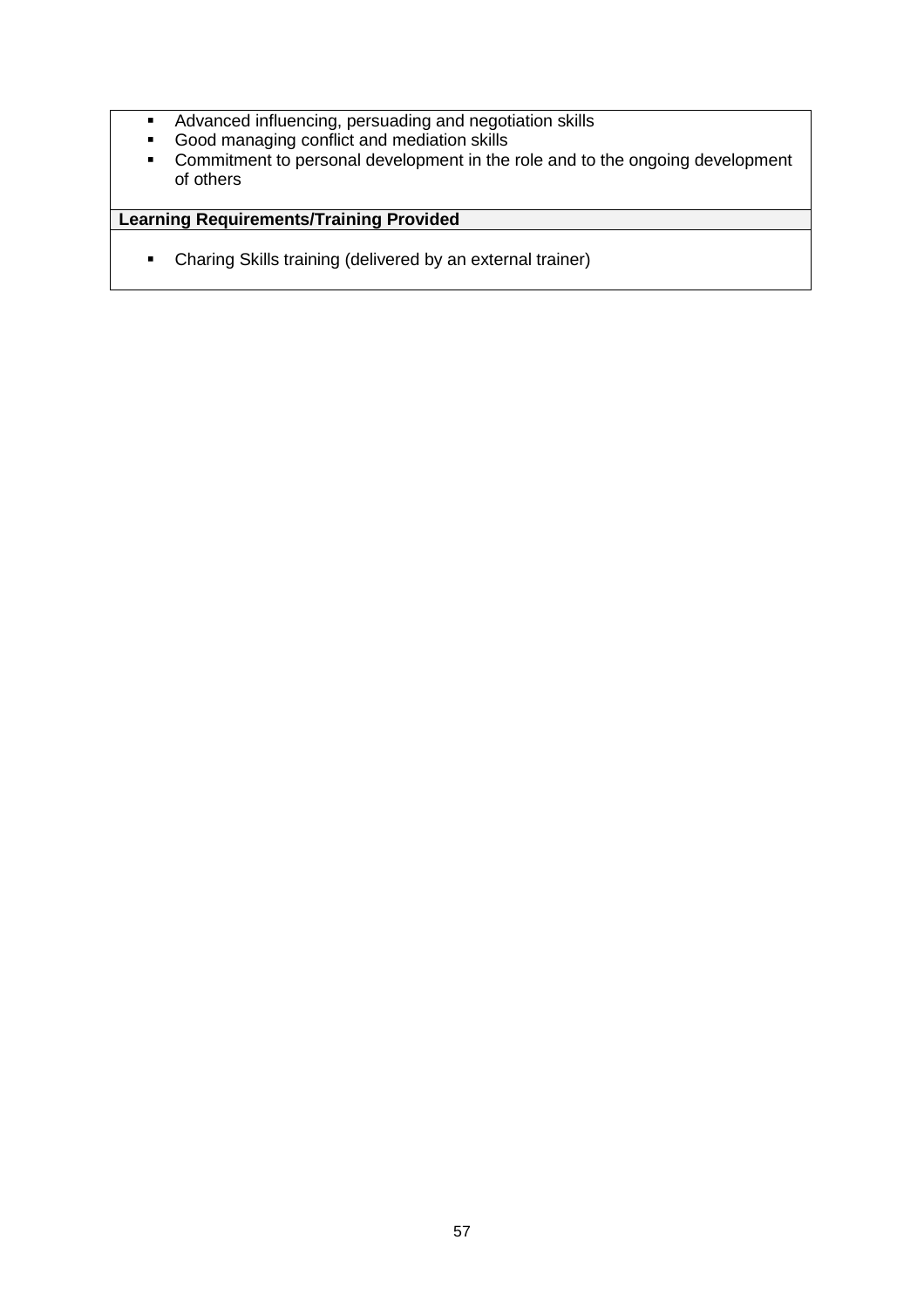## **APPOINTMENTS COMMITTEE MEMBER**

#### **ROLE DESCRIPTION Purpose**

The Appointments Committee is responsible for the appointment of Chief Officers and all matters relating to their employment and conditions of service, including discipline and dismissal. The committee consists of the Chair of Overview & Scrutiny, two Cabinet Members and at least two other councillors.

## **Duties & Responsibilities**

Understanding the nature of the committee, panel or working group

- To understand the role of the Appointments Committee and fulfil its functions effectively by:
	- o Recruiting and selecting Chief Officers (excluding the Head of Paid Service) in accordance with regulations relating to such appointments
	- o Assisting the Council in the appointment of the Head of Paid Service (by law this appointment is a decision for Full Council)
	- o Agreeing the terms and conditions of employment of the Head of Paid Service as well as the monitoring of their performance against targets set by the Mayor
	- $\circ$  In respect of the Chief Executive, Director of Finance and Monitoring Officer, acting as the Standing Investigating and Disciplinary Committee in accordance with the National Joint Committee for Local Authority Chief Executives National Salary Framework and Conditions of Service Handbook, or such other national agreement in place (including considering whether there is a case to answer in respect of any substantive allegation, appointing Independent Investigator(s) where the Committee is satisfied that there is a case to answer, receiving the findings of the Independent Investigator and deciding what action, if any, should be taken as a result)
- To develop and maintain sufficient technical, legal and procedural knowledge (particularly in relation to relevant legislation and local policies) to contribute fairly and correctly to the activities of the committee
- To be thorough and objective in receiving and responding to professional advice in the conduct of meetings and issues before the committee

## Participation in meetings and decision-making

- To participate effectively in meetings of the Appointments Committee
- To make informed and balanced decisions, within the terms of reference of the committee, which are in accordance with legal, constitutional and policy requirements

## **Time Requirements**

- Attending Appointments Committee meetings (scheduled as required, approximately 2-3 meetings per year x maximum 2 hours duration)
- Preparing for meetings, including reading papers and identifying questions/key lines of enquiry (1 hour per meeting)

## **Key Officer Contacts**

Director of Law, Governance and Elections.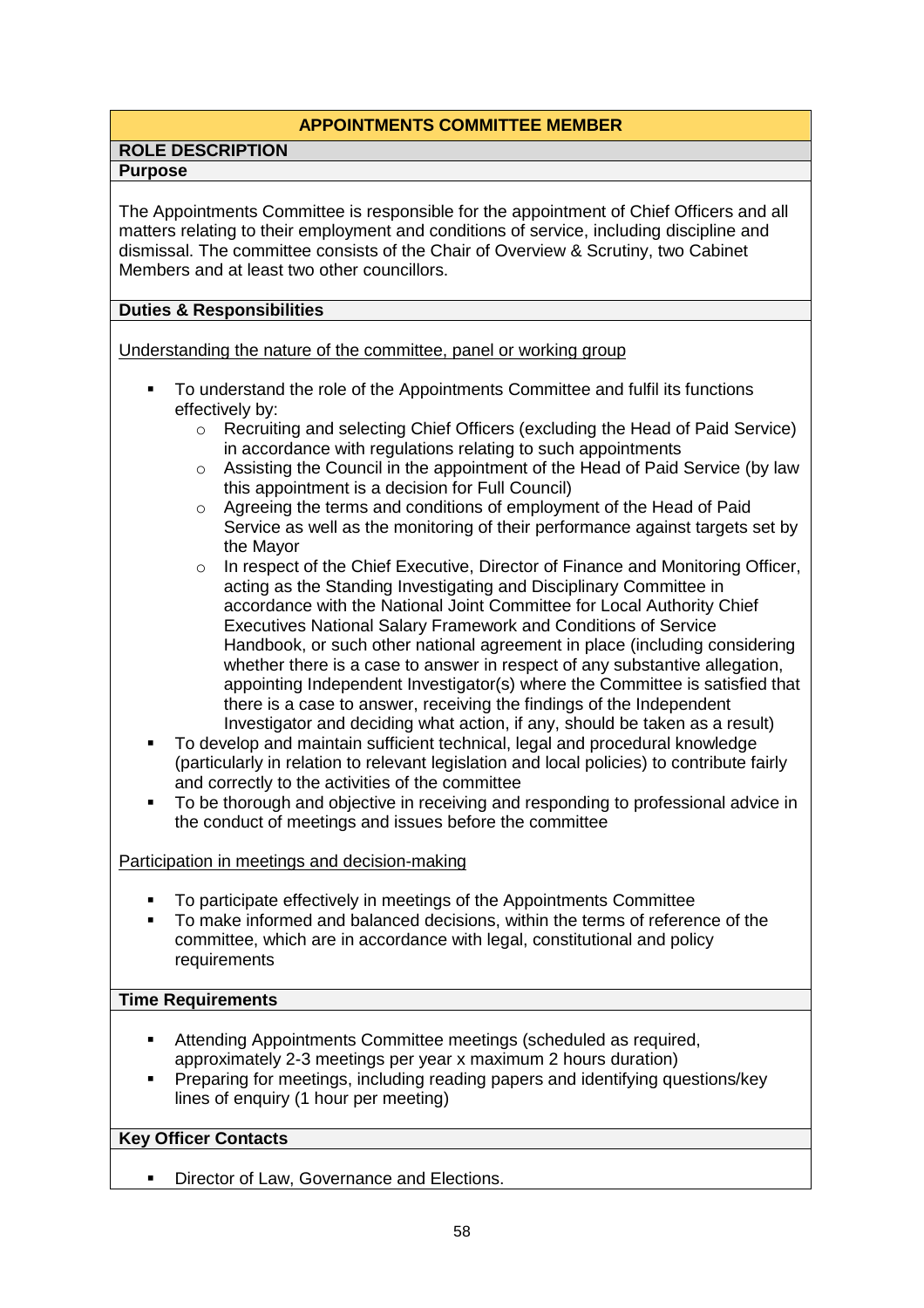#### **PERSON SPECIFICATION Essential Knowledge/Skills**

In addition to the key skills for all councillors, members of the Appointments Committee should have:

## Knowledge

- Knowledge of the role and functions of the Appointments Committee
- Knowledge of relevant legislation and local policies
- Knowledge of local, regional and national issues and challenges relevant to the Appointments Committee
- Understanding of the principles and importance of making sound, evidencedbased decisions
- Awareness of and a commitment to the principles of equality and diversity

## **Skills**

- Ability to work with the Chair of the Appointments Committee as a team
- Ability to work constructively with officers, councillors and partners
- Ability to assimilate and analyse complex information
- Ability to set aside own views and act impartially
- **EXECUTE:** Listening and questioning skills
- Public speaking skills
- Commitment to personal development in the role

## **Learning Requirements/Training Provided**

See relevant section in the Elected Member role profile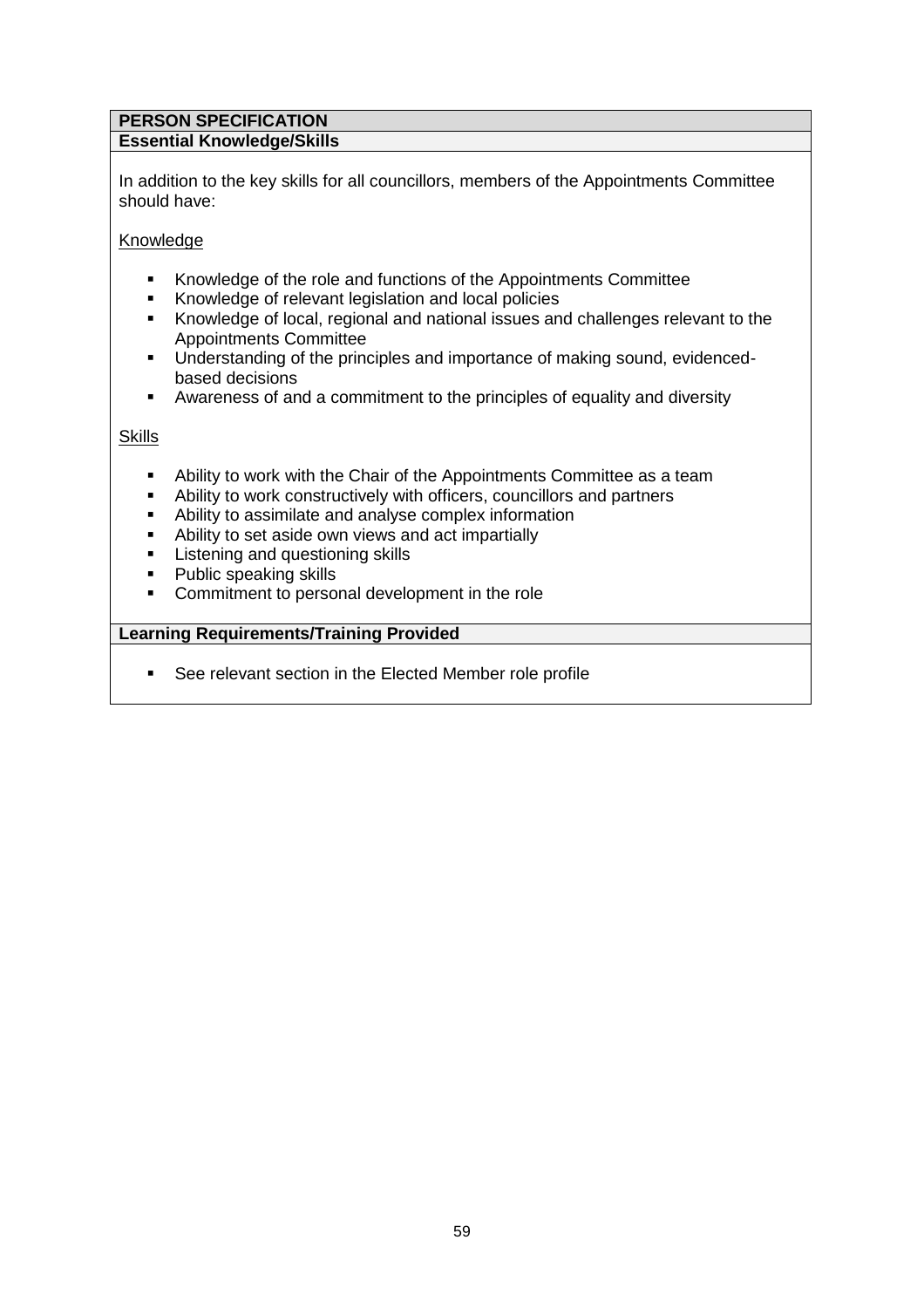## **CONSTITUTION WORKING PARTY MEMBER**

#### **ROLE DESCRIPTION Purpose**

The Constitution Working Party advises the Council on the operation of its executive arrangements under the Local Government Act 2000 and makes proposals to the Council for any changes to the Council's Constitution it considers necessary.

## **Duties & Responsibilities**

Understanding the nature of the committee, panel or working group

- To understand the role of the Constitution Working Party and fulfil its functions effectively by:
	- $\circ$  Advising the Council on the operation of its executive arrangements under the Local Government Act 2000
	- o Making proposals to the Council for any changes to the Council's Constitution it considers necessary
- To develop and maintain sufficient technical, legal and procedural knowledge (particularly in relation to relevant legislation and local policies) to contribute fairly and correctly to the activities of the working party
- To be thorough and objective in receiving and responding to professional advice in the conduct of meetings and issues before the working party

## Participation in meetings and decision-making

- To participate effectively in meetings of the Constitution Working Party
- To make informed and balanced decisions, within the terms of reference of the working party, which are in accordance with legal, constitutional and policy requirements

## **Time Requirements**

- Attending Constitution Working Party meetings (scheduled as required, approximately 1-2 meetings per year x maximum 2 hours duration)
- Preparing for meetings, including reading papers and identifying questions/key lines of enquiry (1 hour per meeting)

## **Key Officer Contacts**

**• Director of Law, Governance and Elections.** 

## **PERSON SPECIFICATION**

## **Essential Knowledge/Skills**

In addition to the key skills for all councillors, members of the Constitution Working Party should have:

## Knowledge

- Knowledge of the role and functions of the Constitution Working Party
- Knowledge of relevant legislation and local policies
- Knowledge of local, regional and national issues and challenges relevant to the Constitution Working Party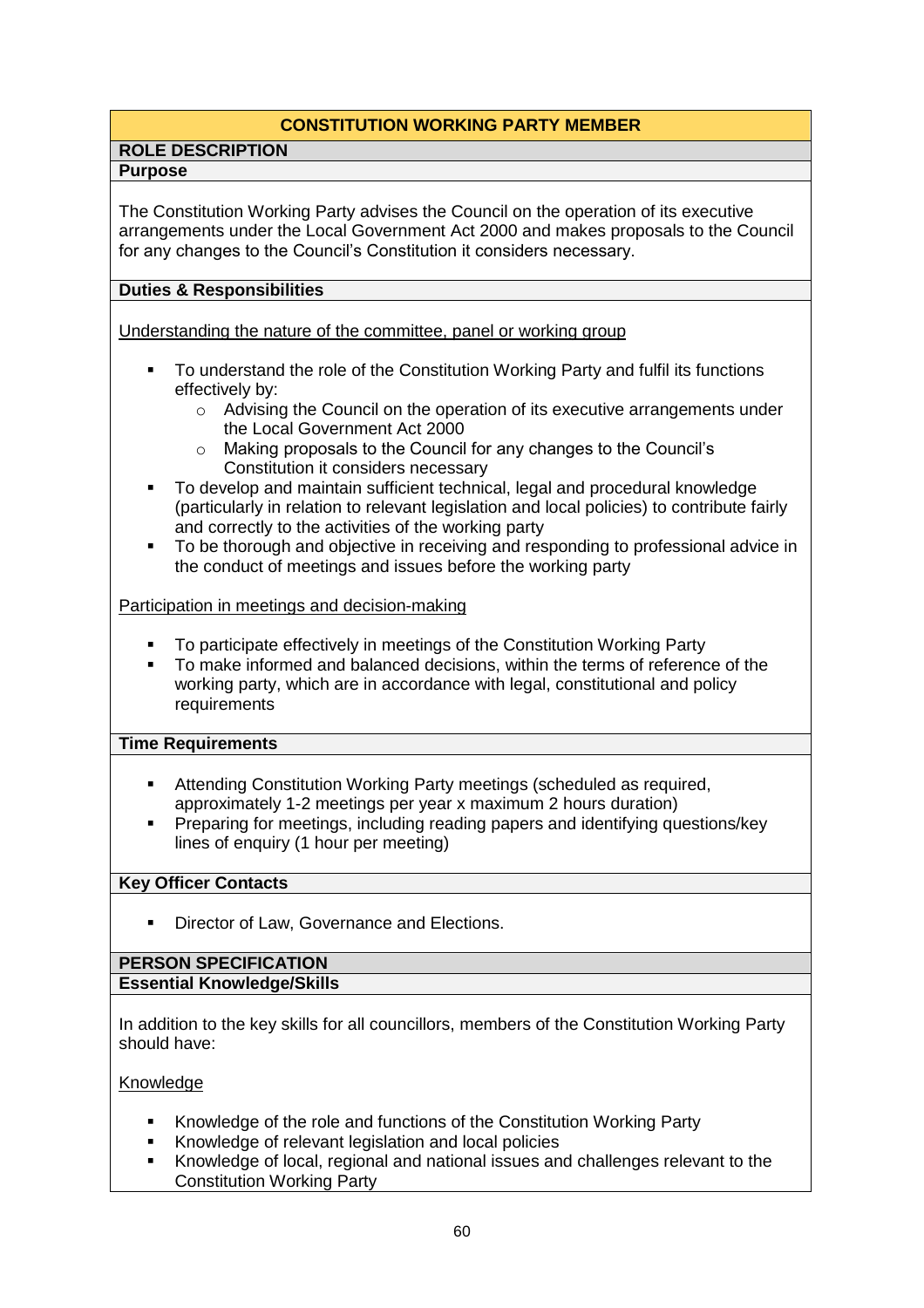- **Understanding of the principles and importance of making sound, evidenced**based decisions
- Awareness of and a commitment to the principles of equality and diversity

Skills

- Ability to work with the Chair of the Constitution Working Party as a team
- Ability to work constructively with officers, councillors and partners
- Ability to assimilate and analyse complex information<br>• Ability to set aside own views and act impartially
- Ability to set aside own views and act impartially
- **Listening and questioning skills**<br>**E** Public speaking skills
- Public speaking skills<br>• Commitment to perso
- Commitment to personal development in the role

## **Learning Requirements/Training Provided**

**See relevant section in the Elected Member role profile**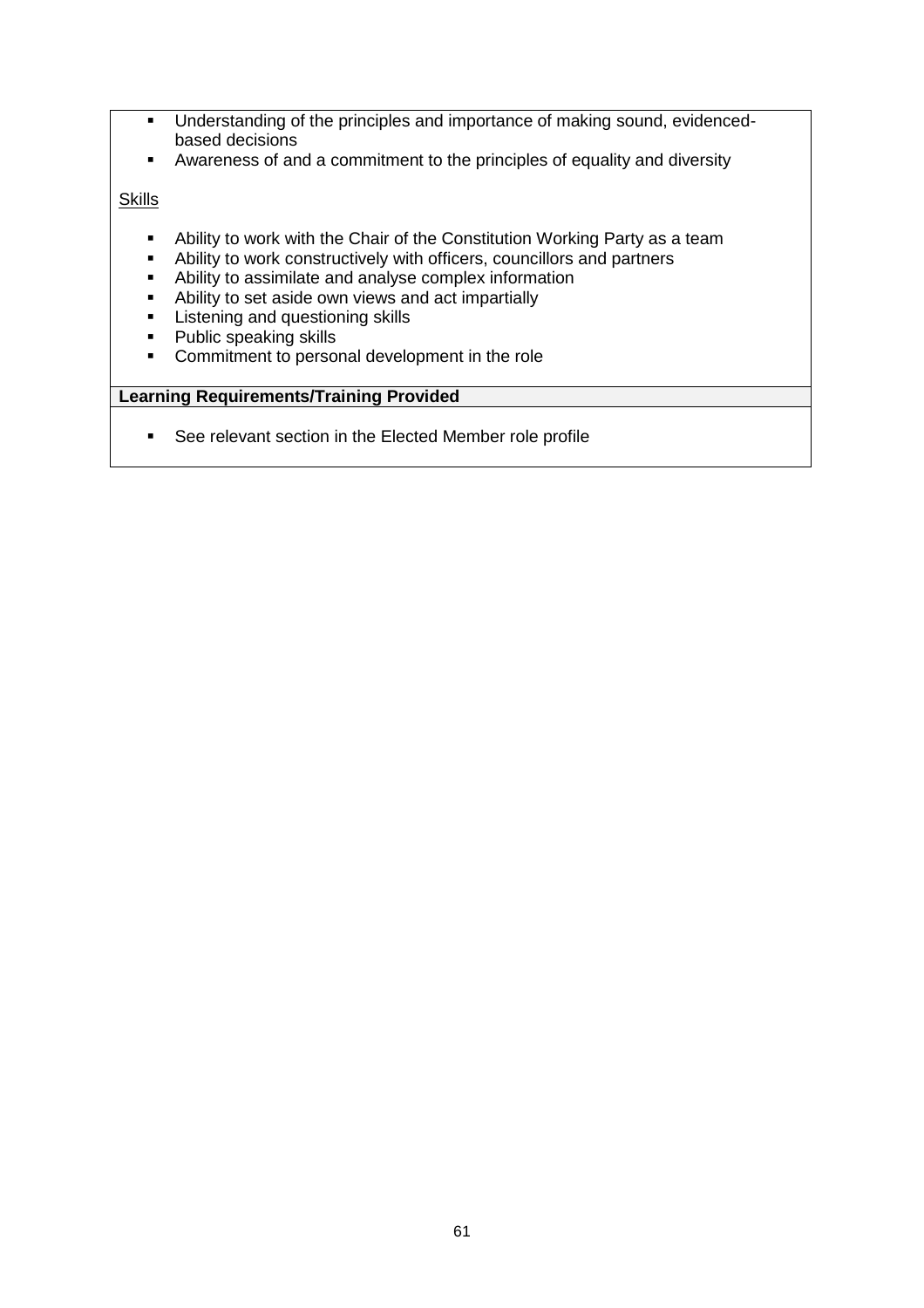## **COUNCIL URGENCY COMMITTEE MEMBER**

#### **ROLE DESCRIPTION Purpose**

The Council Urgency Committee is responsible for dealing with matters which are urgent and cannot be delayed until the next Full Council meeting. The committee is established at the Council AGM and consists of the Speaker, the Deputy Mayor, one other Cabinet Member, the Chair of the Overview & Scrutiny Committee and at least two other councillors.

#### **Duties & Responsibilities**

Understanding the nature of the committee, panel or working group

- To understand the role of the Council Urgency Committee and fulfil its functions effectively by:
	- $\circ$  Dealing with matters which are urgent and cannot be delayed until the next Full Council meeting
- To develop and maintain sufficient technical, legal and procedural knowledge (particularly in relation to relevant legislation and local policies) to contribute fairly and correctly to the activities of the committee
- To be thorough and objective in receiving and responding to professional advice in the conduct of meetings and issues before the committee

#### Participation in meetings and decision-making

- To participate effectively in meetings of the Council Urgency Committee
- To make informed and balanced decisions, within the terms of reference of the committee, which are in accordance with legal, constitutional and policy requirements

## **Time Requirements**

- Attending Council Urgency Committee meetings (scheduled as required)
- Preparing for meetings, including reading papers and identifying questions/key lines of enquiry (1 hour per meeting)

#### **Key Officer Contacts**

Director of Law, Governance and Elections.

#### **PERSON SPECIFICATION Essential Knowledge/Skills**

In addition to the key skills for all councillors, members of the Council Urgency Committee should have:

## Knowledge

- Knowledge of the role and functions of the Council Urgency Committee
- Knowledge of relevant legislation and local policies
- Knowledge of local, regional and national issues and challenges relevant to the Council Urgency Committee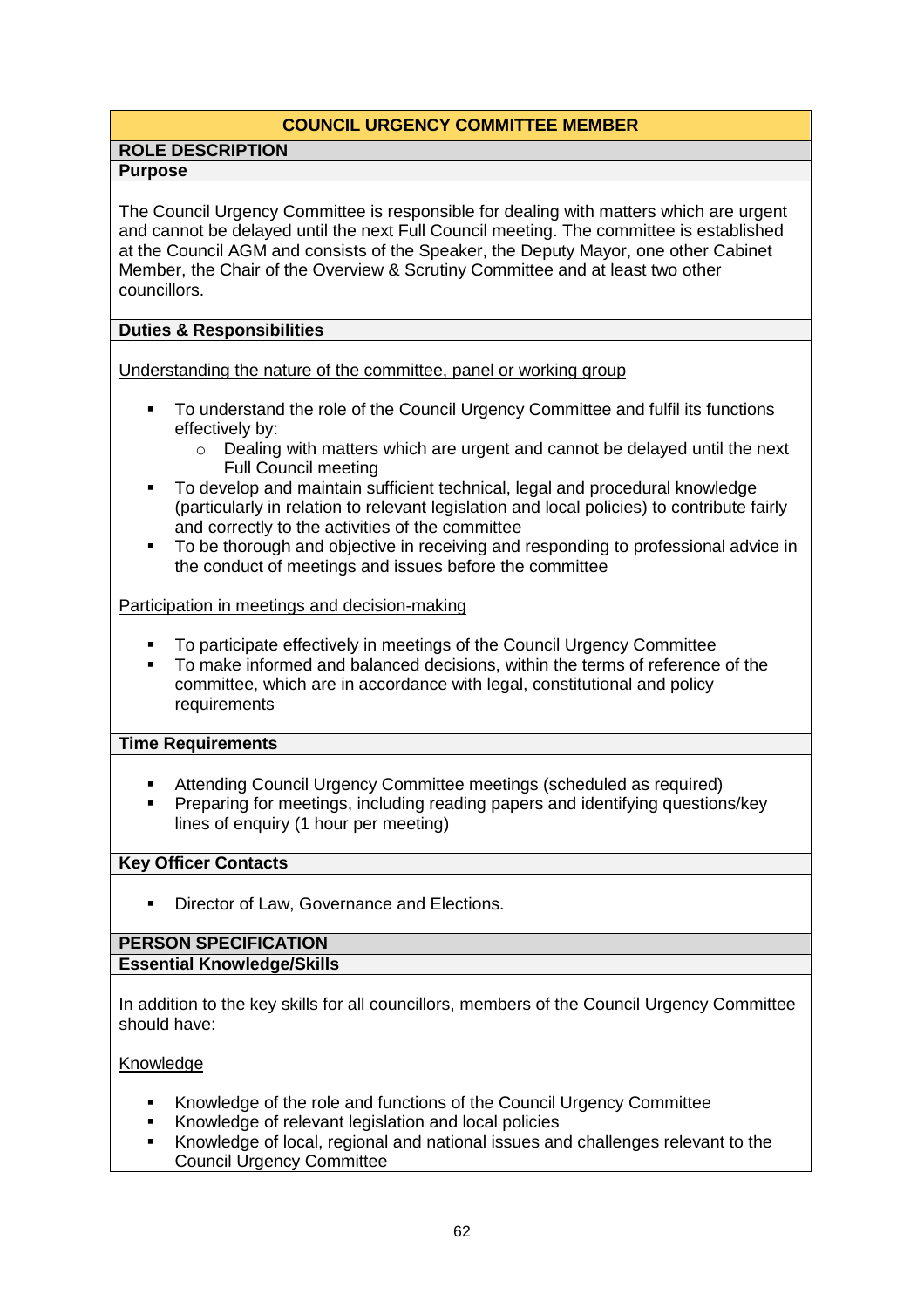- **Understanding of the principles and importance of making sound, evidenced**based decisions
- Awareness of and a commitment to the principles of equality and diversity

Skills

- Ability to work with the Chair of the Council Urgency Committee as a team
- Ability to work constructively with officers, councillors and partners
- Ability to assimilate and analyse complex information<br>• Ability to set aside own views and act impartially
- Ability to set aside own views and act impartially
- **Listening and questioning skills**<br>**E** Public speaking skills
- Public speaking skills<br>• Commitment to perso
- Commitment to personal development in the role

#### **Learning Requirements/Training Provided**

**See relevant section in the Elected Member role profile**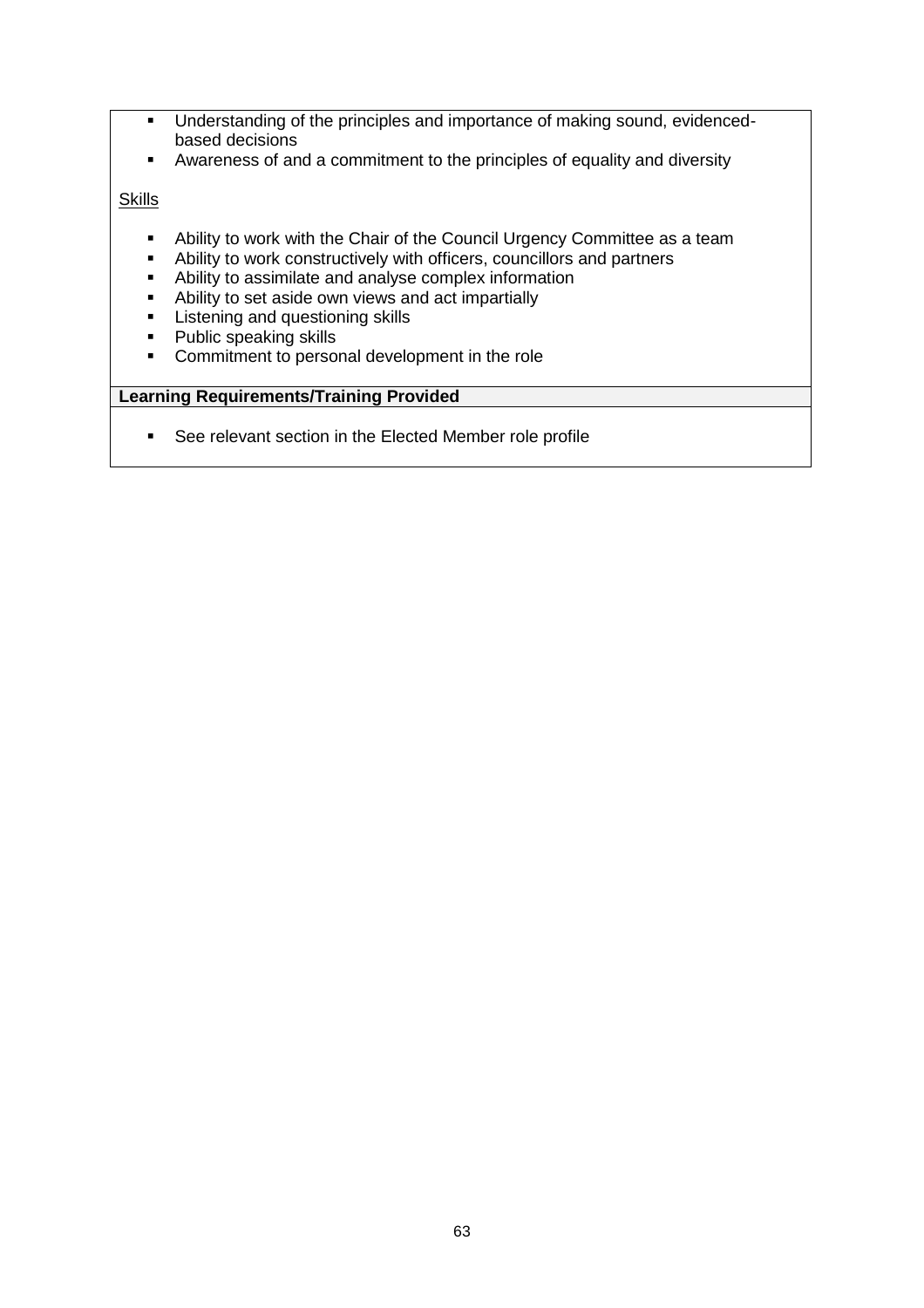## **ELECTIONS COMMITTEE MEMBER**

#### **ROLE DESCRIPTION Purpose**

The Elections Committee exercises powers in relation to the holding of elections and the maintenance of the electoral register and advises the Council on electoral matters where the law requires that the decision may only be taken by Full Council.

## **Duties & Responsibilities**

Understanding the nature of the committee, panel or working group

- To understand the role of the Elections Committee and fulfil its functions effectively by deciding or advising on the:
	- o Appointment of an electoral registration officer
	- o Assignment of officers in relation to requisitions of the registration officer
	- o Appointment of a returning officer for local government elections
	- o Provision of assistance at European Parliamentary elections
	- o Division of constituencies into polling districts
	- o Division of electoral divisions into polling districts at local elections
	- o Submission of proposals to the Secretary of State for an order under the Representation of the People Act 2000 for a pilot scheme for local elections
	- o Appointment of a proper officer for the purposes of giving various notices in relation to elections and referendums (e.g. in relation to the verification number for petitions for a referendum under LGA 2000)
- To make submissions to the Boundary Commission for England in relation to the boundaries of the borough or ward boundaries
- To conduct reviews of the conduct of elections in the borough
- To develop and maintain sufficient technical, legal and procedural knowledge (particularly in relation to relevant legislation and local policies) to contribute fairly and correctly to the activities of the committee
- To be thorough and objective in receiving and responding to professional advice in the conduct of meetings and issues before the committee

## Participation in meetings and decision-making

- To participate effectively in meetings of the Elections Committee
- To make informed and balanced decisions, within the terms of reference of the committee, which are in accordance with legal, constitutional and policy requirements

## **Time Requirements**

- Attending Elections Committee meetings (scheduled as required, approximately 1- 2 meetings per year x maximum 2 hours duration)
- Preparing for meetings, including reading papers and identifying questions/key lines of enquiry (1 hour per meeting)

## **Key Officer Contacts**

- Director of Law, Governance and Elections.
- **Electoral Services Manager**

**PERSON SPECIFICATION**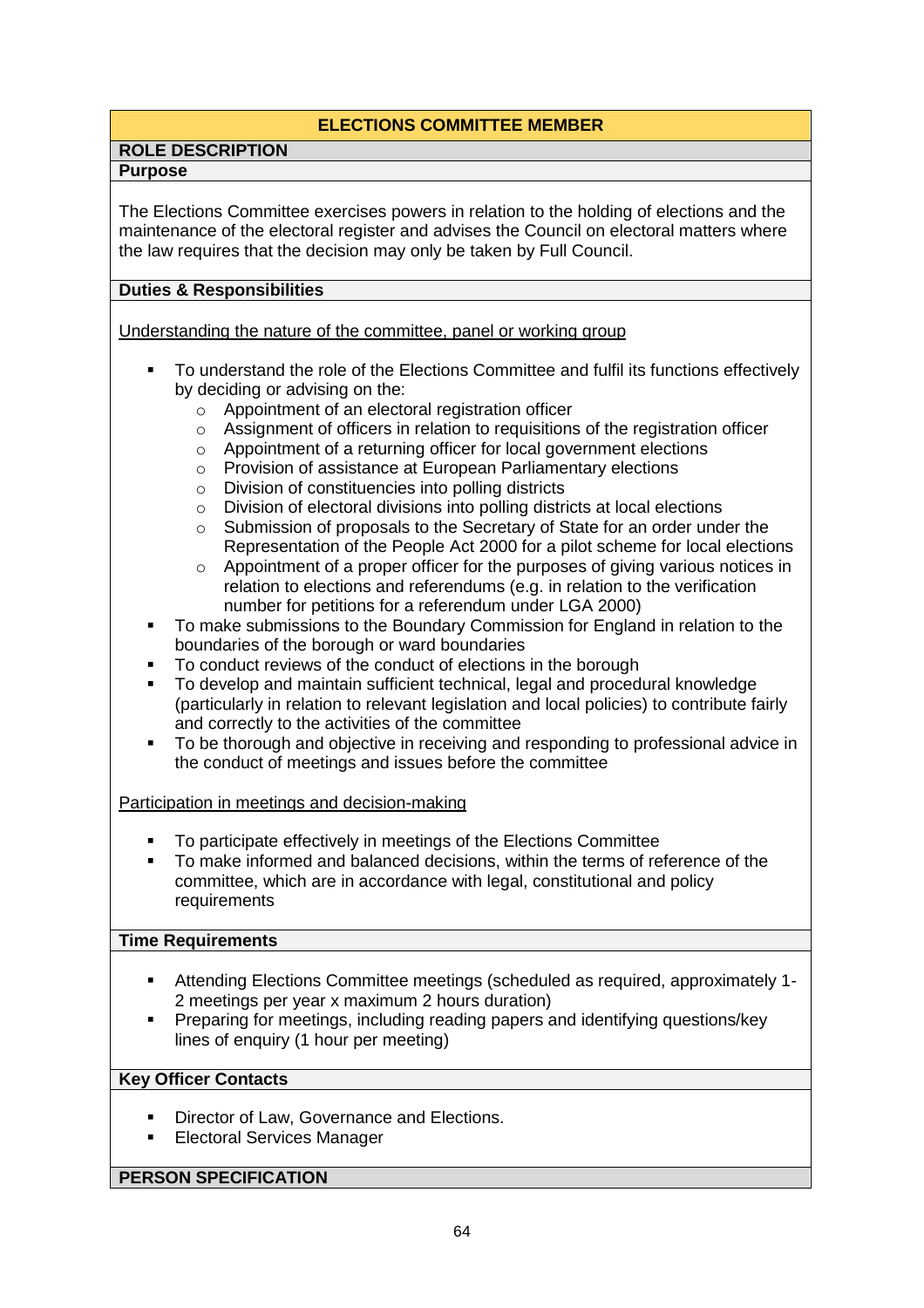## **Essential Knowledge/Skills**

In addition to the key skills for all councillors, members of the Elections Committee should have:

## Knowledge

- Knowledge of the role and functions of the Elections Committee
- Knowledge of relevant legislation and local policies<br>Knowledge of local, regional and national issues an
- Knowledge of local, regional and national issues and challenges relevant to the Elections Committee
- Understanding of the principles and importance of making sound, evidencedbased decisions
- Awareness of and a commitment to the principles of equality and diversity

Skills

- Ability to work with the Chair of the Elections Committee as a team
- Ability to work constructively with officers, councillors and partners
- Ability to assimilate and analyse complex information
- Ability to set aside own views and act impartially
- **EXEC** Listening and questioning skills
- Public speaking skills
- **Commitment to personal development in the role**

## **Learning Requirements/Training Provided**

**See relevant section in the Elected Member role profile**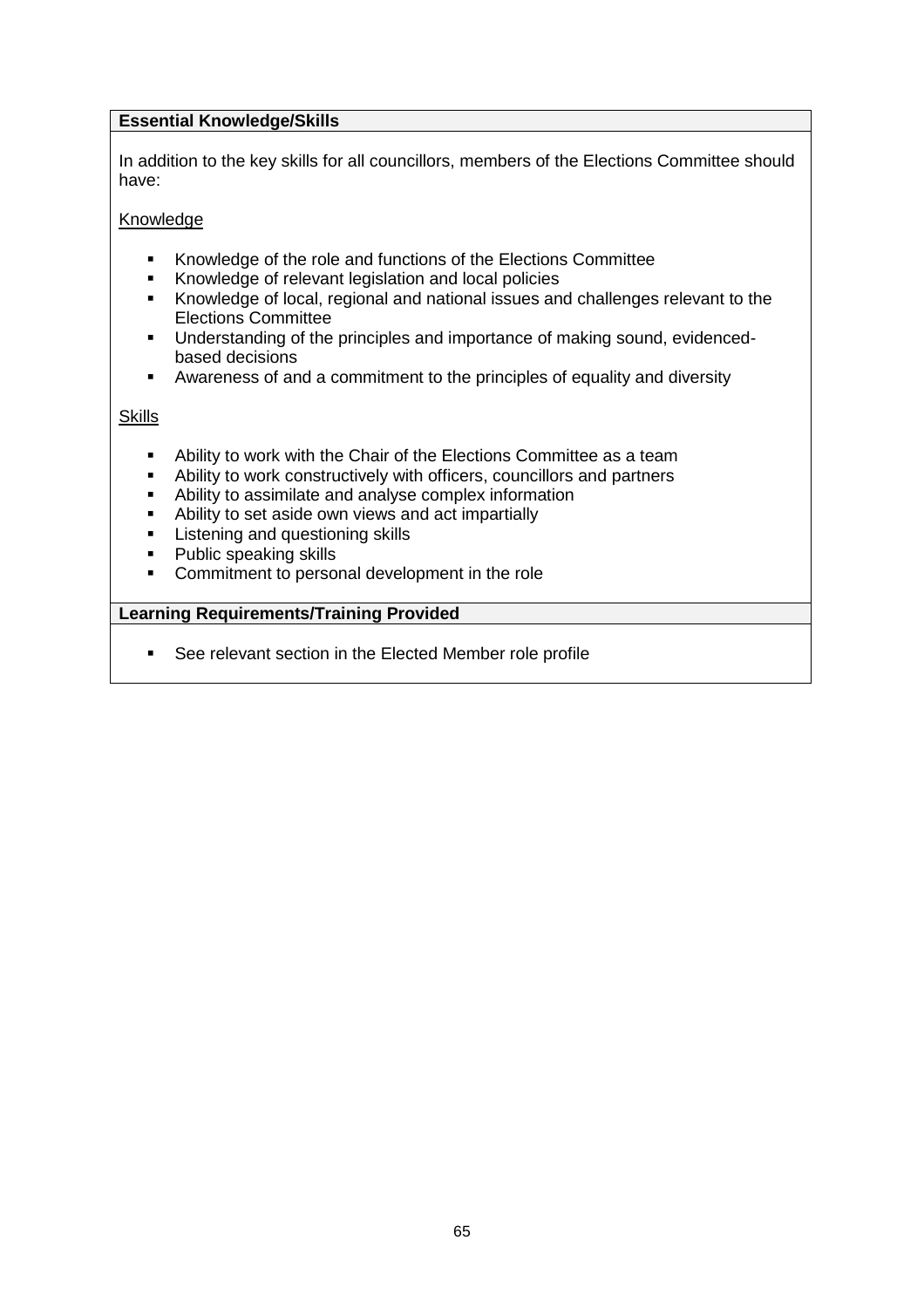## **HEALTH & SAFETY COMMITTEE MEMBER**

# **ROLE DESCRIPTION**

**Purpose**

The Health & Safety Committee is responsible for the discharge of functions under relevant statutory provisions within the Health and Safety at Work Act 1974 (to the extent that they are discharged other than in the Council's capacity as employer).

## **Duties & Responsibilities**

## Understanding the nature of the committee, panel or working group

- To understand the role of the Health & Safety Committee and discharge all functions under relevant statutory provisions within the Health and Safety at Work Act 1974
- To develop and maintain sufficient technical, legal and procedural knowledge (particularly in relation to relevant legislation and local policies) to contribute fairly and correctly to the activities of the committee
- To be thorough and objective in receiving and responding to professional advice in the conduct of meetings and issues before the committee

## Participation in meetings and decision-making

- To participate effectively in meetings of the Health & Safety Committee
- To make informed and balanced decisions, within the terms of reference of the committee, which are in accordance with legal, constitutional and policy requirements

## **Time Requirements**

- Attending Health & Safety Committee meetings (3 meetings per year x maximum 2 hours duration)
- Preparing for meetings, including reading papers and identifying questions/key lines of enquiry (1.5 hours per meeting)

## **Key Officer Contacts**

- Director of Regeneration & Place
- **SGM Estates Compliance & Contracts**

# **PERSON SPECIFICATION**

## **Essential Knowledge/Skills**

In addition to the key skills for all councillors, members of the Health & Safety Committee should have:

## **Knowledge**

- Knowledge of the role and functions of the Health & Safety Committee
- Knowledge of relevant legislation and local policies
- Knowledge of local, regional and national issues and challenges relevant to the Health & Safety Committee
- Understanding of the principles and importance of making sound, evidencedbased decisions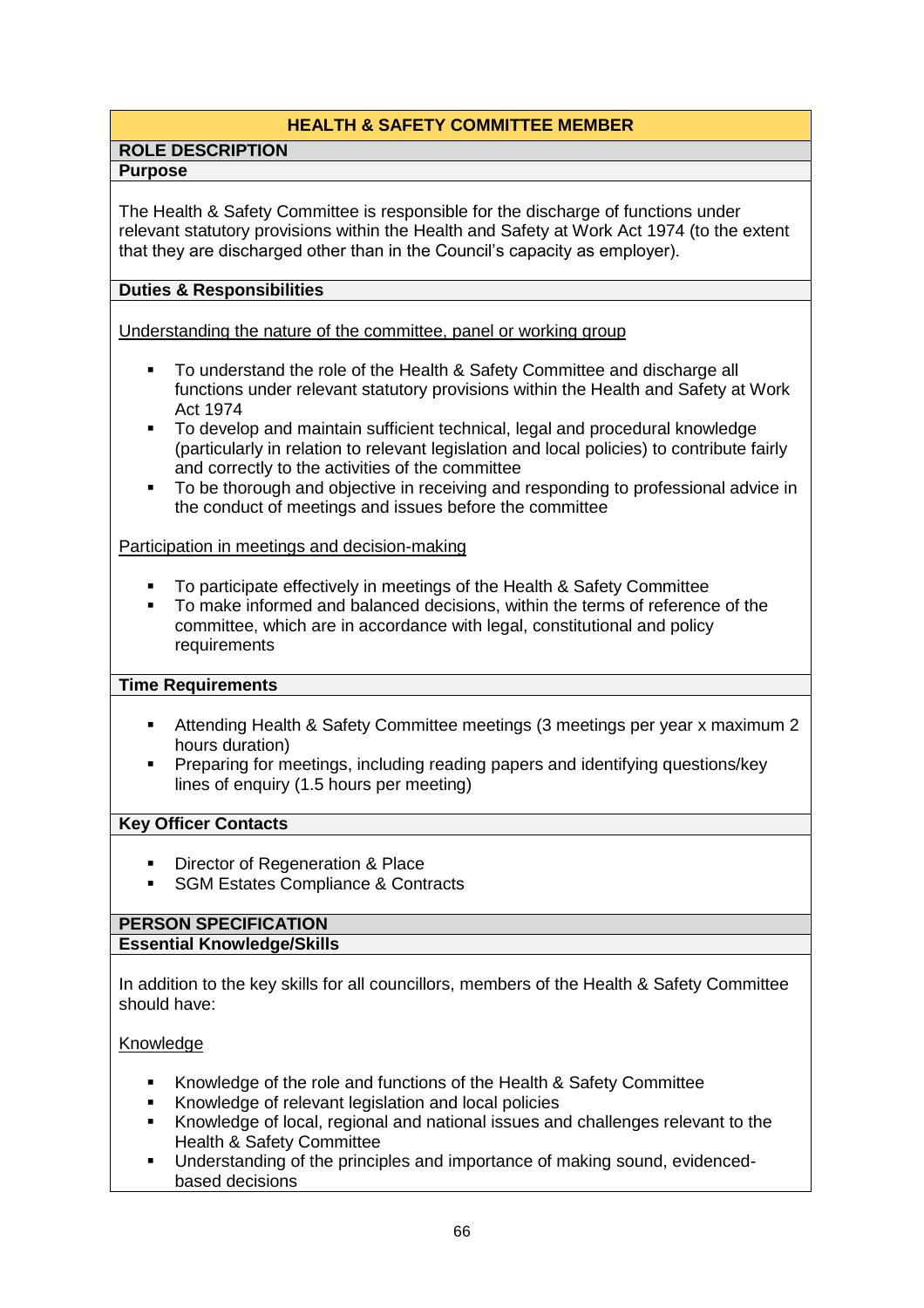Awareness of and a commitment to the principles of equality and diversity

## **Skills**

- Ability to work with the Chair of the Health & Safety Committee as a team<br>Ability to work constructively with officers, councillors and partners
- Ability to work constructively with officers, councillors and partners<br>Ability to assimilate and analyse complex information
- Ability to assimilate and analyse complex information
- Ability to set aside own views and act impartially
- **EXECUTE:** Listening and questioning skills
- **Public speaking skills**
- **•** Commitment to personal development in the role

# **Learning Requirements/Training Provided**

**See relevant section in the Elected Member role profile**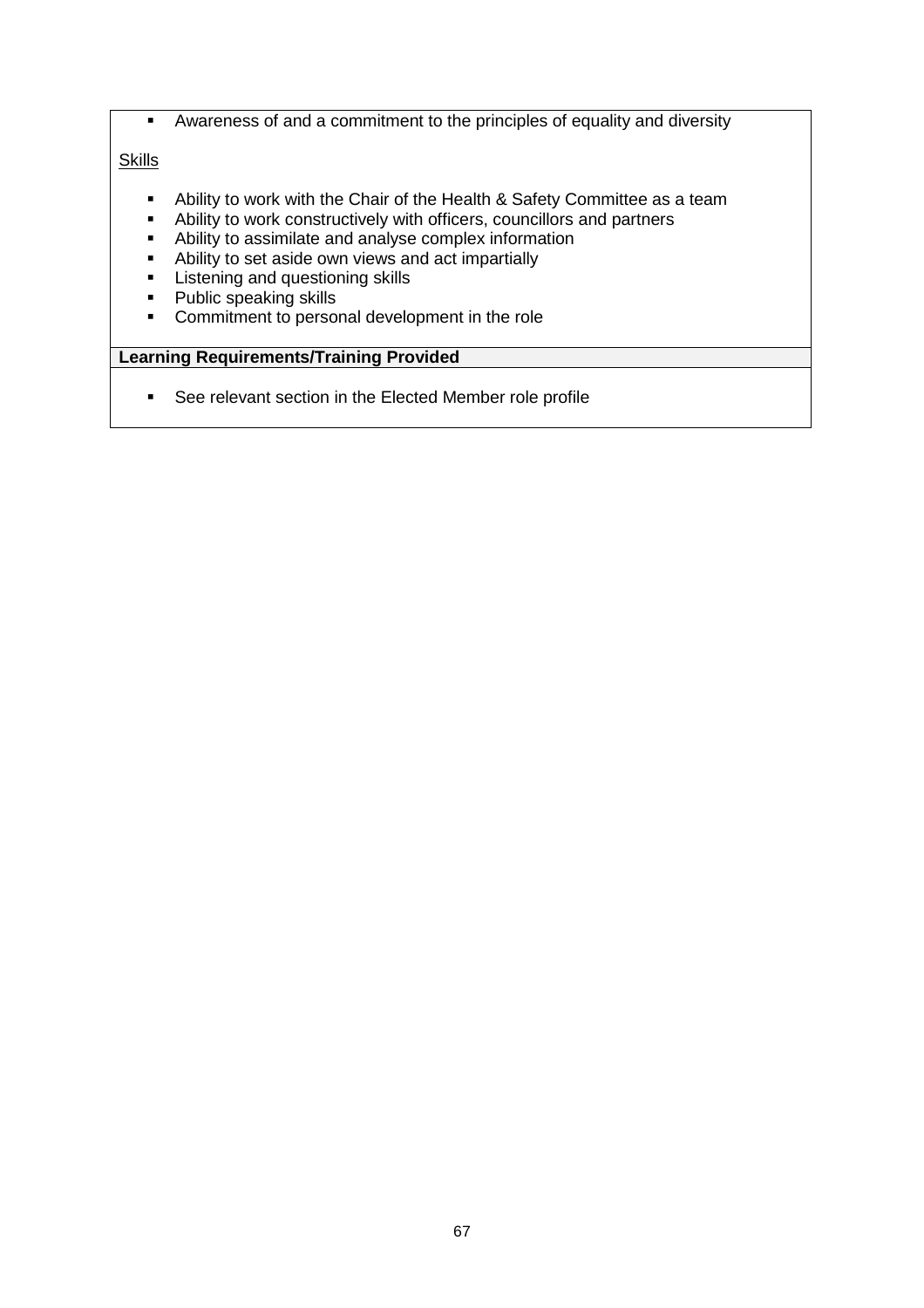## **PUBLIC TRANSPORT LIAISON COMMITTEE MEMBER**

# **ROLE DESCRIPTION**

## **Purpose**

The Public Transport Liaison Committee provides councillors and the public with the opportunity to discuss operational issues with public transport providers in Lewisham (including Transport for London, Network Rail, Southeastern and Stagecoach). It is not a decision-making body, but acts as an important channel for consultation to ensure that any concerns can be raised.

The committee consists of the Chair and Vice-Chair of Sustainable Development Select Committee and the Cabinet Member (or members) with responsibility for regeneration and transport.

## **Duties & Responsibilities**

Understanding the nature of the committee, panel or working group

- To understand the role of the Public Transport Liaison Committee and fulfil its functions effectively by:
	- o Enabling local users of transport services to raise issues with providers of public transport services
	- o Enabling transport providers to supply responses to those issues and further information about services and proposed services to local users
- To develop and maintain sufficient technical, legal and procedural knowledge (particularly in relation to relevant legislation and local policies) to contribute fairly and correctly to the activities of the committee
- To be thorough and objective in receiving and responding to professional advice in the conduct of meetings and issues before the committee

Participation in meetings and decision-making

- To participate effectively in meetings of the Public Transport Liaison Committee
- To make informed and balanced decisions, within the terms of reference of the committee, which are in accordance with legal, constitutional and policy requirements

## **Time Requirements**

- Attending Public Transport Liaison Committee meetings (approximately 3 meetings per year x maximum 2 hours duration)
- Preparing for meetings, including reading papers and identifying questions/key lines of enquiry (1 hour per meeting)

## **Key Officer Contacts**

- Director of Public Realm
- Service Manager Highways & Transport

## **PERSON SPECIFICATION**

**Essential Knowledge/Skills**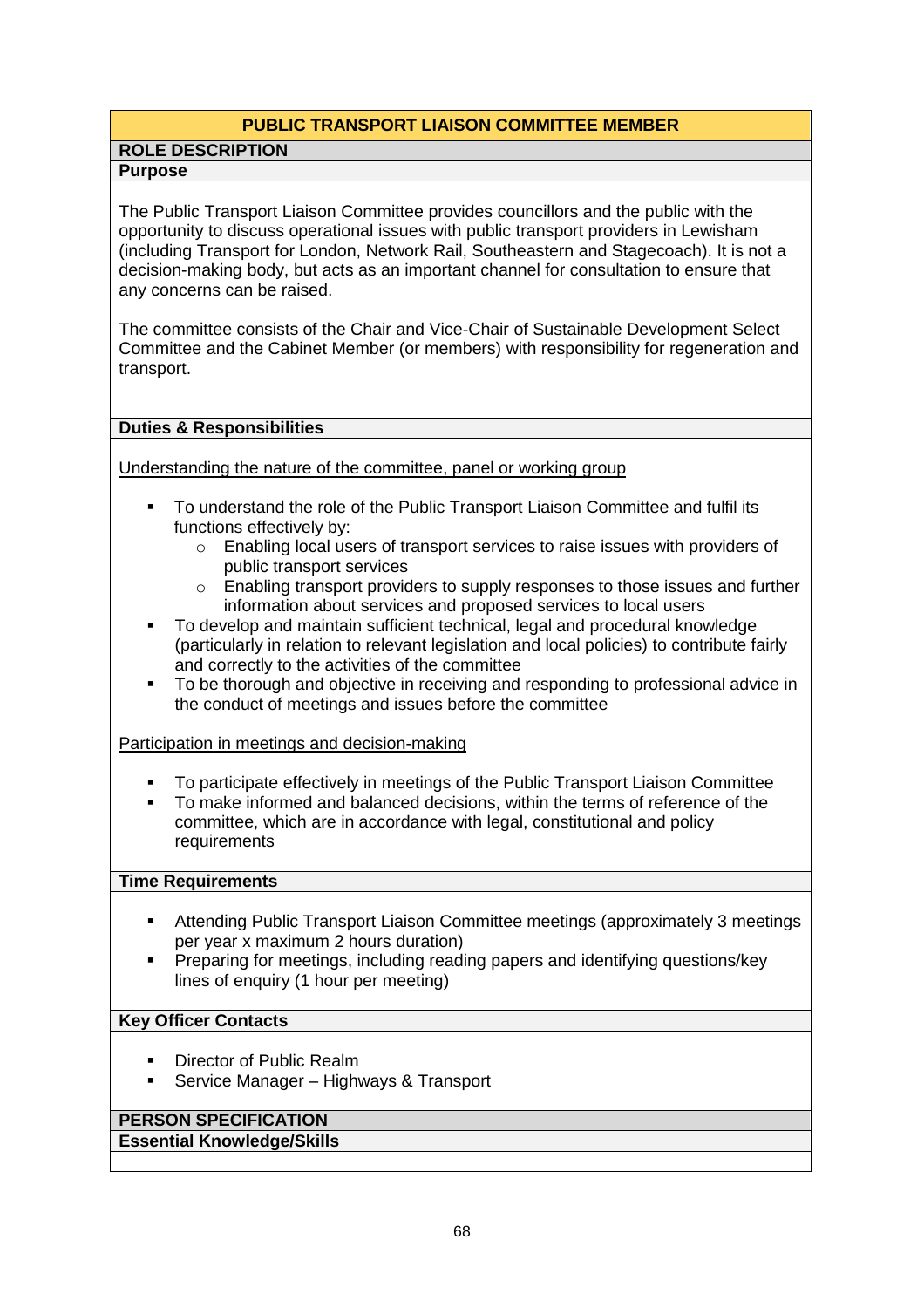In addition to the key skills for all councillors, members of the Public Transport Liaison Committee should have:

## Knowledge

- Knowledge of the role and functions of the Public Transport Liaison Committee
- Knowledge of relevant legislation and local policies
- Knowledge of local, regional and national issues and challenges relevant to the Public Transport Liaison Committee
- Understanding of the principles and importance of making sound, evidencedbased decisions
- Awareness of and a commitment to the principles of equality and diversity

## **Skills**

- Ability to work with the Chair of the Public Transport Liaison Committee as a team
- Ability to work constructively with officers, councillors and partners
- Ability to assimilate and analyse complex information
- Ability to set aside own views and act impartially
- **EXECUTE:** Listening and questioning skills
- Public speaking skills
- **Commitment to personal development in the role**

## **Learning Requirements/Training Provided**

See relevant section in the Elected Member role profile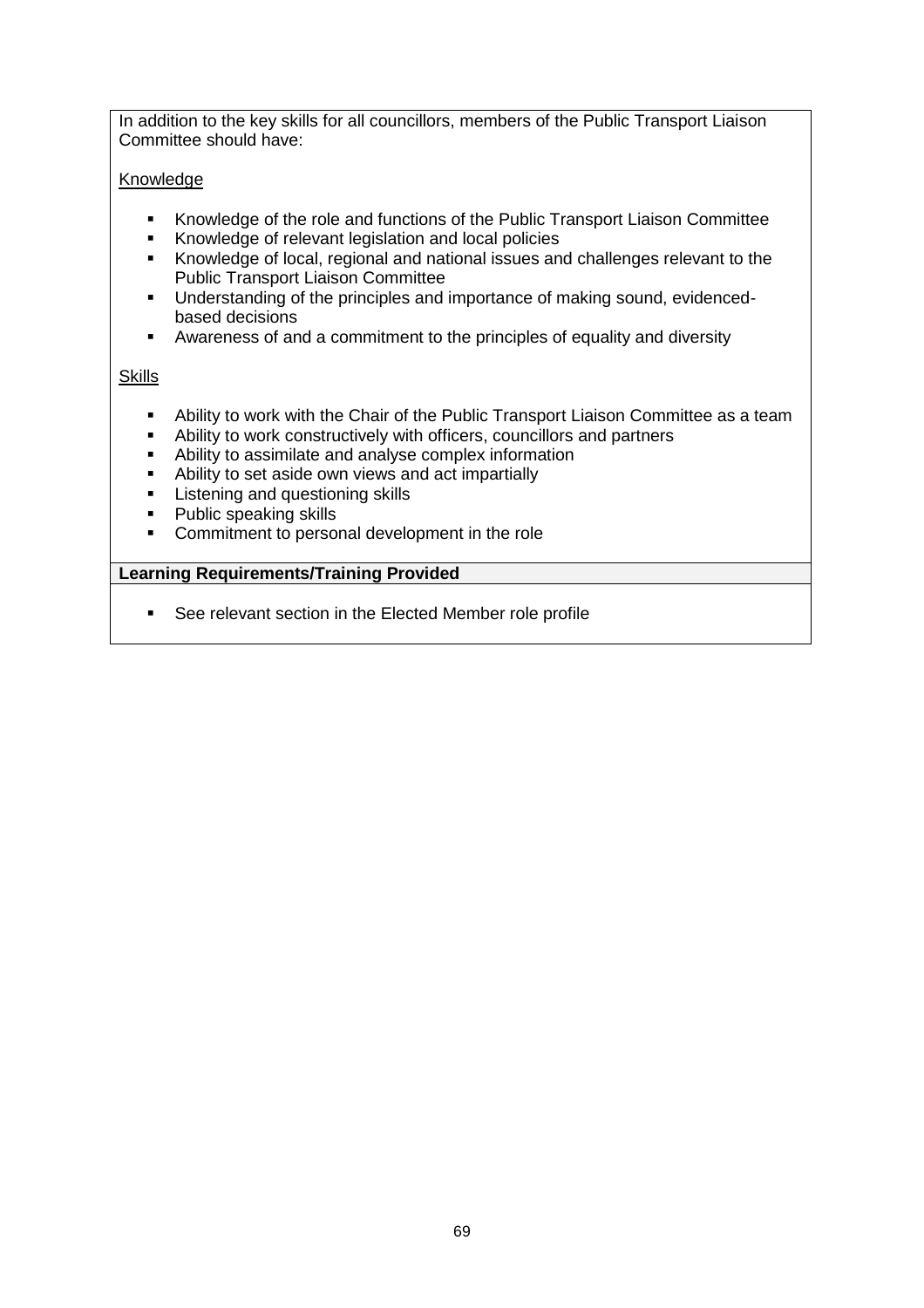## **STANDARDS COMMITTEE MEMBER**

#### **ROLE DESCRIPTION Purpose**

The Standards Committee is responsible for promoting the highest standards of conduct by all members of the Council and advising on the application of Council's Code of Conduct. The committee consists of ten councillors (including no more than one member of the Executive) and six independent co-opted members.

## **Duties & Responsibilities**

Understanding the nature of the committee, panel or working group

- To understand the role of the Standards Committee and fulfil its functions effectively by:
	- o Promoting the highest standards of behaviour by members of the Council, including the Mayor, councillors, independent members and co-optees
	- o Advising the Council on the operation of the Member Code of Conduct and making recommendations for change as appropriate
	- o Training all members in the operation of the Member Code of Conduct and ensuring that it is well publicised both within and outside the Council
	- o Implementing and maintaining a procedure for dealing with allegations of breach of the Member Code of Conduct
	- o Dealing with allegations of breach of the Member Code of Conduct referred to them by the Monitoring Officer and the imposition of sanctions as appropriate in accordance with the law, the Council's Constitution and relevant procedures adopted by the Council
	- o Monitoring and reviewing the Council's whistleblowing procedures and cases referred to the whistleblowing officer under it, making recommendations to the Council as appropriate
	- $\circ$  Considering applications for dispensation to allow members to participate in consideration of matters in which they would, but for a dispensation, not be able to participate, in circumstances permitted by law
	- o Monitoring and reviewing the Council's Code of Corporate Governance, including an assessment of the degree of compliance, submitting a report in this respect to Full Council on an annual basis
	- $\circ$  Adjudicating on any dispute relating to the payment of Members' Allowances or expenses under the Members' Allowances scheme
	- o Reviewing the Council's use of the powers available to it under the Regulation of Investigatory Powers Act 2000
- To develop and maintain sufficient technical, legal and procedural knowledge (particularly in relation to relevant legislation and local policies) to contribute fairly and correctly to the activities of the committee
- To be thorough and objective in receiving and responding to professional advice in the conduct of meetings and issues before the committee

## Participation in meetings and decision-making

- To participate effectively in meetings of the Standards Committee
- To make informed and balanced decisions, within the terms of reference of the committee, which are in accordance with legal, constitutional and policy requirements

## **Time Requirements**